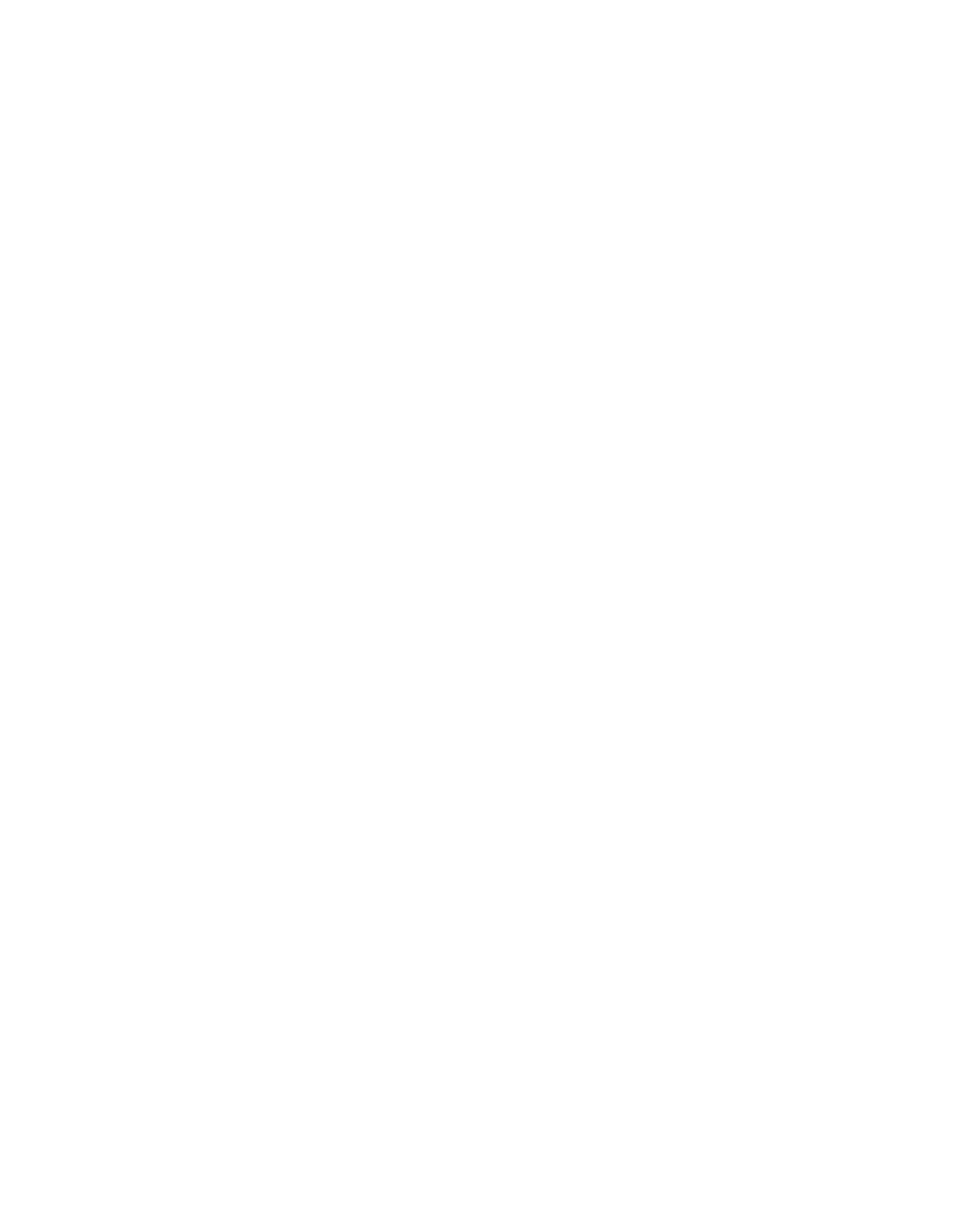# Beyond Coal: Power, Public Health and the Environment

Kim Perrotta, BES, MHSc. OPHA Air Quality Coordinator



**Ontario Public Health Association**

November 2002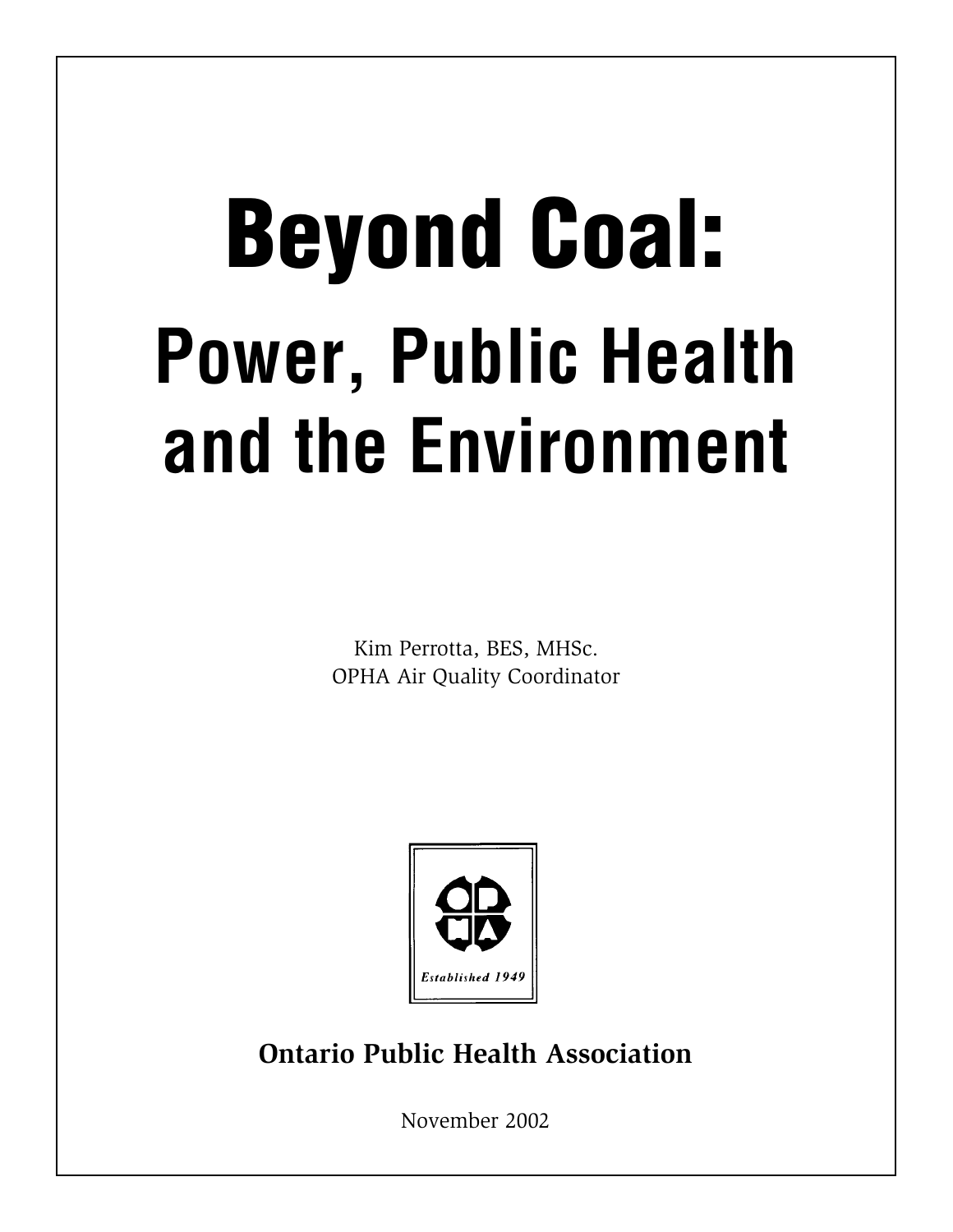# Reference:

Ontario Public Health Association (OPHA). *Beyond Coal: Power, Public Health and the Environment.* Toronto, Ontario: 2002.

#### Author:

Kim Perrotta, OPHA Air Quality Coordinator

# Project Advisory Committee:

This project benefited greatly by the expertise, policy direction and editorial advice offered by the Project Advisory Committee that included:

Paul Callanan, Manager, Environmental Health, Peel Health Department

Helen Doyle, Manager, Environmental Health, York Region Health Services Department

April Eby, Health Promotion Officer, Environmental Health and Lifestyle Resource Division, Waterloo Region Community Health Department

Beckie Jas, Environmental Health Specialist, Health Protection Services - Health Department, Halton Region

Ronald Macfarlane, Supervisor, Environmental Health Assessment and Policy, Toronto Public Health

James Moore, Air Quality Energy Manager, Environmental Health and Chronic Disease Prevention, Middlesex-London Health Unit

Dr. Monir Taha, Associate Medical Officer of Health, Social and Public Health Services, City of Hamilton

# Acknowledgements:

While the views and positions articulated in this report are those of the author, the Project Advisory Committee, and the OPHA, the OPHA would like to thank those individuals who work in governmental agencies such as Environment Canada and Health Canada, non-governmental organizations such as Pollution Probe, the Ontario Clean Air Alliance, and the Canadian Energy Efficiency Association, and companies such as Toronto Hydro Energy Services Inc. and Torrie Smith Associates, for providing information and/or comments that were beneficial to this report's development.

# Appreciation:

The OPHA would also like to express its appreciation to the Walter and Duncan Gordon Foundation for funding the OPHA Air Quality Program in 2002/2003.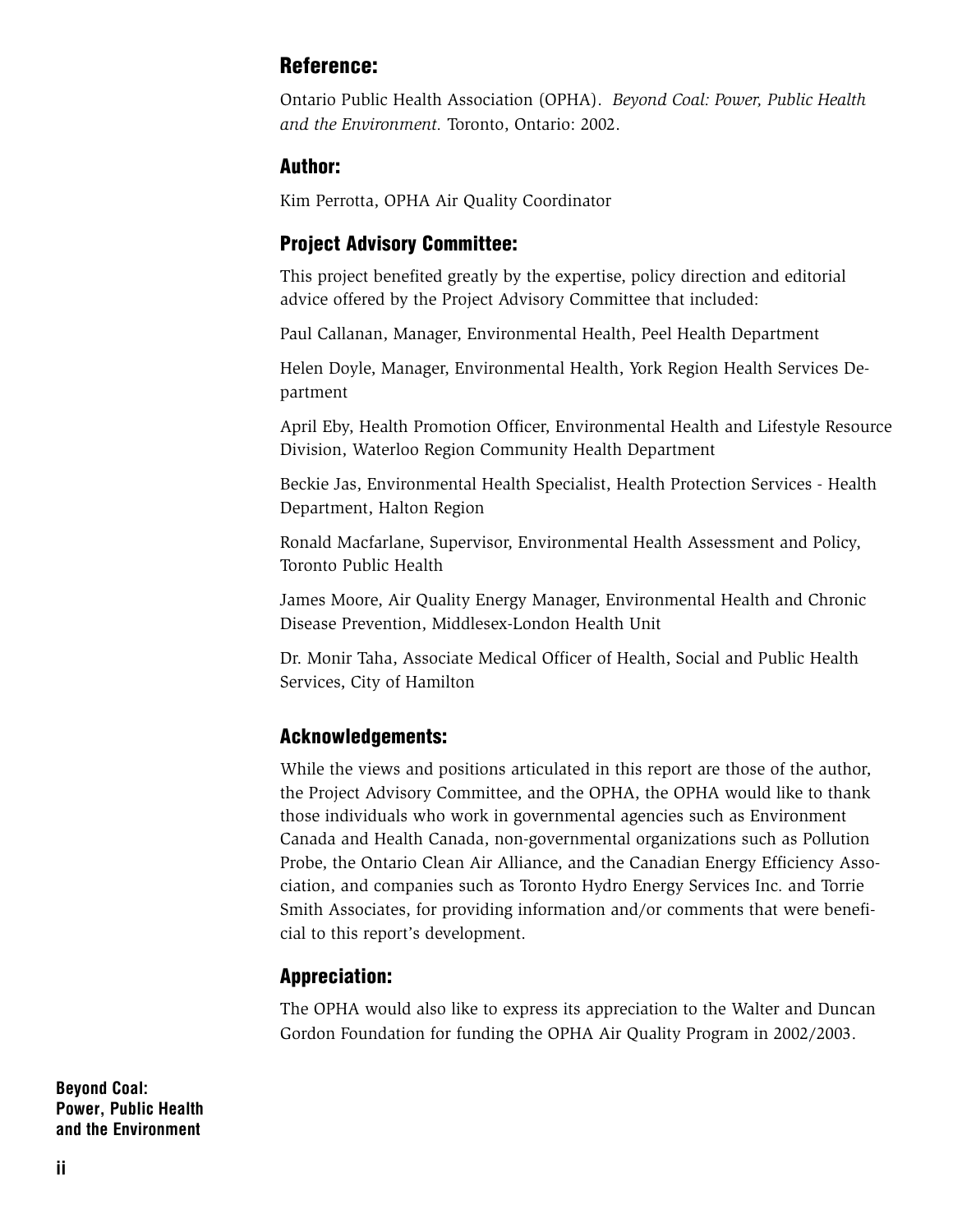# Distribution:

Copies of this report are available on the OPHA website www.opha.on.ca. Hard copies can be requested from the OPHA at info@opha.on.ca or 416-367-3313.

# For more information, contact:

Kim Perrotta, OPHA Air Quality Coordinator at kim.perrotta@cogeco.ca or Helen Doyle, Lead for Air Issues, OPHA Environmental Health Work Group, at helen.doyle@region.york.on.ca or 905-830-4444 ext.3101.

ISBN # 0-929129-54-7

Printed on recycled, chlorine-free paper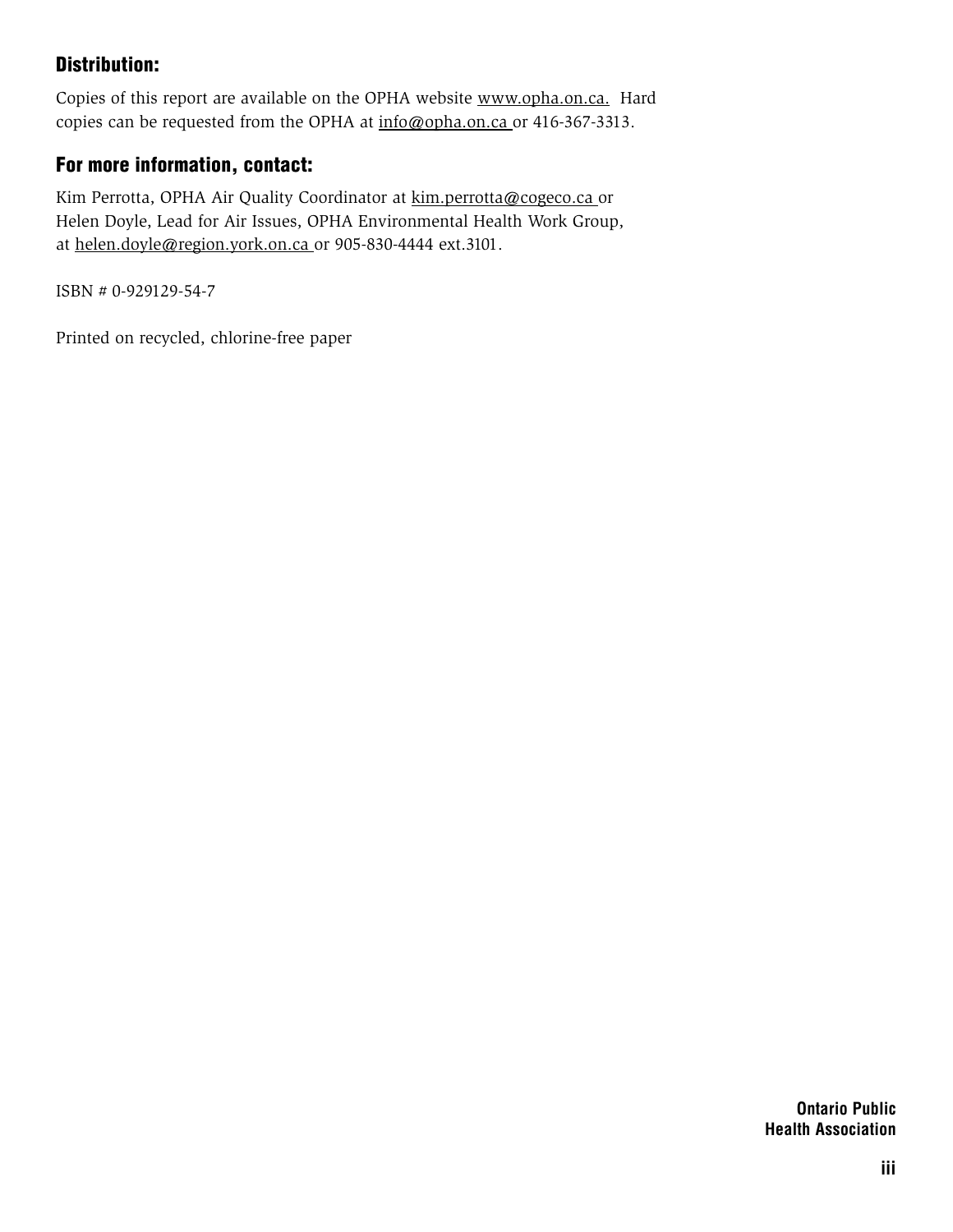# Table of Contents

# Table of Contents

| 1                              |
|--------------------------------|
| 3<br>$\mathfrak{Z}$<br>8<br>10 |
|                                |
|                                |
|                                |
|                                |
| 10                             |
| 12                             |
| 19                             |
| 23                             |
| 24                             |
| 27                             |
| 27                             |
| 27                             |
| 29                             |
| 33                             |
| 37                             |
| 37                             |
| 38                             |
| 43                             |
| 46                             |
| 47                             |
|                                |
|                                |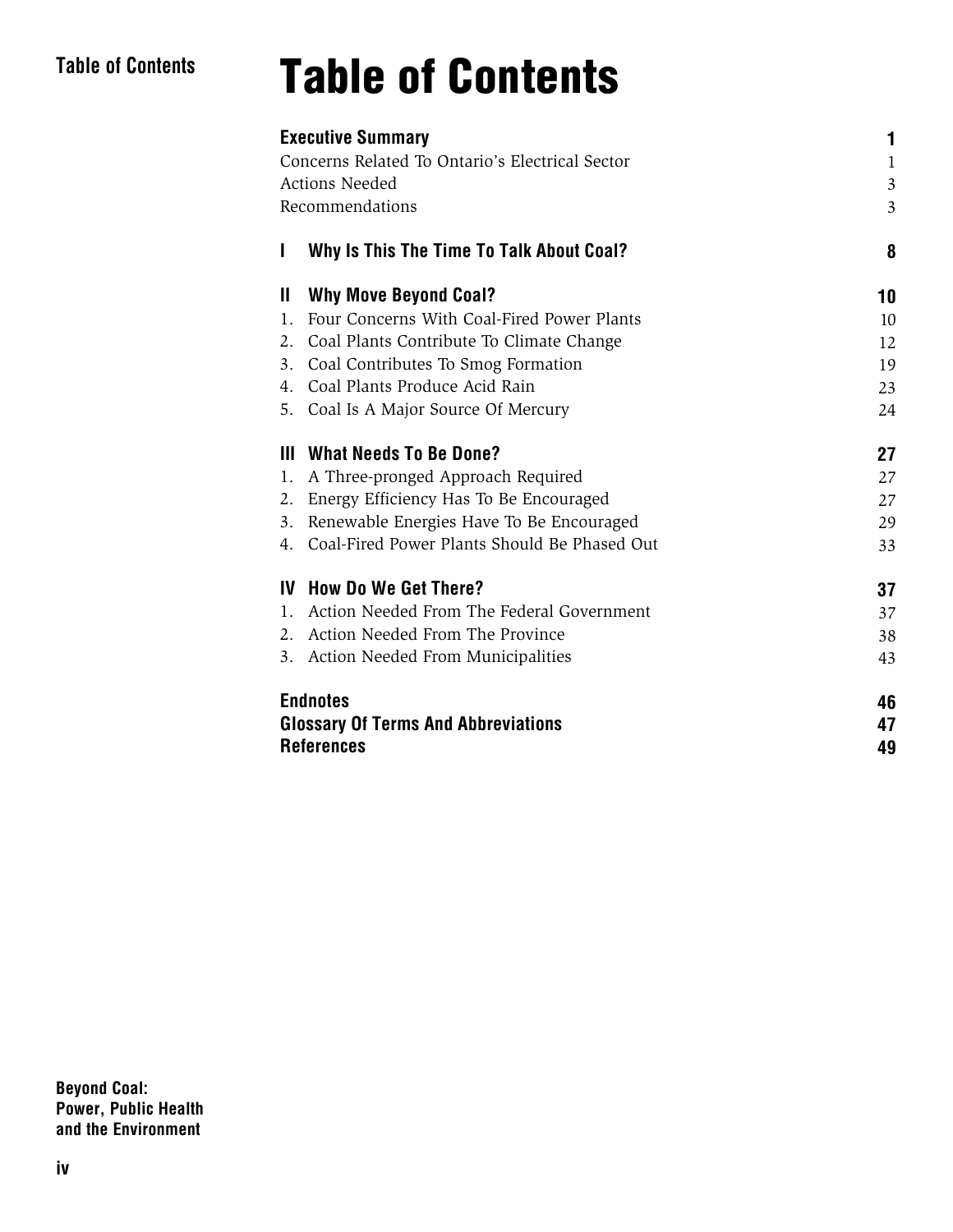# Executive Summary

# **Concerns Related To Ontario's Electrical Sector**

This report has been prepared by the Ontario Public Health Association (OPHA), a non-profit organization that represents the staff and professionals who work in public health units and community health centres throughout Ontario. It focuses on Ontario's electrical sector, its impact on air quality, human health and the environment, because this sector is currently undergoing huge changes. In May of this year, Ontario's electrical market was opened to competition, a change that presents both risks and opportunities.

With a visionary regulatory framework, a competitive electrical sector could actually encourage the development of alternative energy sources, co-generation, and energy efficiency measures that would be beneficial to air quality, human health and the environment. However, without the proper regulatory framework, competition could lead to increased use of electricity and greater reliance on coal-fired power plants, which could result in further degradation of air quality and the environment, and greater harm to human health.

The increased use of coal-fired power plants is a concern because they are significant contributors of the air emissions that lead to: 1) global climate change, 2) smog, 3) acid rain and 4) mercury contamination of the aquatic food chain.

# Global Climate Change

Scientists worldwide have documented a shift in the global climate over the last century that is unprecedented for its pace of change. Most believe that this change is due, in most part, to human activities. Of particular concern is the release of carbon dioxide  $(CO_2)$  that results from the burning of fossil fuels such as gasoline, oil, coal and natural gas. Consequently, global climate change is inextricably linked to the energy policies of nations around the world, as well as to their economic growth and population size.

Global climate change could have profound impacts on the health of whole populations in regions spanning the globe. The direct health impacts expected include those associated with increases in heat waves, air pollution, and extreme weather events such hurricanes and floods. The indirect health impacts expected include those associated with increases in drought, loss of water supplies, shifts in food supplies, and changes in the range of insectborne and infectious diseases.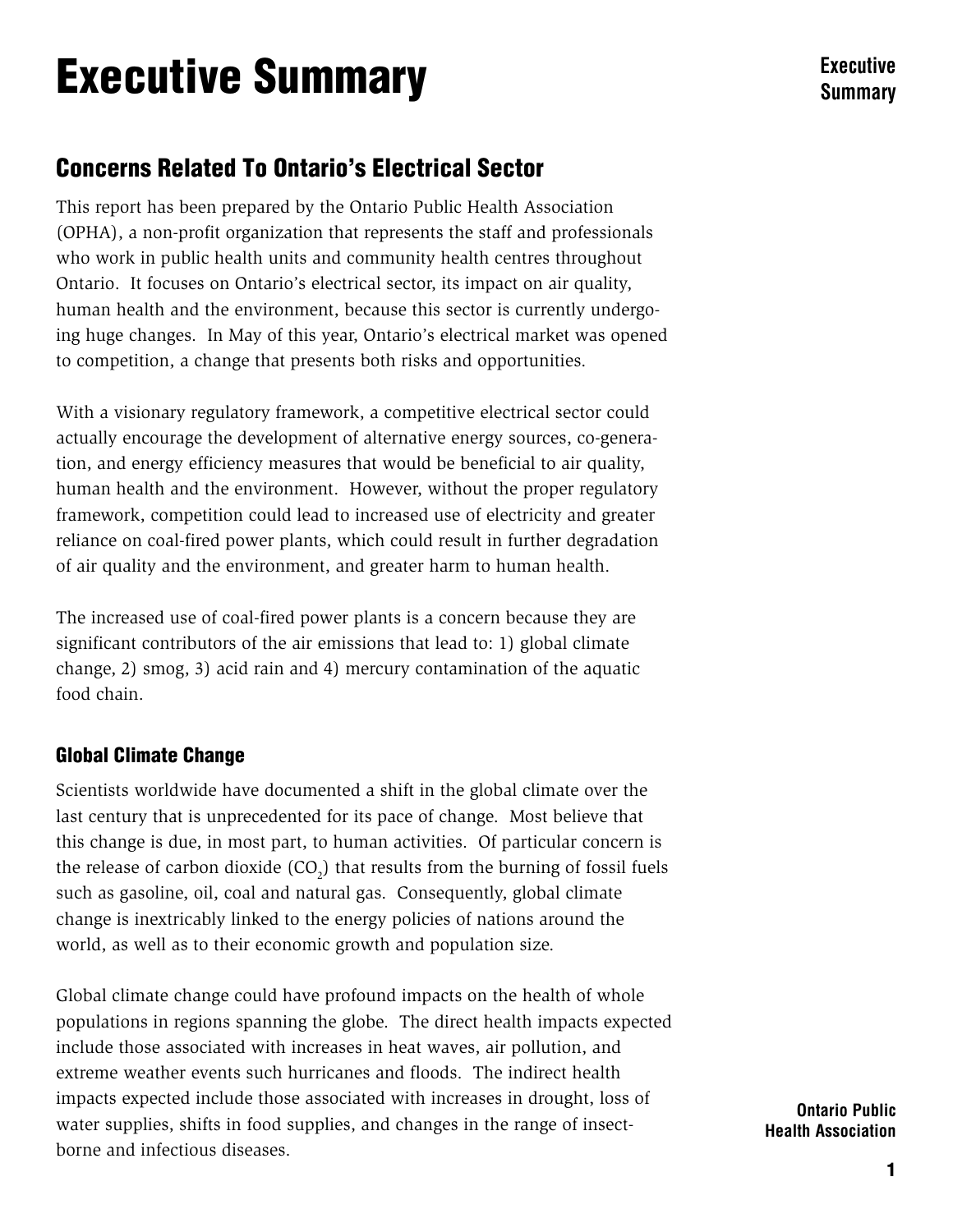Executive **Summary**  The Intergovernmental Panel on Climate Change (IPCC) has concluded that greenhouse gas emissions will have to be reduced to a small fraction of their current levels in order to stabilize atmospheric concentrations of  $\mathrm{CO}__2$  and retard global climate change. Under the Kyoto Protocol, Canada is committed to reducing greenhouse gas emissions to 6% below 1990 levels between 2008 and 2012. While this reduction represents a small percentage of the reductions that will ultimately be needed, ratification and implementation of the Kyoto Protocol is an essential first step in the international process required to properly address global climate change.

In Ontario, coal-fired power plants were responsible for 20% of greenhouse gas emissions in 2001, while in the United States, they were responsible for 33% of total greenhouse gas emissions.

#### Smog

Ontario's coal-fired power plants were responsible for about 23% of the sulphur dioxide  $(SO_2)$  and 14% of the nitrogen oxides (NOx) emitted in the province in 2001. Both air pollutants can harm human health when present in their gaseous form (e.g. as sulphur dioxide and nitrogen dioxide) and when converted to acid aerosols such as sulphates and nitrates that make up a significant percentage of the fine particulate matter in Ontario's air. NOx are also precursors for ground-level ozone, the air pollutant that triggers most of the smog alerts in Ontario.

The Ontario Medical Association (OMA) has estimated that the fine particulate matter in Ontario's air contributes to approximately 1,900 premature deaths each year, while researchers at Health Canada have demonstrated that the gaseous air pollutants such as nitrogen dioxide and ozone, are responsible for, on average, 7.7% of premature deaths each year in cities such as Toronto, Hamilton, London, Ottawa and Windsor.

#### Acid Rain

While huge improvements have been made on air emissions of SO<sub>2</sub> in both Canada and the United States since the 1970s, acid rain remains a serious environmental problem today. In 1997, a multi-stakeholder task group struck by the federal government concluded that  $\mathrm{SO}_2$  caps in Ontario, Quebec, and the mid-western and eastern States, would have to be reduced by an additional 75%, if most of eastern Canada were to be protected from acid rain. The task group has also called for reductions in NOx because of their contribution to acid rain.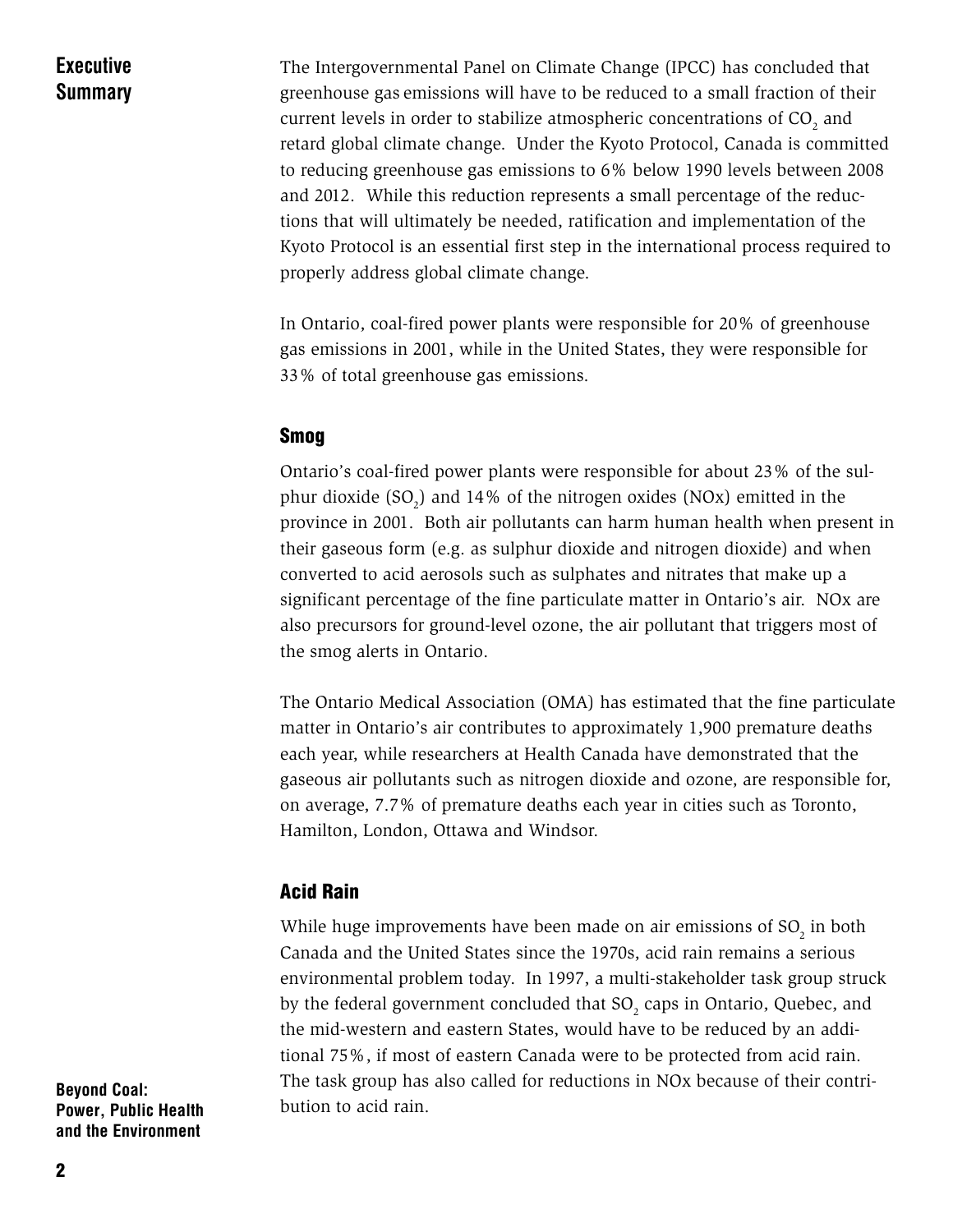As indicated above, Ontario's coal-fired power plants were responsible for about 23% of the SO<sub>2</sub> and 14% of the NOx emitted in the province in 2001, while the electrical sector in the United States was responsible for about 70% of the  $SO_2$  and 25% of the NOx emitted in that country.

Mercury Contamination Of The Aquatic Food Chain

Mercury is a highly toxic element that is capable of accumulating in the aquatic food chain. In recent years, negative health impacts have been documented among children whose mothers ate fish during pregnancy. The National Academy of Science (NAS) has estimated that over 60,000 children per year in the United States are born at risk from adverse neuro-developmental effects due to prenatal exposure to mercury.

In 1994, under the *Canada-Ontario Agreement Respecting the Great Lakes Basin Ecosystem*, mercury was targeted for a 90% reduction by the year 2000. While other sectors in Ontario have made significant progress towards this goal, Ontario's electrical sector has increased emissions of mercury. In 1999, coal-fired plants were responsible for about 23% of mercury emissions from human activities in the province.

# Actions Needed

In order to ensure that a competitive electrical sector produces results that are beneficial to human health and the environment, regulations and policies must be developed that: 1) Encourage energy efficiency; 2) Promote renewable technologies; and 3) Phase-out the use of coal-fired power plants.

# Encouraging Energy Efficiency

Ontario's Select Committee on Alternative Fuel Sources has concluded that energy efficiency measures are actually more important to meeting Ontario's future energy needs than are new energy supplies. In the 1990s, electricity demand in Ontario was reduced by 25,000 Gigawatt-hours (GWh) annually from the figure expected through increases in energy efficiency. This represents almost 17% of the total electricity generated for Ontario in 2001. The energy experts, Torrie Smith Associates, have estimated that electricity demand in Ontario could be reduced by up to an additional 35,000 GWh annually by 2012 with systematic efforts to increase energy efficiency in this province. In addition, they have estimated that another 10,000 GWh per year of electricity could be generated by industrial and commercial "co-generators". These estimates indicate that energy efficiency and co-generation combined, could displace about 30% of all the electricity generated in Ontario in 2001,

Executive **Summary**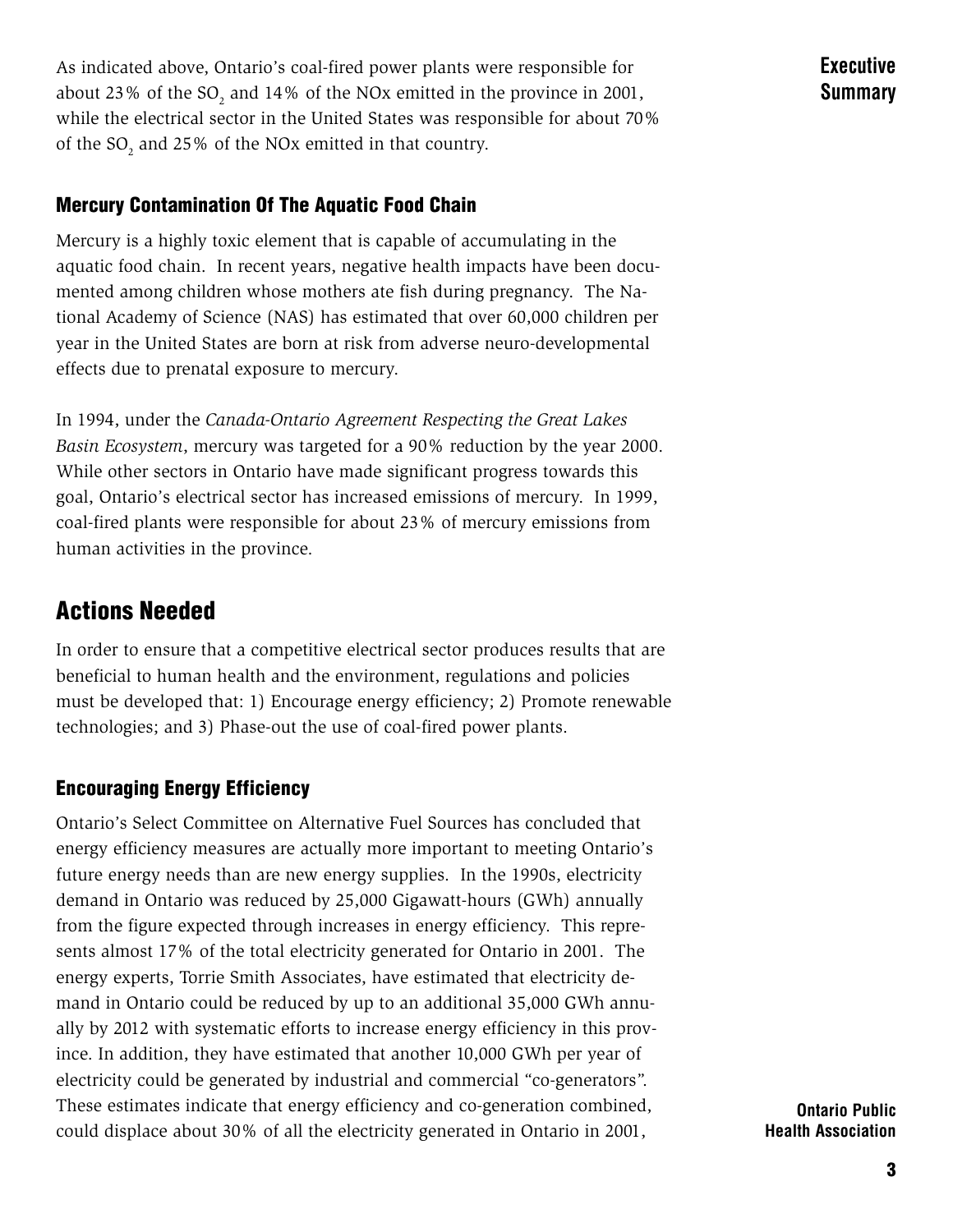# **Executive Summary**

which is more electricity than was generated with coal-fired power plants in 2001 (i.e. 37,185 GWh).

The Commission for Environmental Cooperation (CEC), established under the North American Free Trade Agreement, has identified changes in building codes as the area with the greatest potential for energy efficiency in Canada and the United States. In 1999, the residential, commercial and institutional sectors in Canada were responsible for nearly 30% of secondary energy use and 28% of greenhouse gas emissions in the country. Changes in Ontario's Building Code are recommended to encourage energy efficiency, renewables and co-generation in new building stock, while a "shared savings mechanism" that rewards electrical utilities that effectively encourage reductions in energy consumption among their consumers, is recommended to increase energy efficiency in existing buildings.

# Promoting Renewable Technologies

The CEC, Ontario's Select Committee on Alternative Fuel Sources, and the Federal Liberal Caucus Working Group on Environmental Technologies have all concluded that renewable energies have huge potential, from both technological and economic perspectives, to provide a significant share of clean and secure energy in North America. Torrie Smith Associates have estimated that new and renewable electricity, generated with wind, small hydro, and biogas, has the potential to provide 20,000 GWh of electricity per year in Ontario; 5,000 GWh of which could be developed by 2012.

Many believe that the introduction of renewable technologies has been hampered by government policies that are biased towards existing, conventional technologies. For example, the Federal Liberal Caucus Working Group on Environmental Technologies reported that, between 1970 and 1999, direct federal spending on fossil fuel based energy was \$40.4 billion, while federal support for Canada's nuclear industry exceeded \$16.6 billion over the last five decades. In countries that have revamped their public policies to support the development of renewable energies, the results have been impressive. For example, Germany, which began to invest in wind power in 1990, has developed 8,000 MW of wind-generated electrical capacity, and is also on track to meet its target of 22,000 MW of wind-powered electrical capacity by 2010. Germany's 2010 target is only 2,700 MW less electrical capacity than Ontario Power Generation currently has with its nuclear, hydro, coal-fired and oil-fired facilities combined (i.e. 24,700 MW).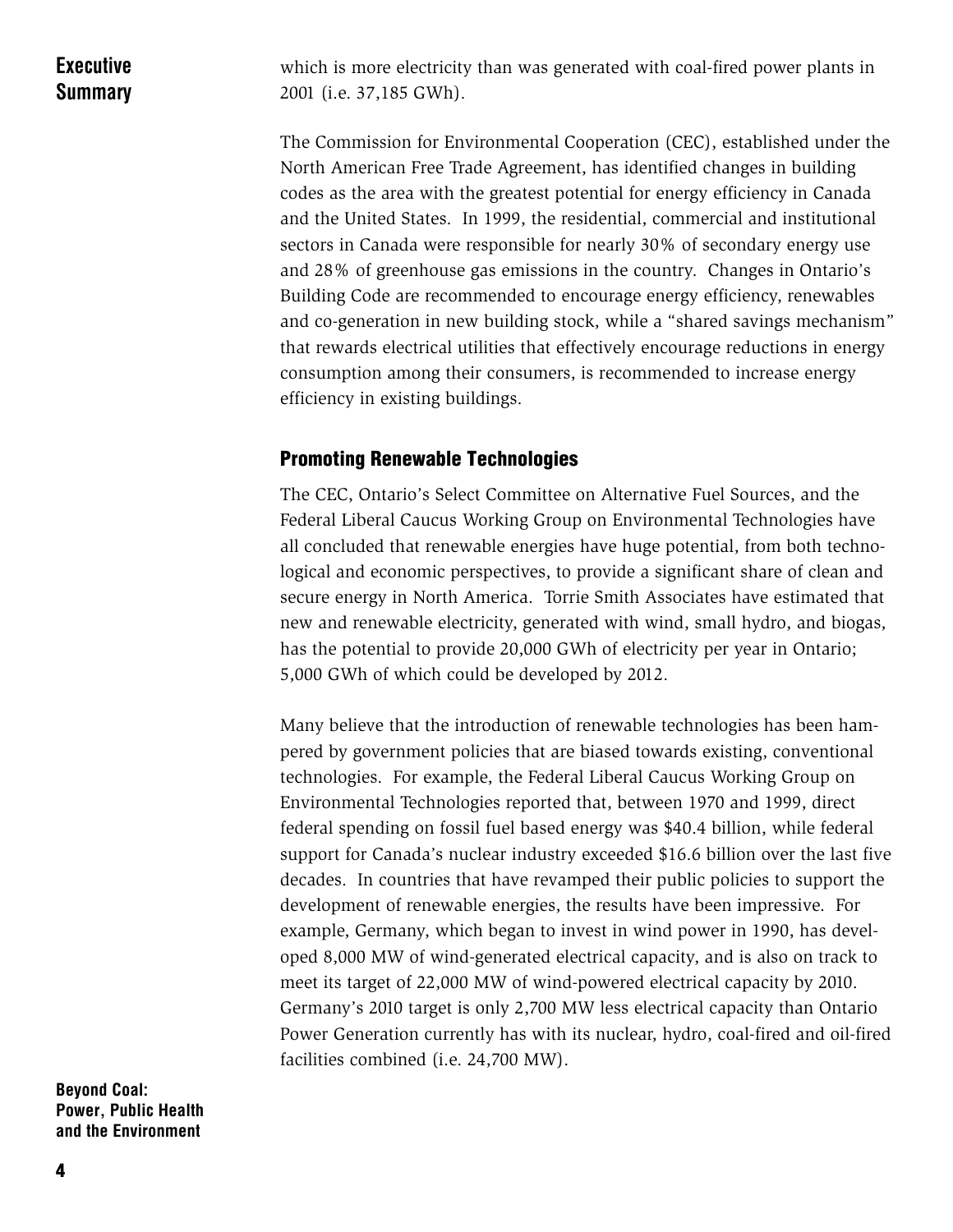The OPHA is recommending that the Ontario government establish a schedule of ambitious Renewable Portfolio Standards (RPS) to promote the development of renewable energies within Ontario, and that the Federal government provide financial support to renewable technologies that is equal to that provided to conventional energy sources.

# Phasing Out Coal-Fired Power Plants

Ontario's Select Committee on Alternative Fuel Sources has recommended that Ontario eliminate its reliance on oil- and coal-fired power plants by 2015. Many organizations support the phase-out of coal-fired power plants because, while they are one of the most significant sources of greenhouse gases, there is currently no commercially available control technology that can be used to reduce their  $\mathrm{CO}_2$  emissions.

In Ontario, the greenhouse gases emitted from Ontario's five coal-fired power plants each year (i.e. about 35,000 kilotonnes in 2001) represent about 78% of the greenhouse gas emissions that Ontario would need to cut in order to achieve the 6% reduction envisioned by the Kyoto Protocol. A phase-out of coal-fired power plants, driven by the need to reduce greenhouse gases, would simultaneously produce a number of other public health and environmental benefits. It would reduce SO<sub>2</sub> emissions in Ontario by 23%, mercury emissions by 23%, and NOx emissions by up to 14%.

# Recommendations:

# At The Federal Level

The OPHA recommends that the Federal government:

- ✦ Ratify and implement the Kyoto Protocol as currently written, recognizing that it is only the first step towards the 60 to 80% reduction in greenhouse gases that will be required to retard global climate change;
- ✦ Provide municipalities with stable funding, that is not dependent upon participation by the province, with which to promote energy efficiency projects within their communities;
- ✦ Establish a schedule of ambitious and increasing renewable energy targets to guide the development of energy policies, environmental regulations, and budgetary commitments at the federal level for the coming years;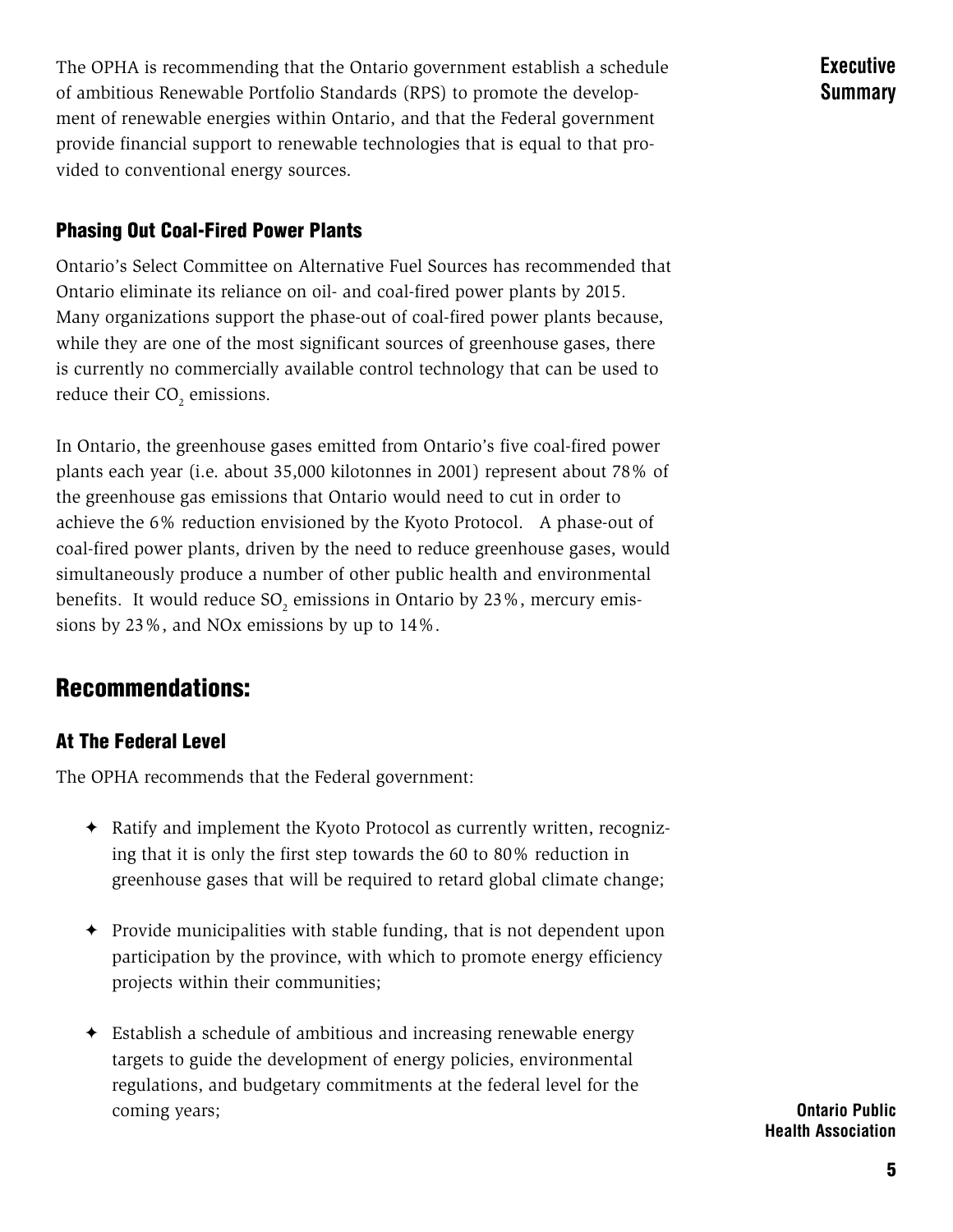# Executive **Summary**

- ✦ Provide financial support to renewable technologies that is equal to that traditionally provided to conventional energy sources; and
- ✦ Establish regulations under the Canadian Environmental Protection Act (CEPA) that encourage the phase-out of coal-fired power plants by 2010.

# At The Provincial Level

The OPHA believes that the Ontario government should move quickly on the recommendations of Ontario's Select Committee for Alternative Fuel Sources, and recommends that the Ontario government:

- ✦ Instruct the Ontario Energy Board (OEB) to establish a shared savings mechanism that rewards utilities for investing in energy efficiency programs that effectively reduce electricity consumption and their customers' bills;
- ✦ Move immediately to revise the Ontario Building Code to incorporate the most advanced science with respect to renewable energies, cogeneration, and energy efficiency;
- ✦ Establish a schedule of increasing Renewable Portfolio Standards (RPS) that meets or exceeds the most ambitious program established in North America; and
- ✦ Ensure that the emission trading scheme developed for Ontario:
	- $\diamond$  Is a cap and trade model consistent with that proven effective in the United States;
	- $\Diamond$  Significantly improves air quality and protects public health across the regional air shed on both sides of the border;
	- $\Diamond$  Is supported by air emission caps for the electrical sector that will result in the phase-out of coal-fired power plants by 2010;
	- $\Diamond$  Includes a hard cap of 25 kilotonnes (kt) for nitrogen oxide emissions from fossil-fuelled power plants in southern and central Ontario to be achieved by 2007; and
	- $\diamond$  Limits imports and exports of electricity to generators that achieve emission performance rates for mercury, nitrogen oxides, sulphur dioxide, and carbon dioxide that are as good as, or better than, those achieved by high efficiency natural gas generators.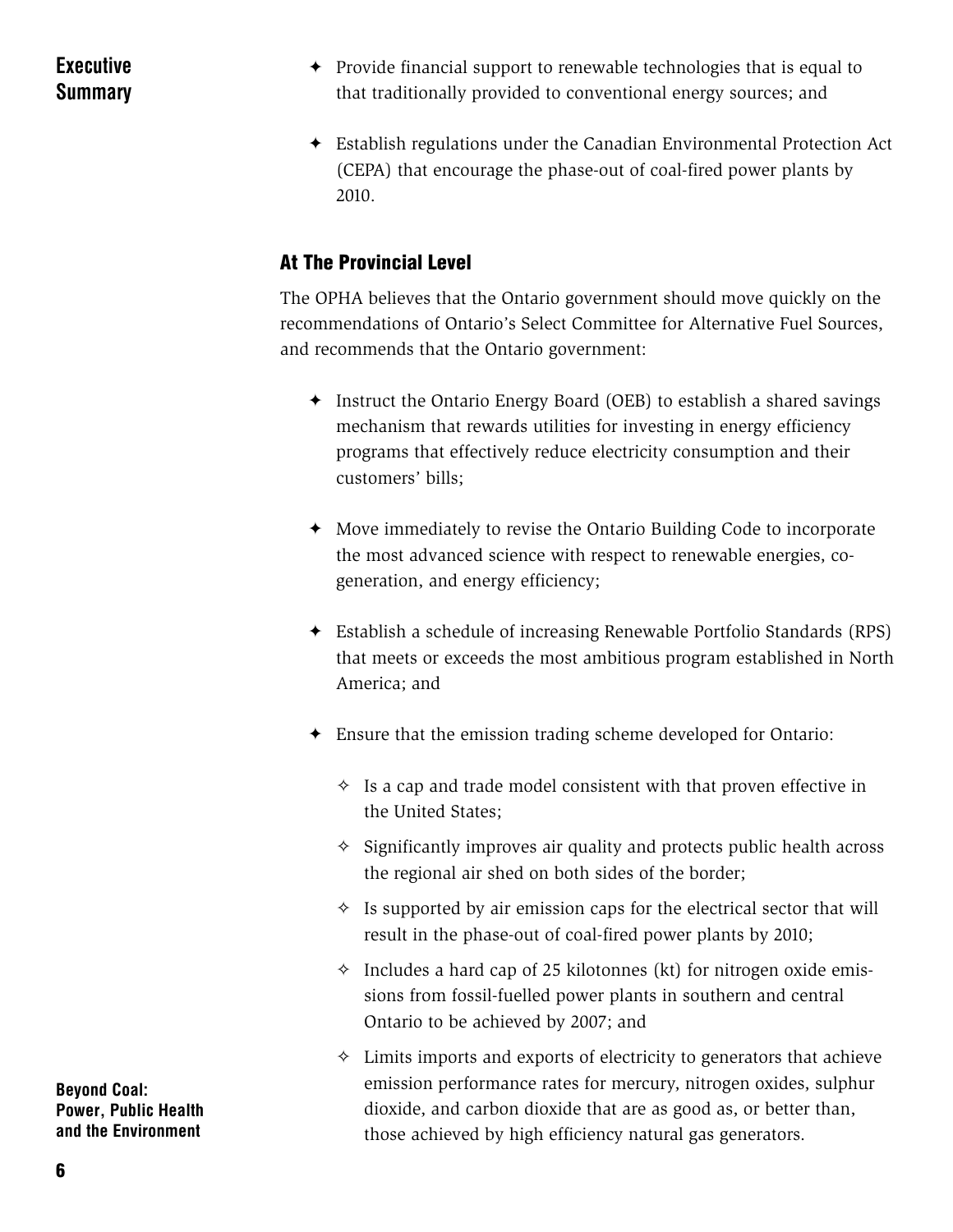# At The Municipal Level

The OPHA recommends that municipalities:

- ✦ Establish ambitious energy efficiency programs that include specific targets and timelines for their corporate operations and ensure that financial savings are re-invested in energy efficiency projects and/or used to support purchasing policies that favour renewable energies and low emission generators of electricity;
- ✦ Develop and implement corporate purchasing policies that favour renewable energies and low-emission generators of electricity;
- ✦ Establish programs to encourage large organizations within their communities to establish ambitious energy efficiency programs;
- ✦ Encourage large organizations within their communities to adopt purchasing policies that favour renewable energies and low emission generators of electricity; and
- ✦ Establish social marketing programs to encourage energy conservation efforts among individuals in their communities.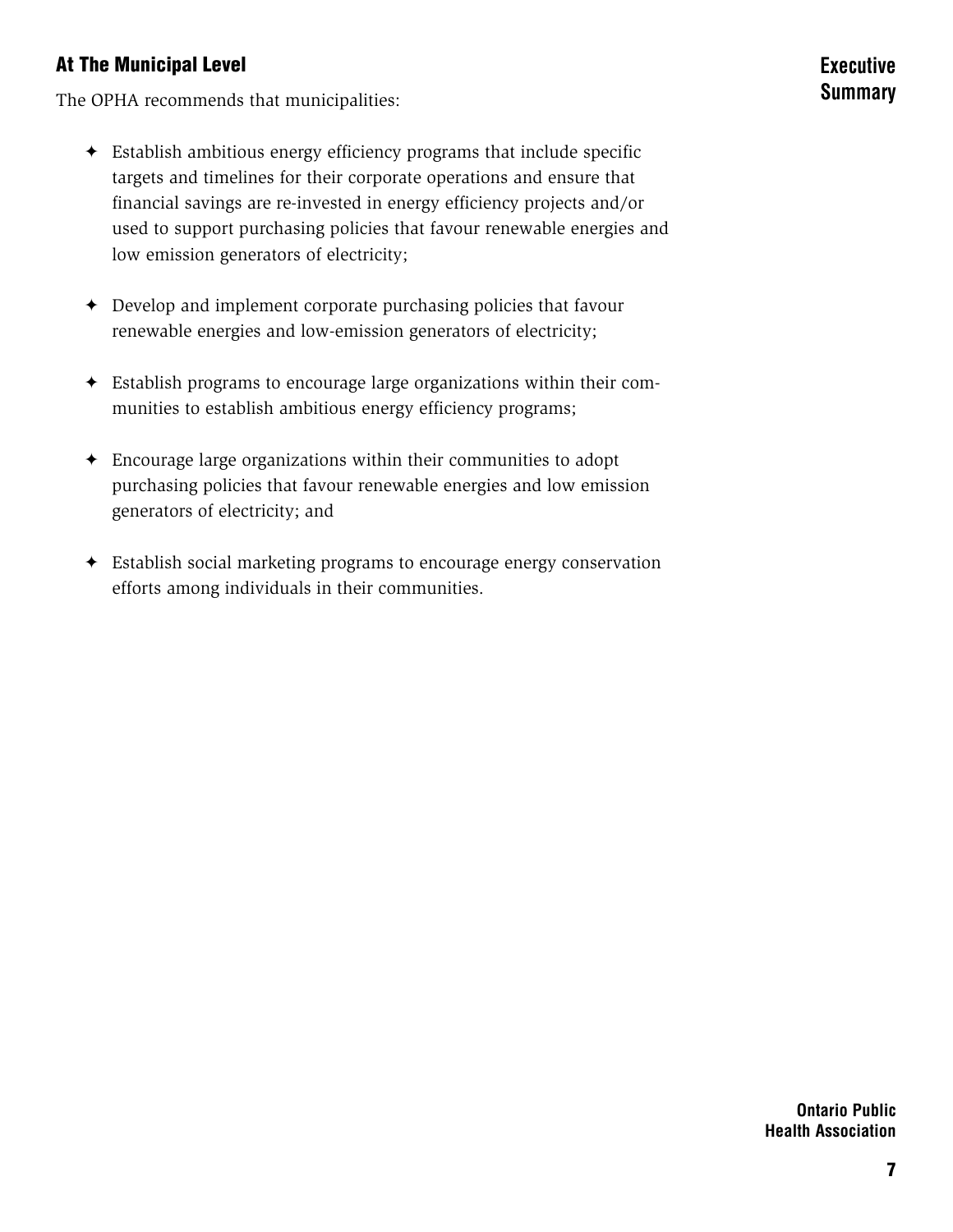# I Why Is This The Time To Talk About Coal?

# Restructuring In The Electrical Sector

In Ontario, there are four major sectors that contribute to air pollution, acid rain and global climate change — the transportation sector, the electrical sector, the residential/commercial sector, and the industrial sector. This report focuses on Ontario's electrical sector because this sector is currently undergoing huge changes.

In May 2002, Ontario's electricity market was opened to competition. For many decades, electricity in Ontario had been generated and distributed by Ontario Hydro, a crown corporation owned by the provincial government and

> run by an arm's length Board of Directors. Other companies were not allowed to generate electricity for consumers in Ontario. This began to change in October 1998, when the Ontario government proclaimed Bill 35, the *Energy Competition Act.*

Under Bill 35, new companies have the opportunity to generate electricity for consumers in Ontario. The intent of the Bill, according to the Ontario government, is to provide cost savings to customers by providing a competitive market in electricity production.

Bill 35 also set the stage for the dismantling of Ontario Hydro into five new organizations:

- ❖ Ontario Power Generation (OPG) which generates electricity in competition with other companies;
- ❖ Hydro One which has responsibility for running the electricity transmission system;
- ❖ The Independent Electricity Market Operator (IMO) which manages the competitive electrical market on a not-for-profit basis;
- ❖ The Electrical Safety Authority (ESA) which has responsibility for setting safety standards for the industry; and
- ❖ The Ontario Electricity Financial Corporation (OEFC), a crown corporation that has responsibility for paying off the stranded debt of Ontario Hydro (OMOEE, 2002).

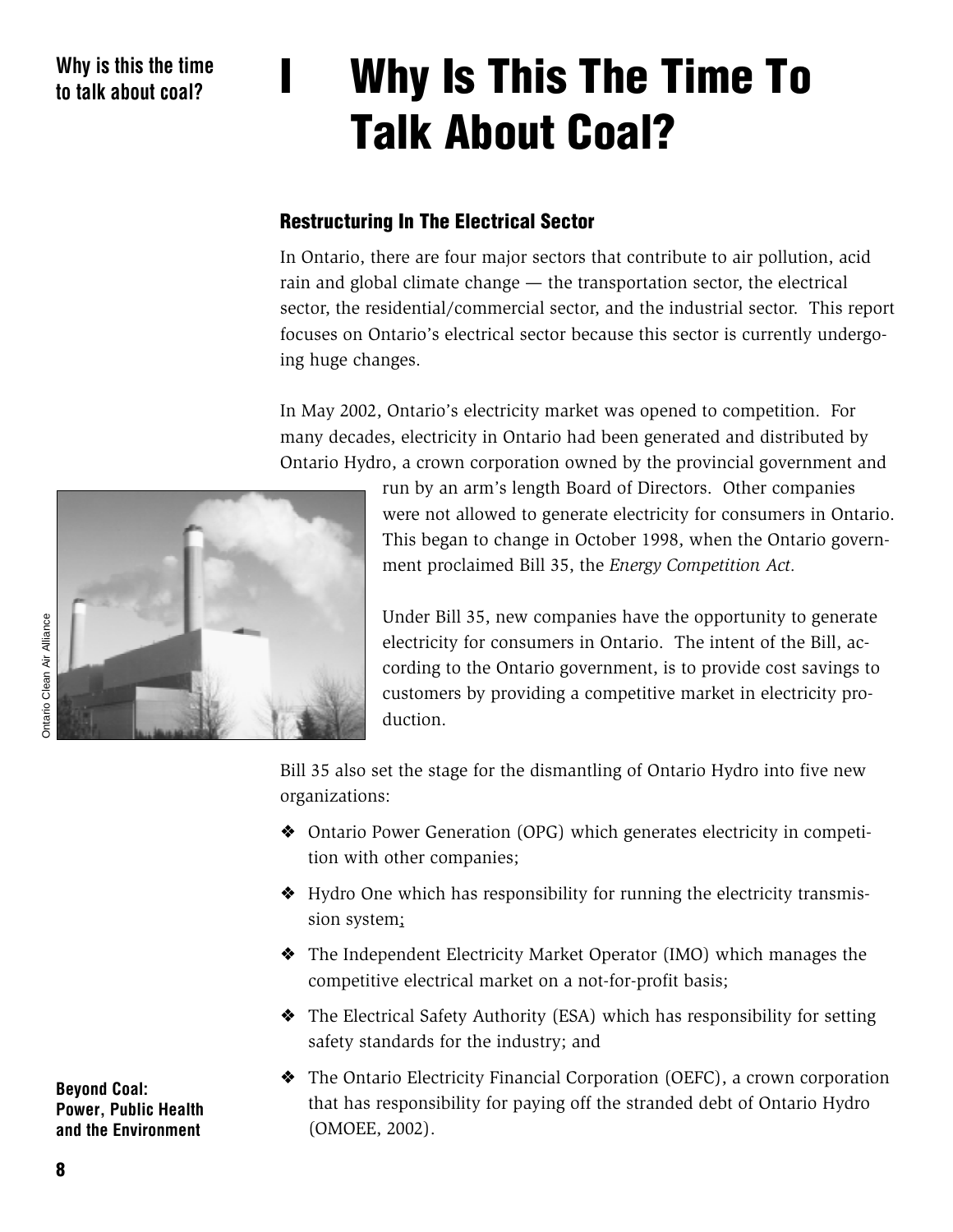# Competition Presents Risks And Opportunities

The introduction of competition presents both risks and opportunities. With a supportive regulatory framework, a competitive electrical sector could actually encourage the development of alternative energy sources, co-generation and energy efficiency that would be beneficial to air quality, the environment and human health. However, without a proper regulatory framework, competition could increase reliance on coal-fired power plants and result in further degradation of air quality and the environment, and increased harm to human health.

#### Competition Can Increase Pollution

In the United States, the introduction of competition to the electrical sector resulted in increased production from some of the "dirtiest" coal-fired power plants. A report prepared by the Northeast States for Coordinated Air Use Management (NESCAUM) indicated that several large electric power companies in the mid-western United States substantially increased their wholesale electricity sales between 1995 and 1996; that the increases in power were provided by the highest polluting coal-fired power plants belonging to each company; and that these increases resulted in substantial increases in emissions of NOx and other air pollutants (NRDC, 1998).

This trend is not surprising because the "dirtiest" coal-fired plants in the United States are the oldest plants that have not been required to upgrade emission controls. Consequently, these plants have the lowest capital costs and can produce electricity at very competitive rates.

# Competition Can Discourage Energy Conservation

In a competitive electrical market, utilities tend not to offer energy efficiency programs unless there is a regulatory structure that provides financial benefits for doing so. In jurisdictions that have introduced competition to their electrical sectors, investments in energy efficiency have declined following market restructuring (CAEE, 2001). Most of these jurisdictions have since introduced funding mechanisms or energy efficiency centres to compensate for this tendency (CAEE, 2001). To date, these regulatory supports have not been provided in Ontario (Lourie, 2002).

Before the introduction of competition to Ontario, Ontario Hydro developed energy efficiency programs to reduce the expenses associated with building new electrical capacity. Since the introduction of competition, Ontario Hydro's successor company has withdrawn resources from energy efficiency programs in order to reduce costs (CAEE, 2001).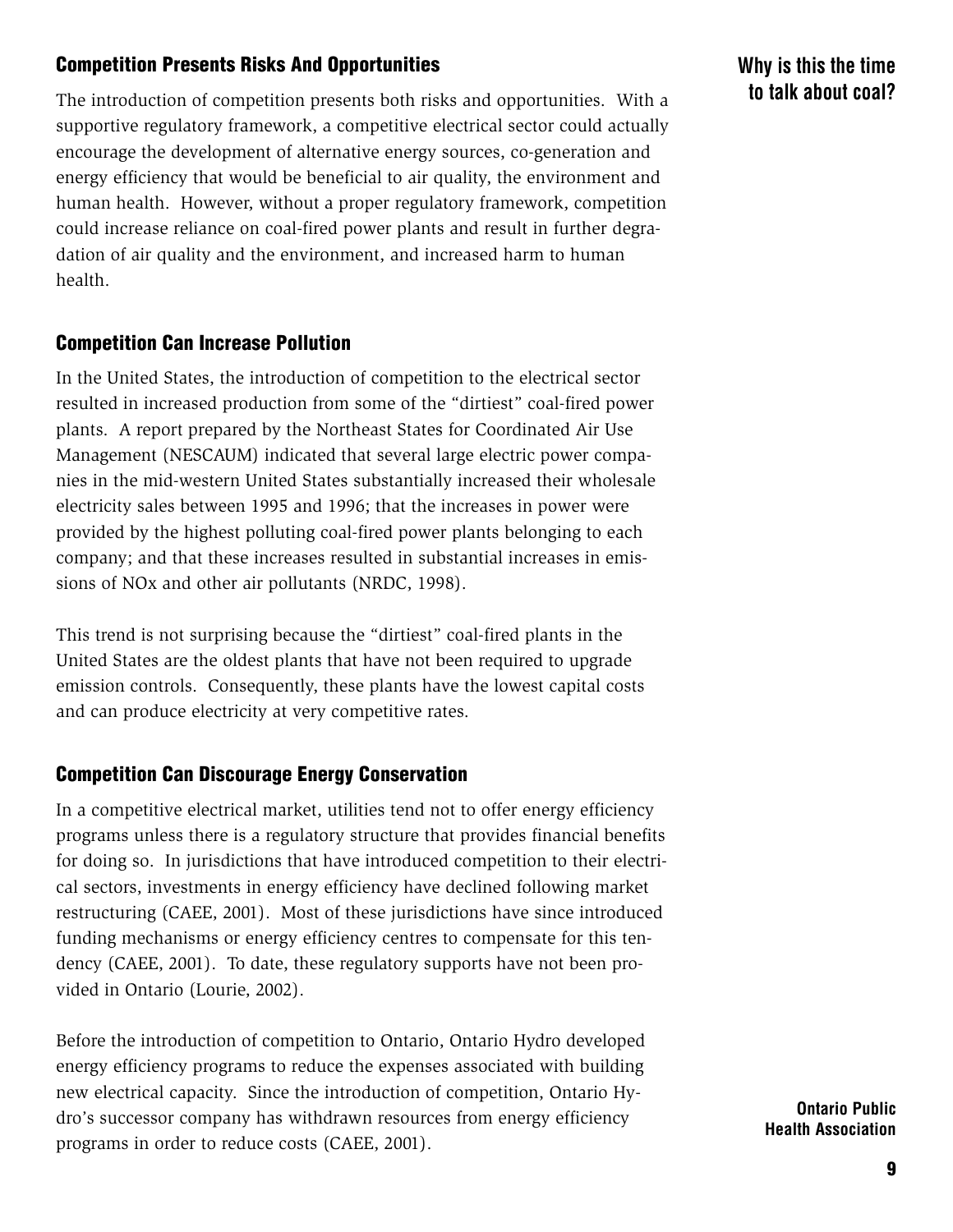# II Why Move Beyond Coal?

# 1. Four Concerns With Coal-Fired Power Plants

The primary concern with the introduction of competition to Ontario's electrical sector is that it could lead to greater reliance on coal-fired power plants. Coal is one of the oldest and dirtiest fuels used to generate electricity. There are four major reasons to be concerned about coal-fired power plants. They are among the most significant sources of air pollutants that contribute to:

- 1) Global climate change
- 2) Smog
- 3) Acid rain and
- 4) Mercury contamination in the aquatic food chain.

# Coal-Fired Power Plants In Ontario

In the last few years, coal-fired power plants in Ontario have been used to produce almost one third of the electricity generated in Ontario, and were responsible for approximately:

- $\triangleleft$  23% of the sulphur dioxide (SO<sub>2</sub>) emissions in this province in 2001;
- ❖ 14% of the nitrogen oxide (NOx) emissions; and
- ❖ 20% of Ontario's greenhouse gas emissions; and
- ❖ 23% of the mercury emissions in 1999 (OPG, 2002a;OMOE, 2001a)(see Table 1).

The Nanticoke Generating Station, located near Simcoe on Lake Erie**,** is one of the largest coal-fired power plant in North America. In 2001, it was responsible for about one half of the air emissions released from the five coal-fired power plants operating in Ontario (OPG, 2002a).

Coal-fired power plants also emit a large variety of other air pollutants including chromium, nickel, arsenic, dioxins, hexachlorobenzene, hydrochloric acid, hydrogen fluoride, cobalt and radon gas (OPG, 2001; TPH, 2002; USGS, 1997). Some of these pollutants are carcinogens, some are persistent in the environment and capable of accumulating in the food chain, and all are toxic to plant, animal and/or human life.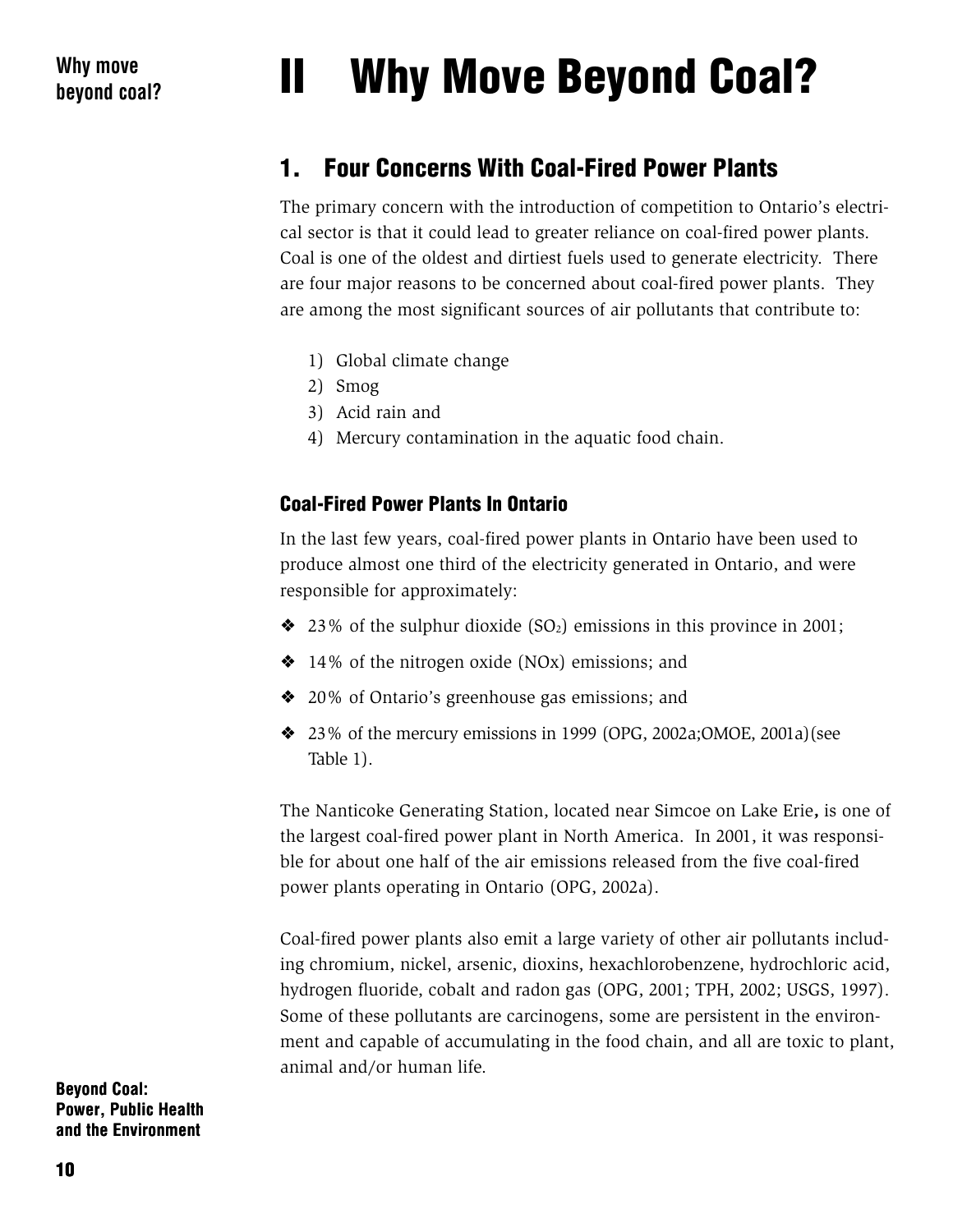#### **Table 1: Emissions from Ontario's Five Coal-Fired Power Plants, 2001**

|              | Why move |
|--------------|----------|
| beyond coal? |          |

| <b>Plant</b>       | <b>Sulphur</b><br><b>Dioxide</b><br>(tonnes) | <b>Nitrogen</b><br>Oxides<br>(tonnes)*1 | <b>Mercury</b><br>(kg) ** | Carbon<br><b>Dioxide</b><br>(tonnes) |
|--------------------|----------------------------------------------|-----------------------------------------|---------------------------|--------------------------------------|
| Nanticoke          | 86.500                                       | 22,400                                  | 246.6                     | 20,260,000                           |
| Lambton            | 28,300                                       | 11,800                                  | 135.0                     | 9,420,000                            |
| Lakeview           | 19,000                                       | 5,050                                   | 83.2                      | 2,760,000                            |
| <b>Thunder Bay</b> | 8,810                                        | 1.970                                   | 67.1                      | 1,880,000                            |
| Atikokan           | 4,480                                        | 950                                     | 63.0                      | 850,000                              |
| Total              | 147,090                                      | 42,170                                  | 629.9                     | 35,170,000                           |

(Data from OPG, 2002)

\*Nitrogen oxides are reported as nitric oxide (NO)

**\*\*** Mercury is reported for 1999 (OMOE, 2001a)

# Ontario Power Generation (OPG)

Ontario Power Generation (OPG) is the successor company to Ontario Hydro responsible for generating electricity in Ontario. In 2001, OPG generated 85% of the total electricity used in Ontario. It generated approximately 127,200 Gigawatt-hours (GWh) of electricity: 40% with nuclear-powered generators, 33% with fossil-powered generators, 26% with water-powered generators, and less than 1% with new renewable energy sources (OPG, 2002).

Its fossil fleet includes five coal-fired power plants and one plant that can be fired with oil or natural gas (see Table 2 below). OPG has announced its intention to sell three of its five coal-fired power plants — Lakeview, Thunder Bay and Atikokan. In 2001, the Ontario government passed a Regulation requiring that the Lakeview Generating Station be converted away from coal if it continues to operate as a generating station after April 31, 2005 (OMOE, 2001a).

| <b>Plant</b>       | Location            | <b>Fuel</b> | <b>Capacity</b><br>(MW) | <b>Electricity</b><br>Generated<br>(GWh) | Original<br><b>In-Service</b><br>Date |
|--------------------|---------------------|-------------|-------------------------|------------------------------------------|---------------------------------------|
| Nanticoke          | Lake Erie           | Coal        | 3,920                   | 21,124                                   | 1973-78                               |
| Lambton            | Near Sarnia         | Coal        | 1,974                   | 10,472                                   | 1969-70                               |
| Lakeview           | Mississauga         | Coal        | 1,138                   | 3,081                                    | 1962-69                               |
| Lennox             | Kingston            | Oil/Gas     | 2,140                   | 3,243                                    | 1976-77                               |
| <b>Thunder Bay</b> | Lake Superior       | Coal        | 310                     | 1,670                                    | 1981-82                               |
| Atikokan           | W. of Lake Superior | Coal        | 215                     | 838                                      | 1985                                  |
| Total              |                     |             | 9.700                   | 40,428                                   |                                       |

#### **Table 2: Electricity Generation from OPG Fossil-Fired Power Plants, 2001**

(Data from OPG, 2002)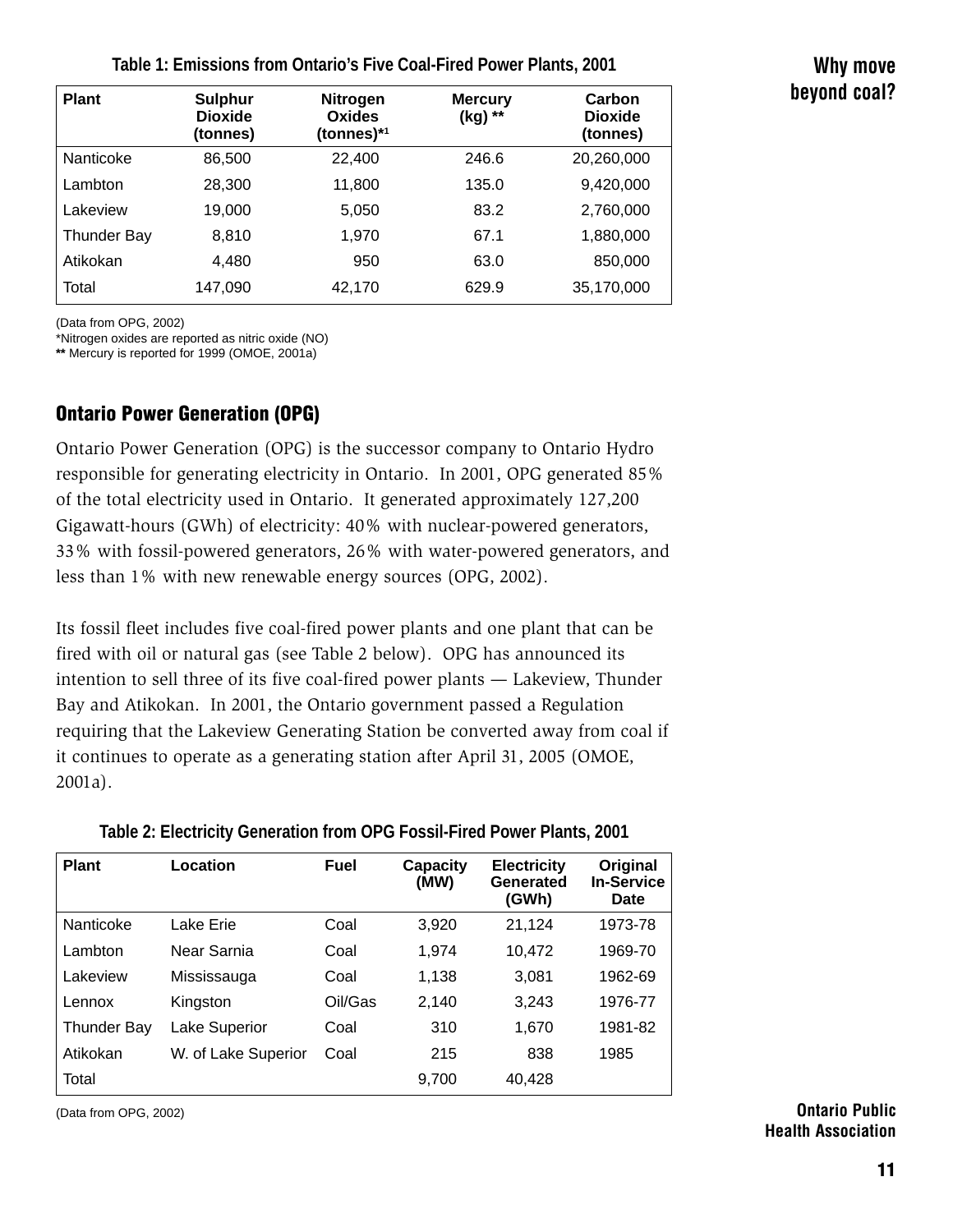| Why move                                                   | <b>Coal-Fired Power Plants In The United States</b>                                                                                                                                                                                                                                                              |  |  |  |
|------------------------------------------------------------|------------------------------------------------------------------------------------------------------------------------------------------------------------------------------------------------------------------------------------------------------------------------------------------------------------------|--|--|--|
| beyond coal?                                               | In the United States (U.S.), where coal is used to generate about one half of<br>that country's electricity, the electrical sector was responsible for approxi-<br>mately:                                                                                                                                       |  |  |  |
|                                                            | $\bullet$ 70% of the SO, released in 1998;                                                                                                                                                                                                                                                                       |  |  |  |
| The northern<br>hemisphere has                             | $\div$ 25% of the NOx;                                                                                                                                                                                                                                                                                           |  |  |  |
|                                                            | $\bullet$ 35% of the carbon dioxide (CO <sub>2</sub> ); and                                                                                                                                                                                                                                                      |  |  |  |
| warmed more in                                             | ❖ 25% of the air emissions of mercury (CEC, 2002).                                                                                                                                                                                                                                                               |  |  |  |
| the 20th century<br>than it has in the<br>past 1000 years. | Many of the U.S. coal-fired power plants are located in the mid-western states<br>that are upwind from Ontario due to prevailing wind patterns. As a result,<br>these coal-fired power plants are significant contributors of the air pollution<br>that affects human health and the environment across Ontario. |  |  |  |

# 2. Coal Plants Contribute To Climate Change

# Climate Change Has Already Begun

Global climate change is the most pressing environmental health issue of our day. It has been projected that global climate change will increase the tem-



perature of air and water around the world, melt glaciers, increase sea levels, increase the number and intensity of extreme weather events that result in heat waves, droughts, flooding and soil erosion (IPCC, 2001a). These changes have already begun. The Intergovernmental Panel on Climate Change (IPCC) has concluded that:

- ❖ Global mean air temperatures have increased by 0.4 to  $0.8^{\circ}$  C over the  $20^{\text{th}}$  century;
- $\triangleleft$  Ocean temperatures have increased by 0.05 $^{\circ}$  C since the 1950s;
- ❖ Summer sea ice over the Arctic has shrunk by 10 to 15% over the  $20<sup>th</sup>$  century; and
- ◆ Warming of the northern hemisphere during the 20<sup>th</sup> century is likely to have been the largest in any century in the past 1000 years (IPCC, 2001a; NRC U.S., 2001).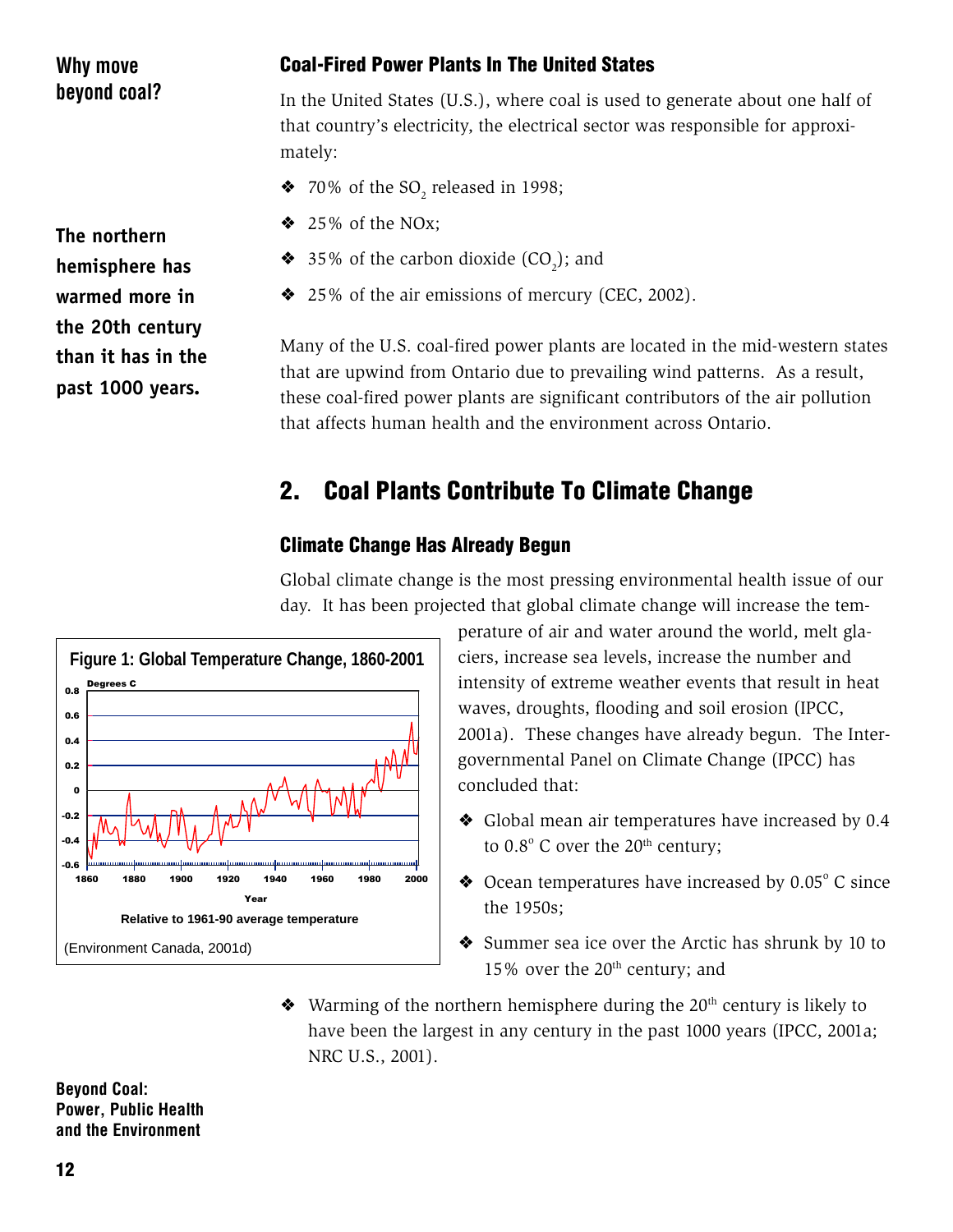# Environmental Impacts Expected In Canada

In Canada, global climate change is expected to:

- ❖ Move the treeline significantly northward during this century;
- ❖ Increase the number and severity of forest fires;
- ❖ Affect the abundance of fish species by changing water temperatures and circulation patterns;
- ❖ Melt permafrost in the far north;
- ❖ Decrease water levels in the Great Lakes by more than a metre and move the shoreline of Lake St. Clair and Lake Erie up to six kilometres offshore;
- ❖ Increase droughts in the prairies; and
- ❖ Increase the frequency and intensity of heat waves (Canada, 2002).

It is the rate and magnitude of these changes that are the cause for concern. Scientists worry that biological organisms, ecosystems, and human societies will not be able to adapt to the changes because of the speed at which they are occurring.

# IPCC Attributes Climate Change To Human Influences

While there are a vocal minority who continue to question whether the human link to global climate change has been adequately proven, the majority of experts in this field agree that the global climate is changing at an unprec-

edented pace, and that those changes are, in large part, directly related to human activities. The IPCC jointly established by the United Nations Environment Programme and the World Meteorological Organisation, concluded in its third assessment report that:

"Most of the observed warming over the last 50 years is likely to have been due to the increase in greenhouse gas concentrations;" and

"Emissions of carbon dioxide due to fossil fuel burning are virtually certain to be the dominant influence



on the trends in atmospheric  $CO$ , concentrations during the 21<sup>st</sup> century" (IPCC, 2001b).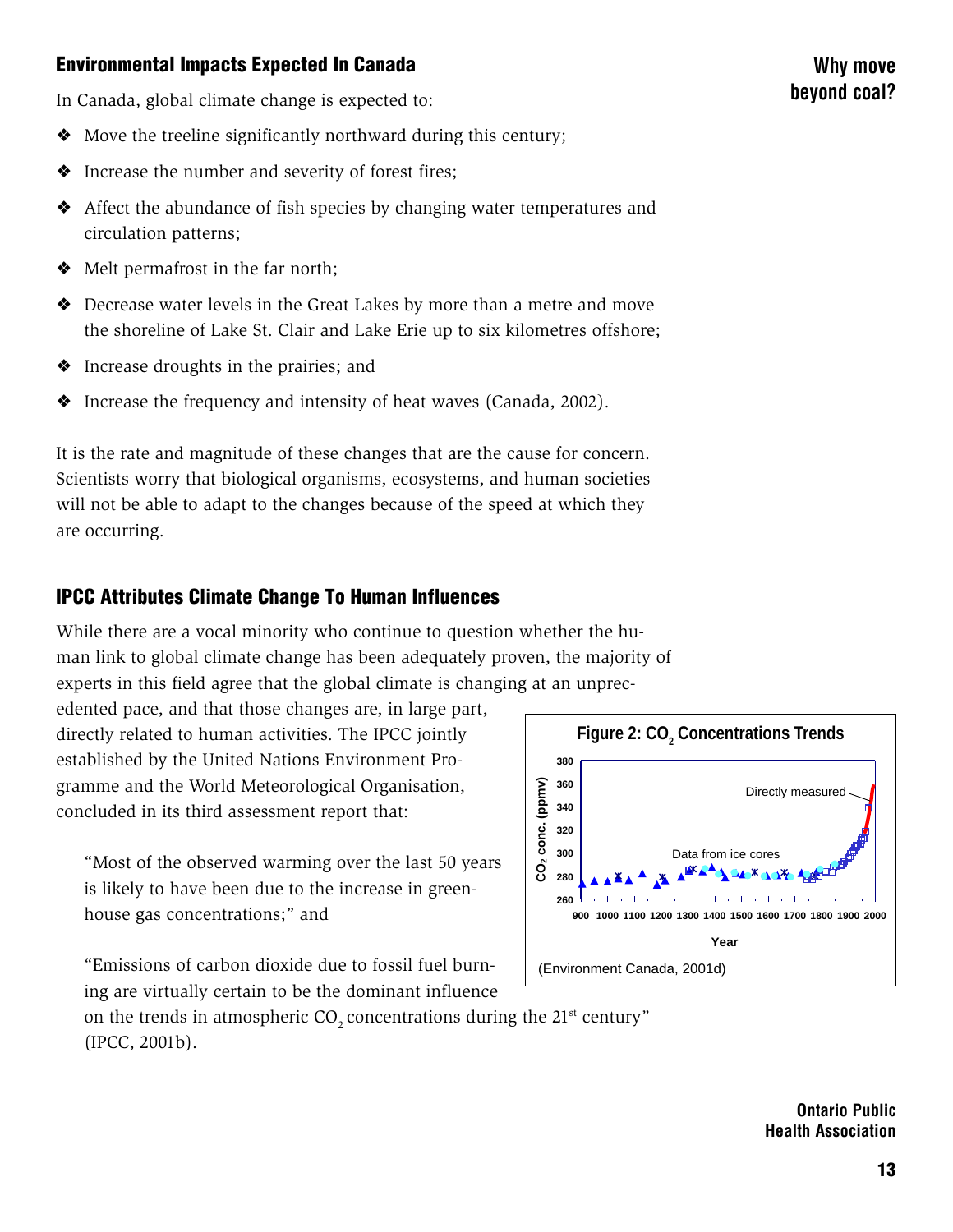# Why move beyond coal?

# U.S. NRC Concurs With IPCC

When the U.S. National Research Council (NRC U.S.) examined the science on climate change in response to a request from the White House, it concluded that:

"Greenhouse gases are accumulating in Earth's atmosphere as a result of human activities, causing surface air temperatures and subsurface ocean temperatures to rise;"

"The changes observed over the last several decades are likely mostly due to human activities, but we cannot rule out that some significant part are also a reflection of natural variability;" and

"The IPCC's conclusion that most of the observed warming of the last 50 years is likely to have been due to the increase in greenhouse gas concentrations accurately reflects the thinking of the scientific community on the issue" (NRC U.S., 2001).

# Climate Change Will Have Negative Impacts On Health

Global climate change could have profound impacts on the health of whole populations in regions spanning the globe. The direct health impacts expected include those associated with increases in heat waves, air pollution, and extreme weather events such as floods, landslides, and hurricanes. The indirect health impacts expected include those associated with: increases in drought; changes in food and water supplies; changes in the range of insectborne diseases, water-borne diseases, and infectious diseases; and population displacement and economic disruption (McMichael, 1996; IPCC 2001c).

# More Heat Waves Expected

Global climate change is expected to result in a significant number of heatrelated deaths in both developed and developing countries as heat waves become more frequent and more severe (IPCC, 2001). Analyses from around the world indicate that overall death rates rise during heat waves, particularly when temperatures rise above those to which the population has adapted (Smoyer, 1999; McGeehin, 2001). For example, during a five-day heat wave in 1995 in which maximum temperatures ranged from 34 to  $40^{\circ}$  C, the number of deaths in Chicago, Illinois, increased by 85% while the number of hospital admissions increased by 11% (McGeehin, 2001).

**During the 1995 heat wave in Chicago, there were 700 more deaths than were expected for this population during this period of time (McGeehin, 2001).**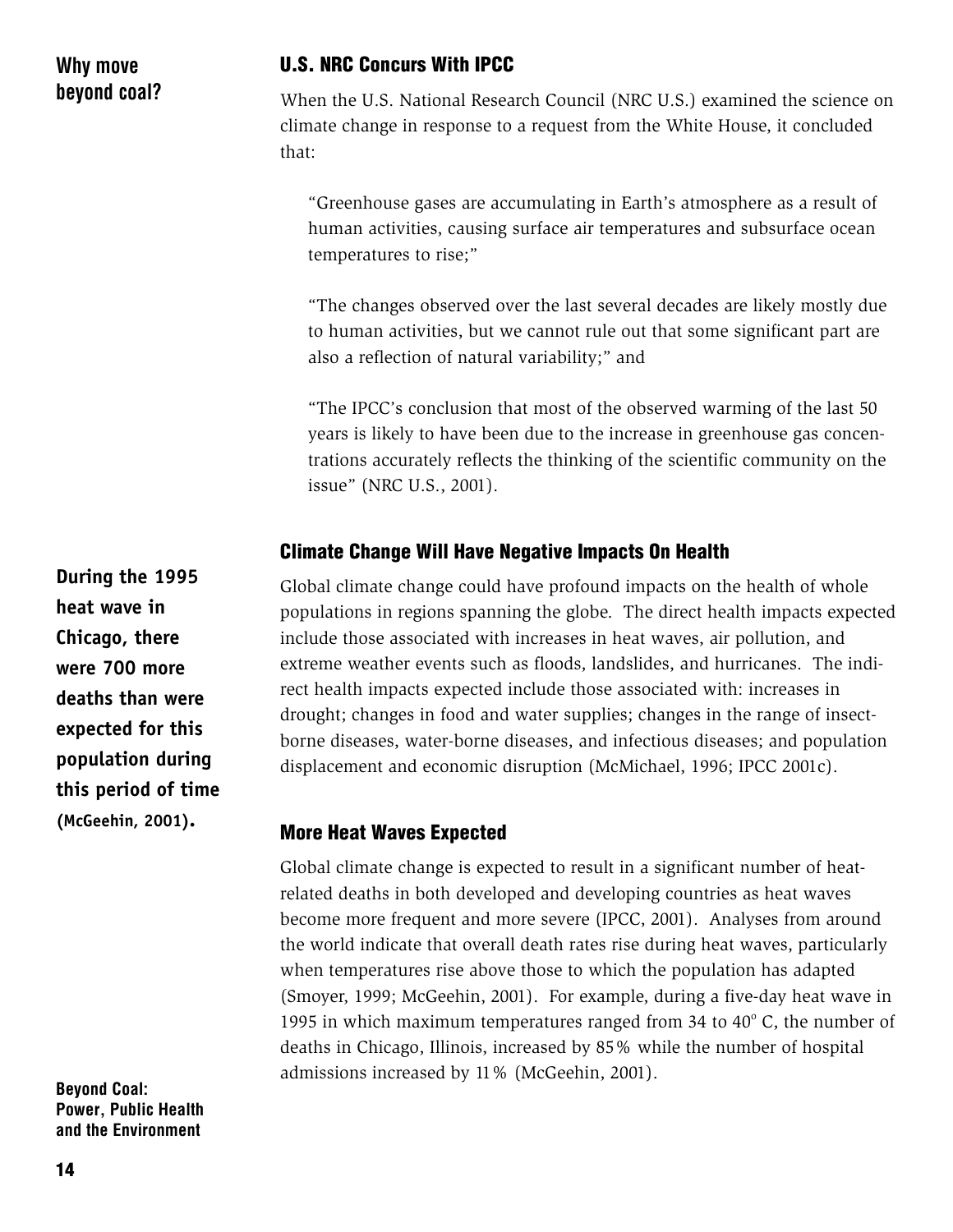A study conducted by Kalkstein and Smoyer indicated that several large cities in Canada (i.e. those that currently experience hot, humid air masses during the summer season such as Montreal, Toronto and Ottawa) could be very negatively impacted by the increased temperatures expected with climate change. For example, it was estimated that, with a doubling of  $\mathrm{CO}_2^{}$  in the earth's atmosphere, heat-related death rates could increase to between 9.63 and 33.65 per 100,000 in the Toronto area (Kalkstein and Smoyer, 1993). With these rates, a city with Toronto's current population, could experience between 239 and 835 premature deaths each year from heat alone (Chiotti et al, 2002).

The most common cause of death during heat waves is heatstroke where the body temperature exceeds 105° F. However, other causes of death include strokes, heart attacks, respiratory diseases, accidents, homicide and suicide (McGeehin, 2001). Young children and the elderly are particularly vulnerable to heat waves because their bodies do not have the ability to regulate their body temperatures under extreme conditions.

Those living in urban areas are also at greater risk during heat waves because urban areas retain heat throughout the night more than rural and suburban areas. A Missouri study found that the deaths from all causes increased by 57 and 64% respectively in two major urban centres during a 1980 heat wave, while they rose by only 10% in the rural areas (McGeehin, 2001). The poor can also be at greater risk because of substandard housing conditions, medical conditions that increase vulnerability to heat, or because they lack access to air conditioners, pools or cool recreational areas (McGeehin, 2001; IPCC, 2001).

#### More Air Pollution Expected

Climate change is expected to increase morbidity and mortality by decreasing air quality in areas currently experiencing air pollution problems (IPCC, 2001c). Increased temperatures are expected to increase the average and peak levels of ground-level ozone in the air by both, enhancing the chemical reactions that give rise to ozone, and by increasing the release of volatile organic compounds from natural sources (IPCC, 2001; Bernard, 2001; Mills, 1999). In urban environments, high humidity and low wind speeds are expected to increase the concentration of air pollutants such as fine particulate matter that will stay in the air longer in high humidity (Bernard, 2001). Increased temperatures could also encourage greater use of electricity for air conditioning, which could in turn result in a greater release of pollutants into the atmosphere.

Why move beyond coal?

**Central Canada could experience a 5-fold increase in smog episodes and heat waves.**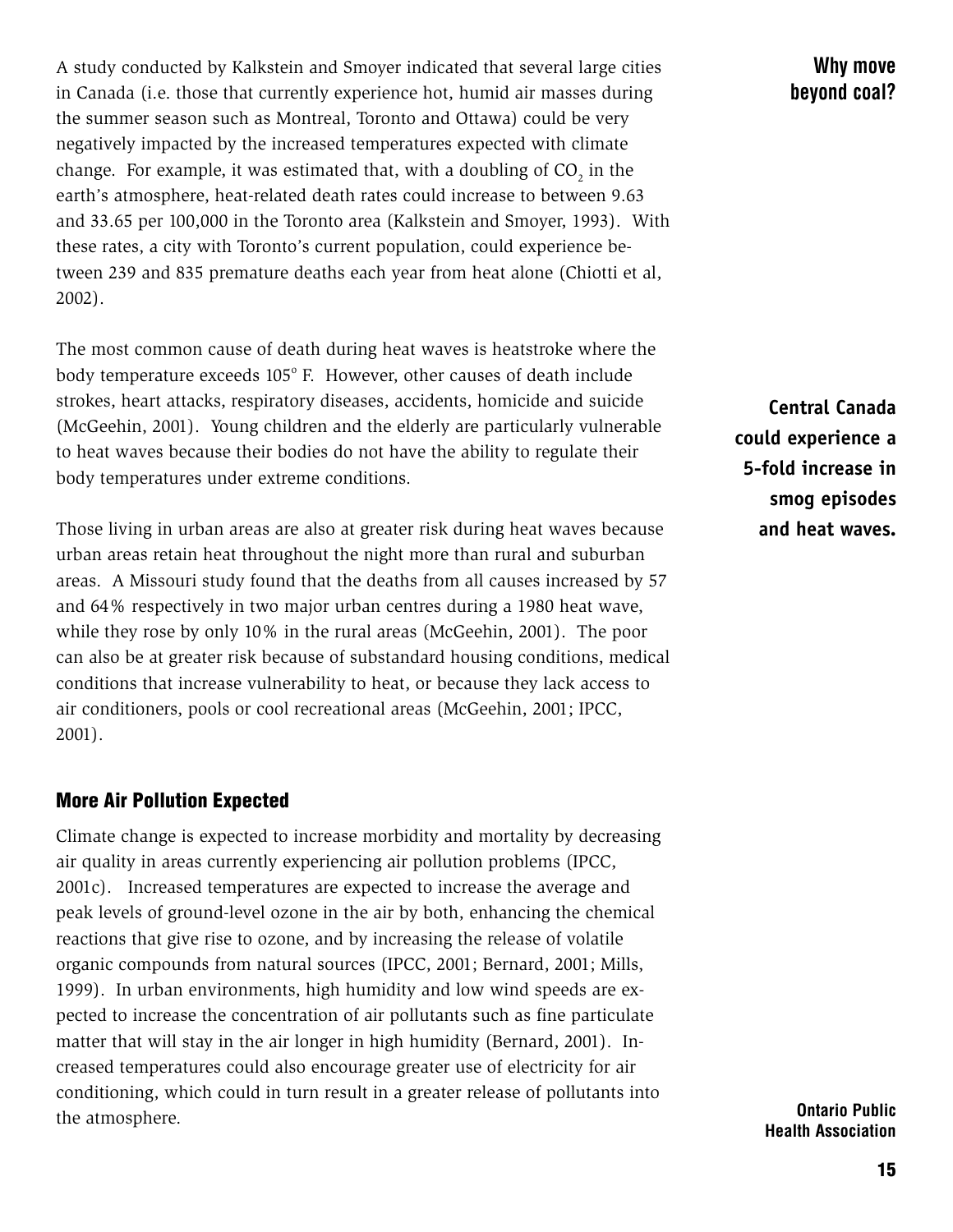# Why move beyond coal?

Kalkstein and Smoyer have predicted that, with a doubling of CO<sub>2</sub> concentration in the atmosphere, central Canada could experience a five-fold increase in offensive air masses that bring smog episodes, high temperatures and high humidity. This means that smog episodes could increase in frequency from 4.7% of summer days to 23.3% of summer days in Ontario (Chiotti et al., 2002). This increase in smog episodes is expected to significantly increase the number of air pollution-related mortality and morbidity rates.

#### More Extreme Weather Events Predicted

Global climate change is expected to significantly increase deaths, disease and injury by increasing the frequency and magnitude of extreme weather events such as tornados, hurricanes, snowstorms, floods and cyclones. Extreme weather events can be costly to human health. Between 1972 and 1996, on average, about 123,000 people a year were killed by natural disasters around the world (IPCC, 2001). The morbidity for natural disasters rises substantially when one includes the indirect health effects such as respiratory infections from living in crowded shelters, gastrointestinal infections that can occur when water and sewage systems are disrupted, and trauma-induced mental disorders (Greenough, 2001). Populations in developing countries are much more affected by extreme weather events because they do not have the social infrastructures needed to mitigate their impacts or to respond to them when they occur (IPCC, 2001).

Extreme weather events are also costly in economic terms. For example, the floods and drought associated with the El Nino event in 1982-83 led to losses of about 10% of the gross national product (GNP) and about 50% of the annual public revenue in countries such as Bolivia, Chile, Ecuador and Peru (IPCC, 2001). The costs of extreme weather events have increased rapidly in recent decades in both developed and developing countries. The yearly economic losses from large events have increased 10 fold from \$4 billion in U.S. funds in the 1950s to \$40 billion in U.S. funds in the 1990s. While these cost increases are influenced by socio-economic factors such as population growth and urbanization in vulnerable areas, they are also linked to observed changes in flooding, precipitation and drought events (IPCC, 2001).

#### Insect-Borne Diseases Could Spread

Climate change is expected to affect the range, intensity and seasonality of many diseases. There are concerns, for example, that insect-borne diseases such as malaria, dengue fever, lyme disease could spread in range and intensity with climate change (McMichael 1996; IPCC, 2001). While insect-borne diseases will likely have a disproportionate effect on populations in tropical climates, populations in northern climates will not be immune.

**Yearly economic losses from extreme weather events have increased from \$4 billion (U.S funds) in the 1950s to \$40 billion in the 1990s.**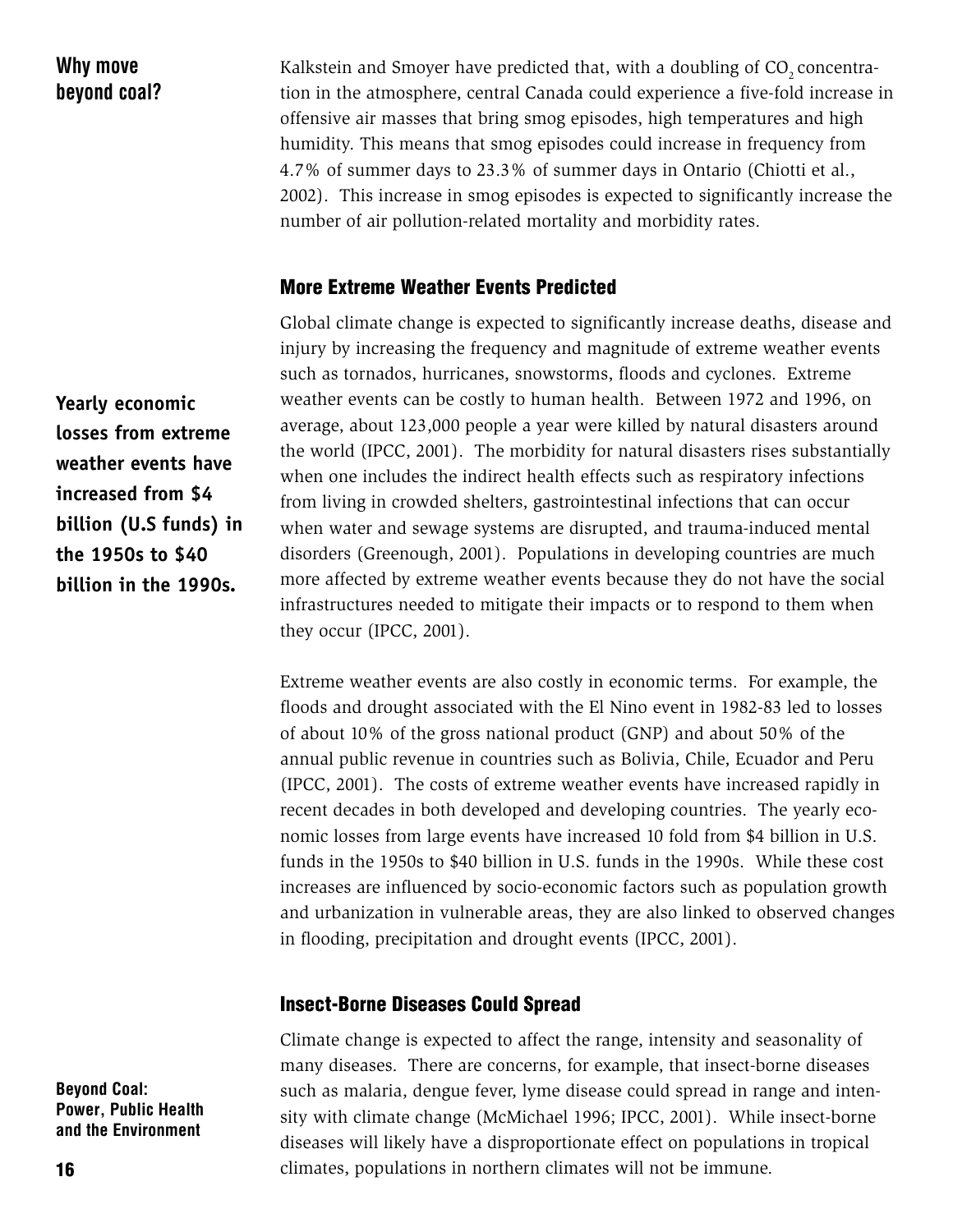Environment Canada projects that insect-borne diseases such as malaria, dengue fever, yellow fever and viral encephalitis could move into Ontario as temperatures and humidity increase (Mortsch and Mills, 1996). West Nile virus is an example of an insect-borne disease that, once introduced to New York in 1999, has extended its range northward and westward due, in part, to the milder winters and longer summers being experienced in North America (TPH, 2001).

While the range of insect-borne diseases are highly dependent upon climatic conditions such as temperature, rainfall and humidity, they are also dependent upon living conditions (eg. access to air conditioning and window screens), building materials, and social infrastructure. In wealthy nations such as Canada, it is expected that the impacts of these diseases can be minimized with a public investment in disease surveillance, education, habitat reduction and mosquito control (Gubler, 2001; TPH, 2001).

# Food Supplies Could Be Threatened

Global climate change is expected to alter regional temperatures, rainfall and soil moisture, all of which could impair the growth of many crops in many regions of the world (IPCC, 2001). In Canada, climate change is expected to have a net negative effect on agriculture because, while temperatures will be higher, the growing season will also be dryer (Env Can, 1997). Agricultural output could also be affected by extreme weather events and altered patterns of plant diseases and infestations.

Climate change is also expected to change water temperatures in oceans, which could influence ocean currents and nutrient upwelling. These changes could alter the distribution, migration and productivity of fish species upon which humans are dependent for food supplies (McMichael,1996; IPCC, 2001).

One analysis predicts that an extra 40 to 300 million people could be at risk of hunger by the year 2060 because of the impact of climate change. This number is in addition to the 640 million who are expected to be at risk in the absence of climate change (McMichael, 1996).

# Social Justice Issue

There are also social justice aspects to the climate change issue. While there are great uncertainties related to the extent and severity of the predicted health impacts, there is a growing consensus that many of the anticipated adverse effects will be greater in poorer regions of the world that lack food supplies and/or well developed public health infrastructures with which to

**An extra 40 to 300 million people could be at risk of hunger by the year 2060 because of the impact of climate change.**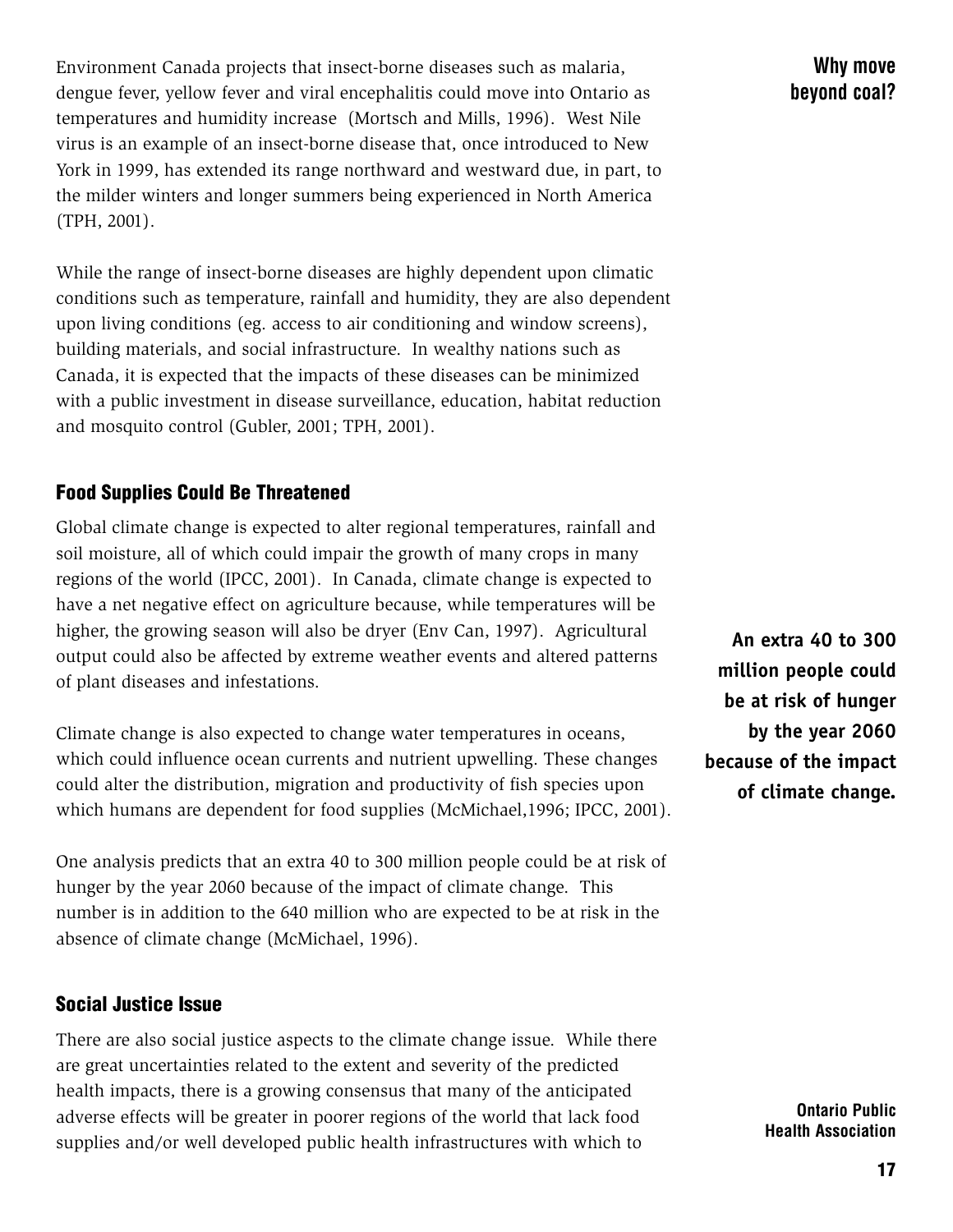# Why move beyond coal?

respond to the changes (IPCC, 2001; NRC U.S., 2001). On the other hand, it is clearly understood that those living in the wealthiest nations, particularly those who live in North America, are the greatest emitters of the greenhouse gases that are contributing to this shift in climate**.**

Canada, with 0.5% of the world's population, is responsible for an estimated 2% of the net global greenhouse gas emissions (Canada, 2002). Canada is the ninth largest emitter nation in the world and among the highest emitters per capita (Canada, 2002). On average, each Canadian citizen is responsible for greenhouse gas emissions that are almost 8 times higher than the global average (CIELAP, 1996). While to some extent, this pattern of energy use reflects the size of the county and its climate; it also reflects the inefficient use of energy in a country that has developed in an era of cheap and abundant energy.

# Huge Reductions Required

In 1996, the IPCC indicated that greenhouse gas emissions would need to be reduced by 50% of 1990 levels in order to stabilize concentrations in the atmosphere and retard global climate change. In the third assessment report published in 2001, the IPCC concluded that greenhouse gas emissions may need to be reduced to a small fraction of current levels in order to stabilize atmospheric concentrations of  $CO$ , and retard global climate change (IPCC, 2001b). This suggests that greenhouse gas emissions may need to be reduced by 60 to 80% within a number of decades if climate change is to be retarded (Dauncy, 2001; David Suzuki Foundation, 1998).

Under the Kyoto Protocol, Canada is committed to cutting its greenhouse gas emissions by 6% below 1990 levels between 2008 and 2012. While this reduction represents a small percentage of the cuts believed necessary to retard climate change, some Canadian political leaders continue to argue against ratification of the Kyoto Protocol, citing unacceptable economic costs.

# Cost Estimates Of Kyoto And Climate Change

Estimates of the costs associated with the implementation of the Kyoto Protocol for Canada vary depending upon the assumptions applied in those analyses. The Analysis and Modeling Group (AMG), a federal-provincial-territorial working group created as part of the National Climate Change Process (NCCP), estimated in 2000 that the Kyoto Protocol would reduce the GDP in 2010 by between 0 and 3% (Canada, 2002). Assessments conducted by a number of academic economists and independent consultants since then, have estimated that, with a global emissions trading framework in place, the

**Greenhouse gas emissions may need to be cut by 60 to 80% in order to retard climate change.**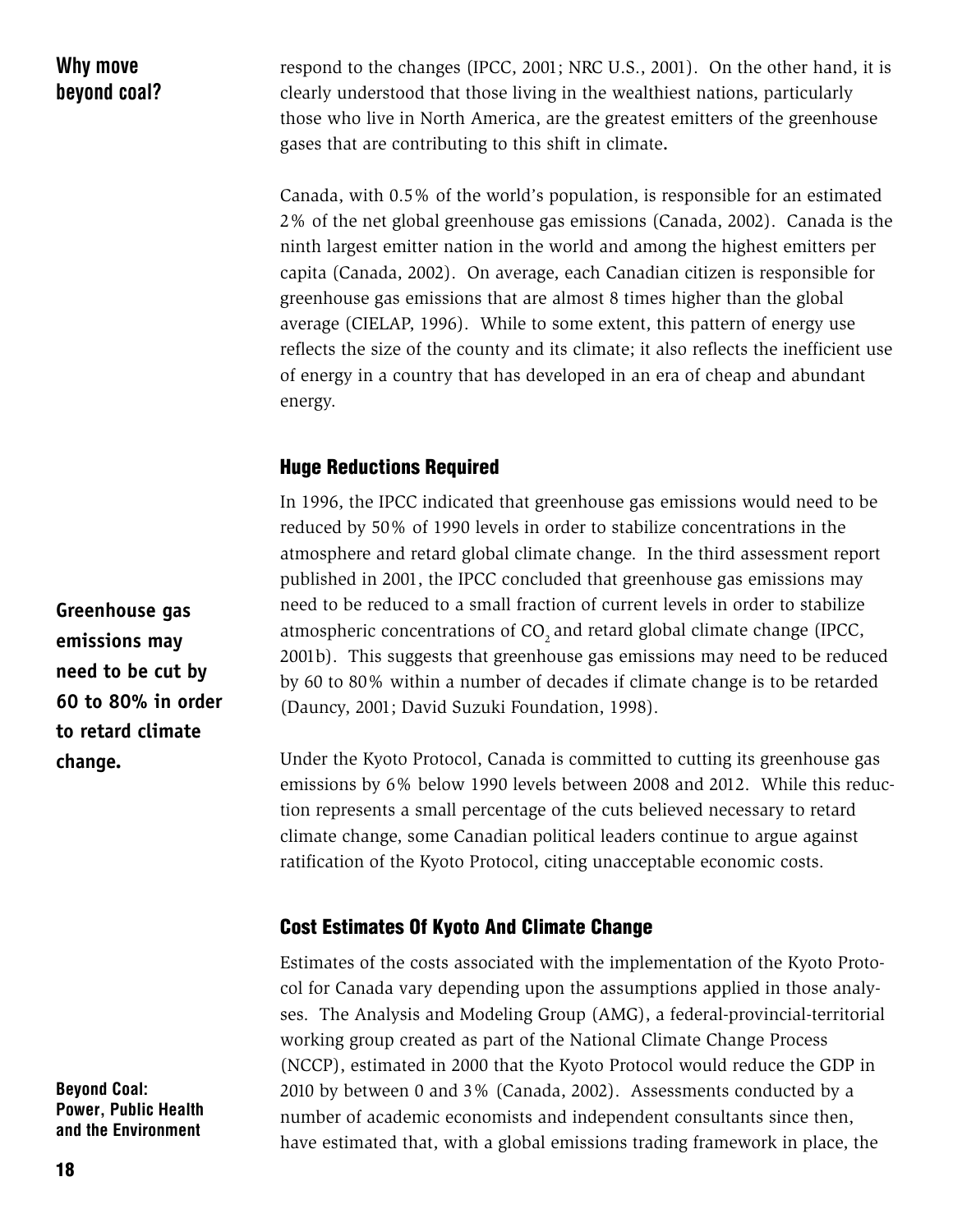implementation of Kyoto would have a minor impact on the Canadian economy. Their estimates range from  $-0.7\%$  to  $+0.2\%$  on Canada's GDP in 2010 (Env Can, 2002a).

It is important to note however, that while these estimates may take into account Kyoto's costs to industry and consumers and Kyoto's benefits in terms of increased energy efficiency, they tend not to calculate the positive economic opportunities that could be created by the Kyoto Protocol including those associated with the development of renewable energy technologies (Env Can, 2002a). It is also true that most economic analyses fail to account for the costs associated with the disruption of the natural ecosystem, and the human health impacts that will result from that disruption (David Suzuki Foundation, 2002a).

# Coal Plant Emissions: 78% Of Ontario's Share Of Kyoto

Total greenhouse gas emissions in Canada are currently 700,000 kilotonnes per year, up from 606,000 kilotonnes in 1990 (Torrie Smith Associates, 2002). Ontario is responsible for about one quarter of Canada's emissions and coalfired power plants are responsible for one fifth of Ontario's emissions (OPG, 2002a). The greenhouse gases emitted from Ontario's five coal-fired power plants (i.e. about 35,000 kilotonnes each year) represent about 78% of the greenhouse gas emissions that Ontario would need to cut (i.e. about 45,000 kilotonnes per year) in order to achieve the 6% reduction envisioned by the Kyoto Protocol (data from OPG, 2002 & OMOE, 2002a). This suggests that Ontario could go a long way towards meeting its Kyoto commitment if it phased out coal-fired power plants.

# 3. Coal Contributes To Smog Formation

Coal-fired power plants are significant contributors of five of the air pollutants most clearly linked to smog — ground-level ozone, fine particulate matter, sulphates, nitrogen dioxide and sulphur dioxide.

# Smog Increase Premature Deaths And Hospitalizations

Hundreds of studies, conducted in countries around the world, have demonstrated that poor air quality can have a profound impact on human health. Numerous studies have demonstrated that short-term spikes in air pollution result in short-term increases in the number of deaths and hospital admissions for lung and heart diseases (NAAQO, 1999a/b). One study has demonstrated that deaths from strokes also increase consistently with rising concentrations of the common air pollutants (Hong, 2002). Others have established that

**Ontario could go a long way towards meeting its Kyoto commitment if it phased out coalfired power plants.**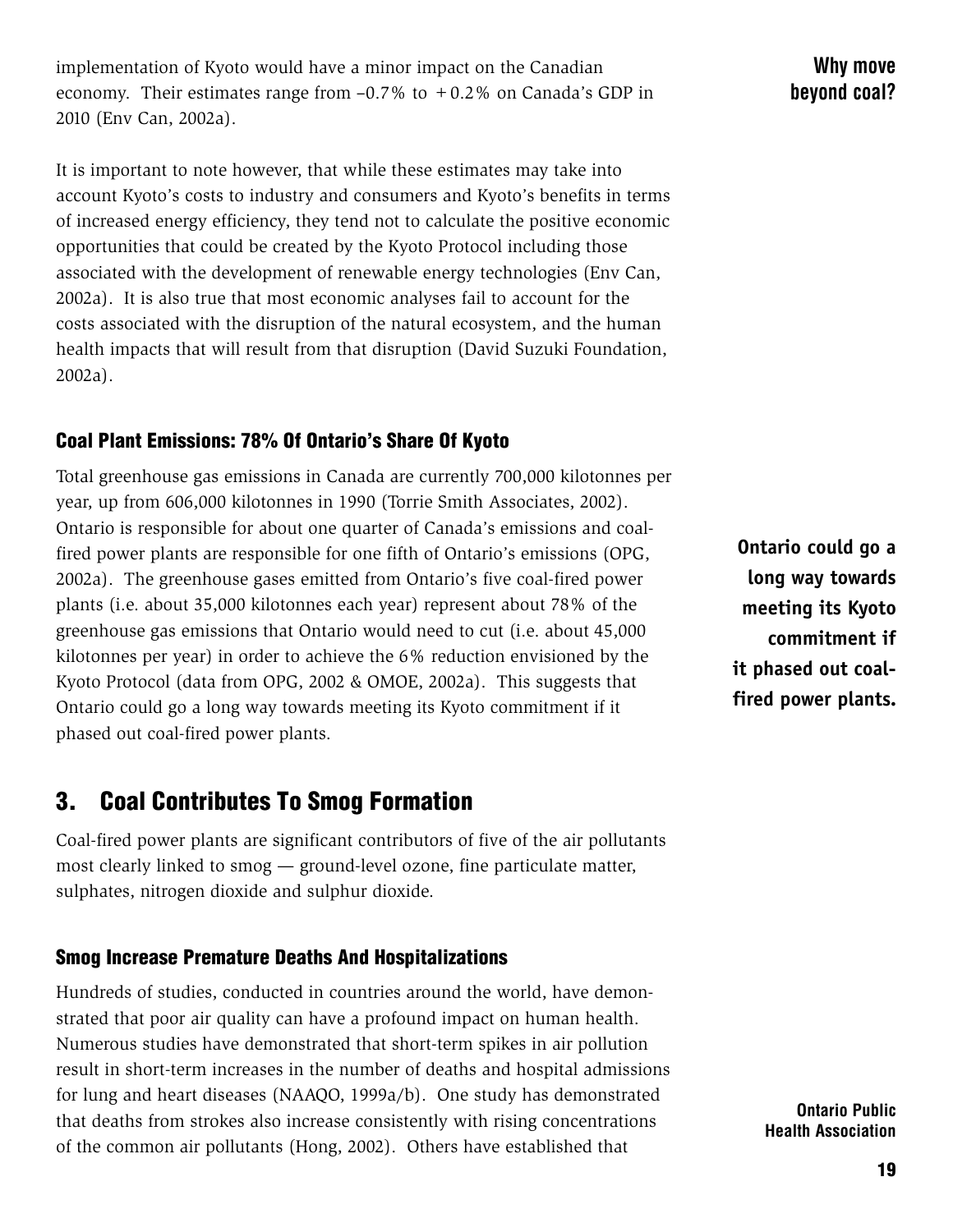# Why move beyond coal?

temporary increases in air pollution can reduce lung function, aggravate asthma, and increase the number of respiratory infections in the population (NAAQO, 1999a/b). These health effects have been demonstrated at air pollution levels that are common in Ontario today.

# Smog Increases Chronic Heart And Lung Disease

**In some U.S. cities, air pollution presents a health risk comparable to that presented by longterm exposure to second hand smoke.**

While the majority of air quality studies have been directed at short-term health effects, more recent studies of long-term health impacts suggest that air pollution may also contribute to the development of chronic heart and lung diseases including lung cancer. For example, a team of researchers that followed 1.2 million adults in the United States over a 16-year period, found a strong and consistent link between air levels of fine particulate matter  $(PM, \xi)$ , sulphates and sulphur dioxide  $(SO_2)$ , and deaths from lung cancer, cardiopulmonary illnesses, and all causes. They concluded that air pollution in some U.S. cities presents a health risk comparable to that presented by long-term exposure to second hand smoke (Pope, 2002).

# Children And The Elderly At Greatest Risk

While a mounting body of evidence suggests that air pollution can affect all members of society, children, the elderly and those with predisposing respiratory conditions (such as asthma) or heart conditions (such as congestive heart failure) appear to be most vulnerable (OMA, 1998; Burnett et al., 2001).

# Ozone Irritates The Lungs



Beyond Coal: Power, Public Health and the Environment

Ground-level ozone is the air pollutant responsible for most of the smog alerts declared in Ontario. It is a secondary air pollutant formed in the air by a reaction between NOx and volatile organic compounds (VOCs) in the presence of sunlight. Because sunlight is needed for the reaction, air levels of ozone are also related to the weather, and are higher in the summer months in Canada.

Ozone has been linked to reduced lung capacity in healthy adults and children, an increased rate of respiratory infections such as bronchitis and pneumonia particularly among young children, increased hospitalizations for lung disease, and increased rates of non-traumatic deaths (TPH, 2000; OMA, 1998). While it has long been understood that ozone can aggravate asthma symptoms, it is only recently that studies have suggested that ozone may actually contribute to the development of the disease. For example, a ten year study conducted by the University of Southern California has found that children who live in high ozone communities and play three or more sports develop asthma at a rate three times higher than those in low ozone communities (CARB, 2002).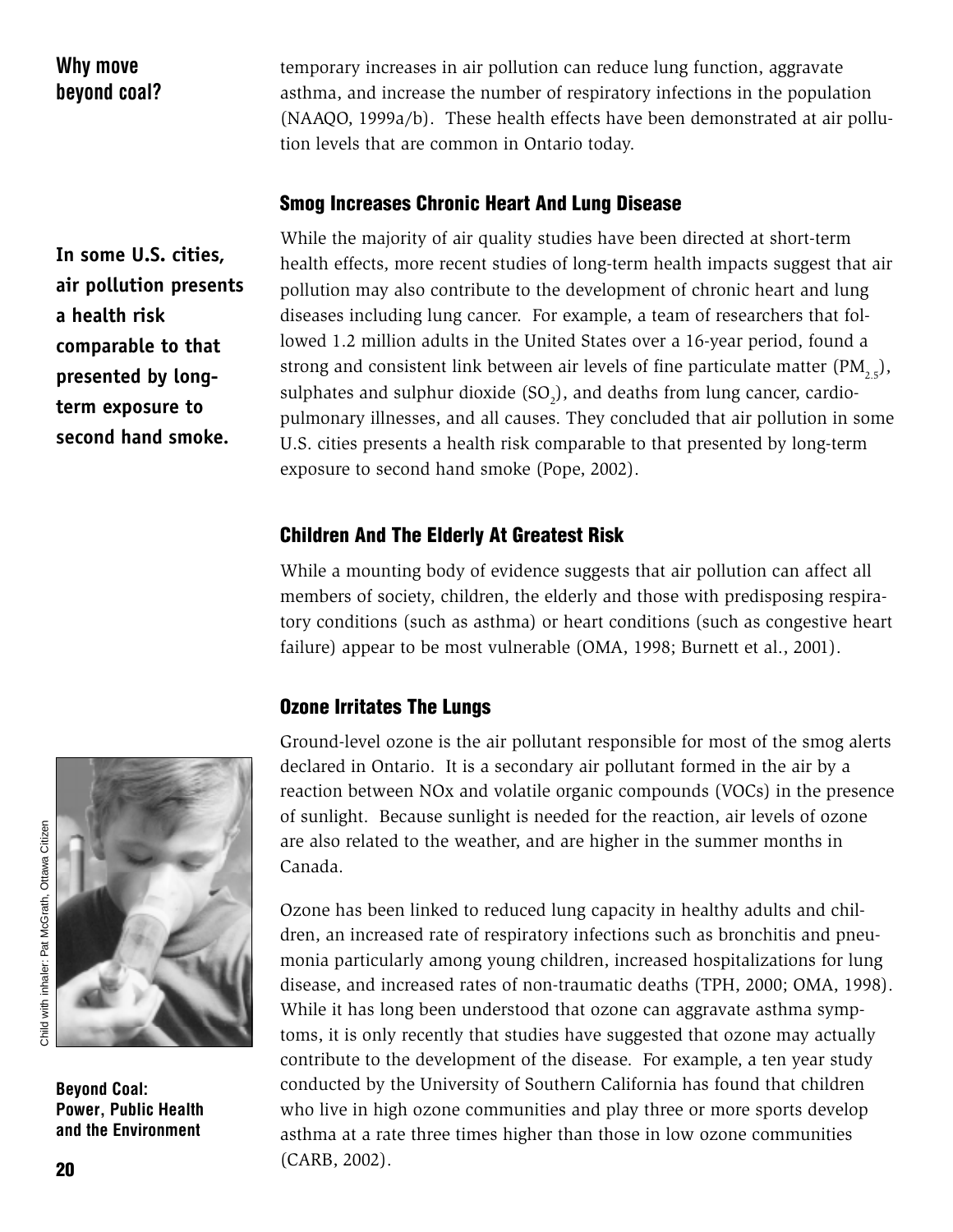

# Ozone Levels Frequently Excessive

Clear and consistent increases in non-traumatic deaths and hospital admissions for respiratory illnesses have been documented at 1-hour ozone levels as low as 20 parts per billion (ppb) and 25 ppb respectively (NAAQO, 1999a). As illustrated in Figure 3, these air levels are exceeded on a regular basis in most communities in Ontario (data from OMOEE, 2001).

# Levels Of Fine Particulate Matter Frequently Excessive

Fine particulate matter (PM<sub>10/2.5</sub>) is the name given to the tiny airborne particles that are small enough to be inhaled into the lungs. These particles, which can include acid aerosols, metal fumes, organic chemicals, pollen and smoke, are divided into categories according to their size. Inhalable particulate matter (called  $PM_{10}$ ) is less than 10 microns in diameter while respirable particulate matter (called  $PM$ <sub>2.5</sub>) is less than 2.5 microns in size and enters the lungs more deeply than  $PM_{10}$ .

Estimates suggest that sulphates, the acid aerosol that is formed in the air from  $SO_2$ , represent about 25% of the PM<sub>10</sub> and 40% of the PM<sub>25</sub> in Ontario's air. Coal-fired power plants are one of the most significant sources of  $SO_2$  in the province (about 23% in 2001)(OPG, 2002).



Ontario Public Health Association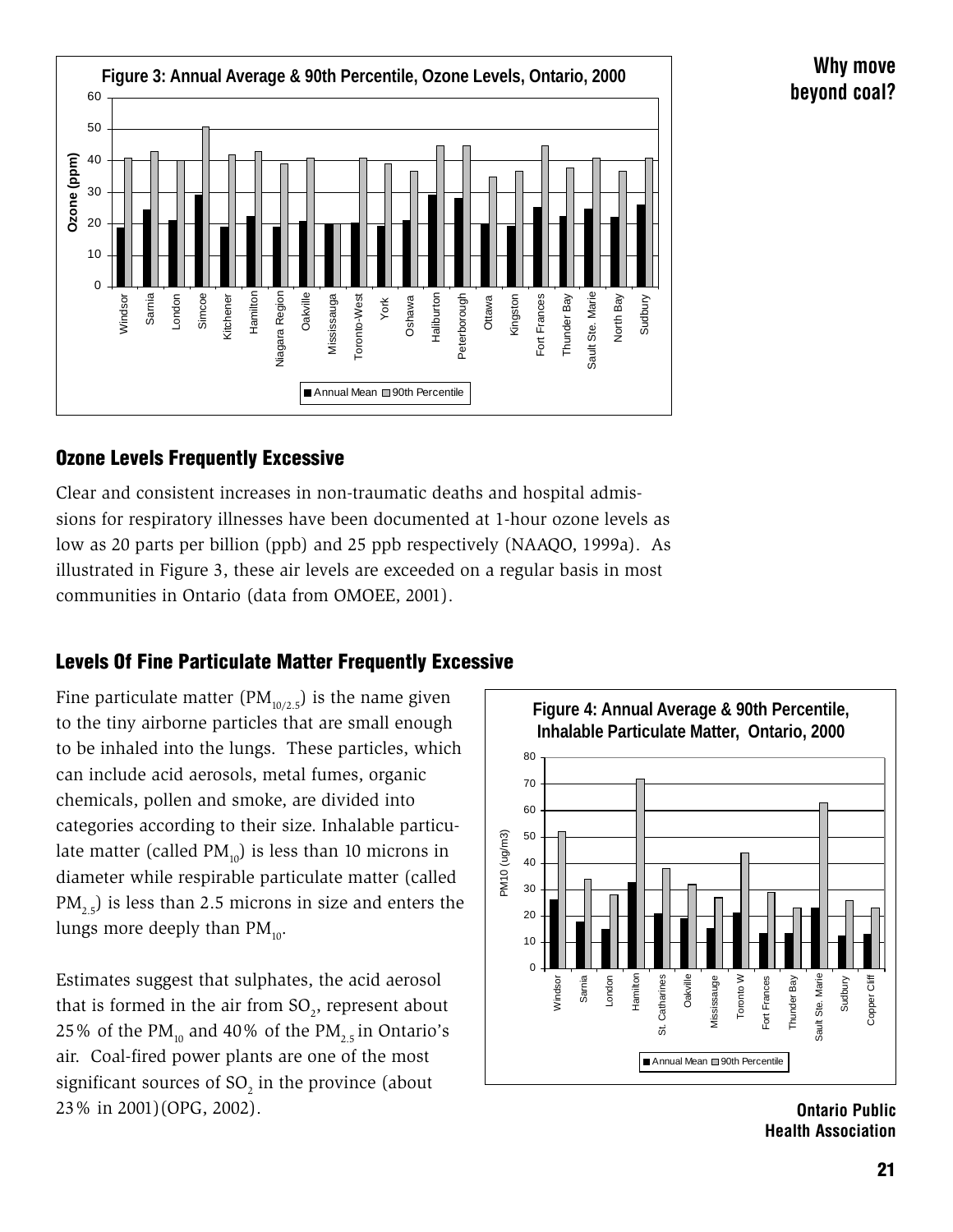

Clear and consistent increases in non-traumatic deaths and hospital admissions have been documented at daily  $PM_{10}$  and  $PM_{25}$  levels as low as 25 and 15 micrograms per cubic meter  $(ug/m<sup>3</sup>)$ respectively (NAAQO, 1999b). As figures 4 and 5 illustrate, these air levels are exceeded on a fairly frequent basis in many communities in Ontario (data from OMOEE, 2001).

The Ontario Medical Association (OMA) has estimated that fine particulate matter in Ontario's air contributes to approximately 1,900 premature deaths in Ontario each year (OMA, 2000).

#### Gaseous Air Pollutants Harm Health As Well

Several studies conducted on different continents in recent years have suggested that the gaseous air pollutants also have a significant direct impact on human health (Pengelly et al., 2000). For example, a 1998 study demonstrated that nitrogen dioxide (NO<sub>2</sub>), sulphur dioxide (SO<sub>2</sub>), carbon monoxide (CO) and ozone were responsible for 4.1%, 1.4%, 0.9% and 1.8% respectively of all premature deaths in eleven different cities in Canada including Toronto, Ottawa, Hamilton, London and Windsor. Combined, these gaseous air pollutants were responsible for, on average, 7.7% of all premature deaths in these eleven cities (Burnett, 1998).

A 1999 study of the population in Toronto, suggested that the gaseous air pollutants, particularly NO<sub>2</sub> and CO, may even have a greater impact on hospital admissions than fine particulate matter (Burnett, 1999). The researchers have concluded that studies directed at fine particulate matter alone may significantly underestimate the overall impact of air pollution on human health.

# U.S. Coal-Plants Have A Significant Impact On Ontario's Air

In northeastern North American, air pollutants tend to flow from the midwestern United States and the Ohio valley, across southern Ontario to southern Quebec, and into the northeastern United States (IJC, 1998). Computer modelling suggests that a significant percentage of the ozone and sulphates (and therefore fine particulate matter) that affects southern Ontario originates as NOx and SO<sub>2</sub> in the United States (OMOE, 2001a). A significant portion of these air pollutants is emitted from coal-fired power plants operating in the mid-western United States.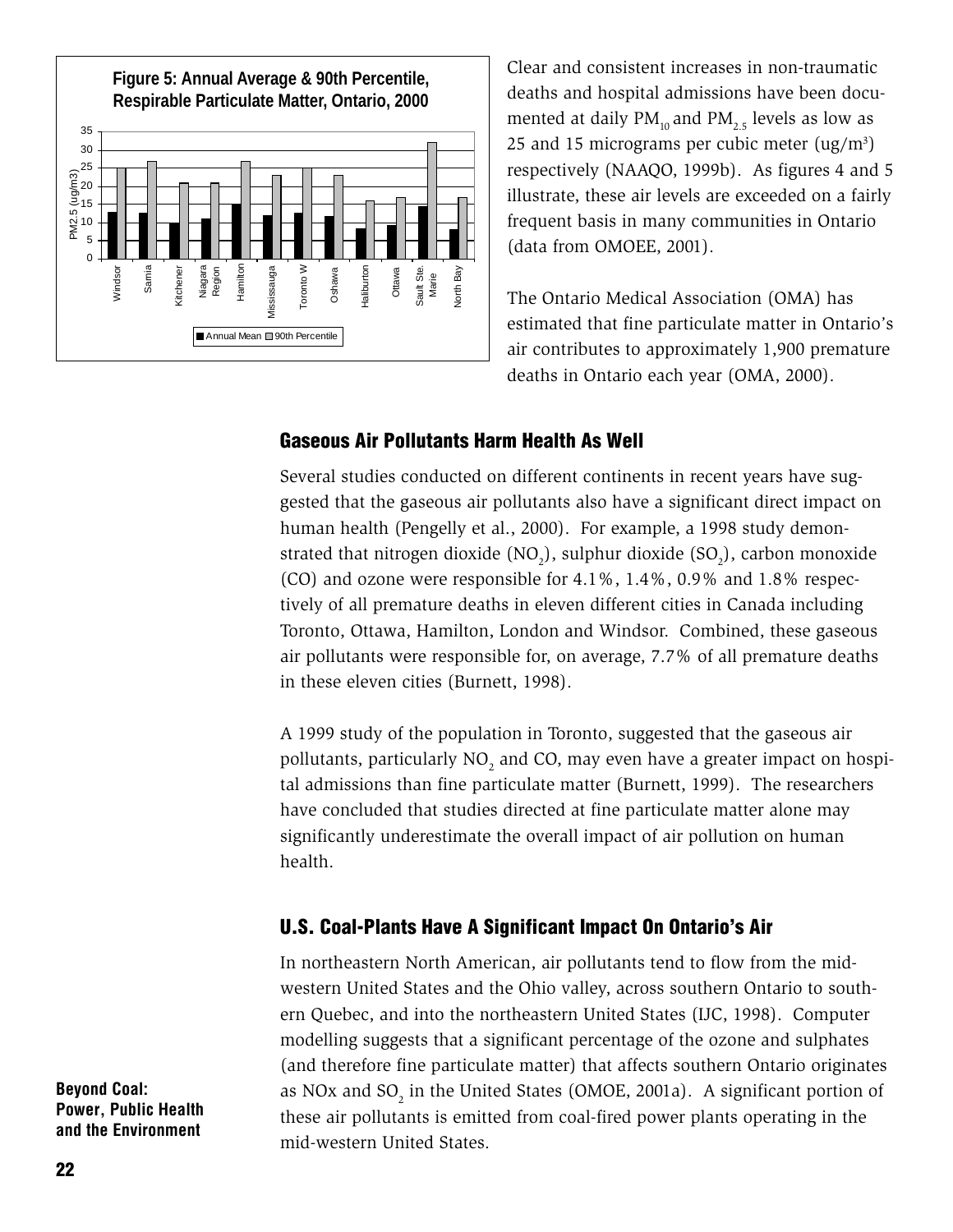# Progress On Transboundary Ozone

In December 2000, Canada and the United States signed the Ozone Annex, an agreement under the *Canada-U.S. Air Quality Agreement* that addresses the precursors of ozone — NOx and VOCs. Under this agreement, the U.S. has committed to cutting total NOx by 36% of 1990 levels by 2010 in the region of the United States that is responsible for transboundary air pollution in Canada (Env Can, 2001b). The U.S. expects that much of its commitment will be met with the NOx SIP Call (State Implementation Plans), regulations introduced by the U.S. EPA that require 22 jurisdictions to cut summertime emissions of NOx by about 35% by 2007. Under the Ozone Annex, Ontario is committed to cutting NOx emissions from all fossil-fuelled power plants and generators in southern Ontario by 50% of 1998 levels to 25 kt by 2007 (Canada, 2000).

# Progress Still Needed On Transboundary Pollution

Canada hopes to obtain a commitment from the United States for a reduction in sulphur dioxide emissions of 50% or more under a Particulate Matter (PM) Annex to be negotiated sometime in the next three years (Canada, 2001). In order to gain significant reductions in SO<sub>2</sub> emissions from coal-fired power plants on the U.S. side of the border, many believe that it is essential for Ontario to make deep cuts in  ${SO_2}$  emissions from coal-fired power plants in Ontario's electrical sector. Experience with the acid rain debate two decades ago suggests that Canada has the greatest chance of success in negotiations with the United States when it moves first to reduce air emissions within its own borders. With the opening of the electrical markets to competition on both sides of the border, this strategy may be more important than ever.

# 4. Coal Plants Produce Acid Rain

# Acid Rain Is Still A Problem

While huge improvements have been made on the levels of acid rain by both Canada and the United States since the 1970s, acid rain remains a serious environmental problem today. In 1997, a multi-stakeholder task group, the Acidifying Emissions Task Group (AETG), struck by the federal government to assess the acid rain issue concluded that:

"Even in 2010, with full implementation of the Canada and U.S. programs, almost 800,000  $km^2$  in south-eastern Canada  $-$  an area the size of France and the United Kingdom combined — will receive harmful levels of acid rain......As a result, 95,000 lakes in south-eastern Canada will remain damaged by acid rain" (AETG, 1997).

# Why move beyond coal?

**A significant portion of the air pollution that affects Ontario is emitted from coal-fired power plants in the United States.**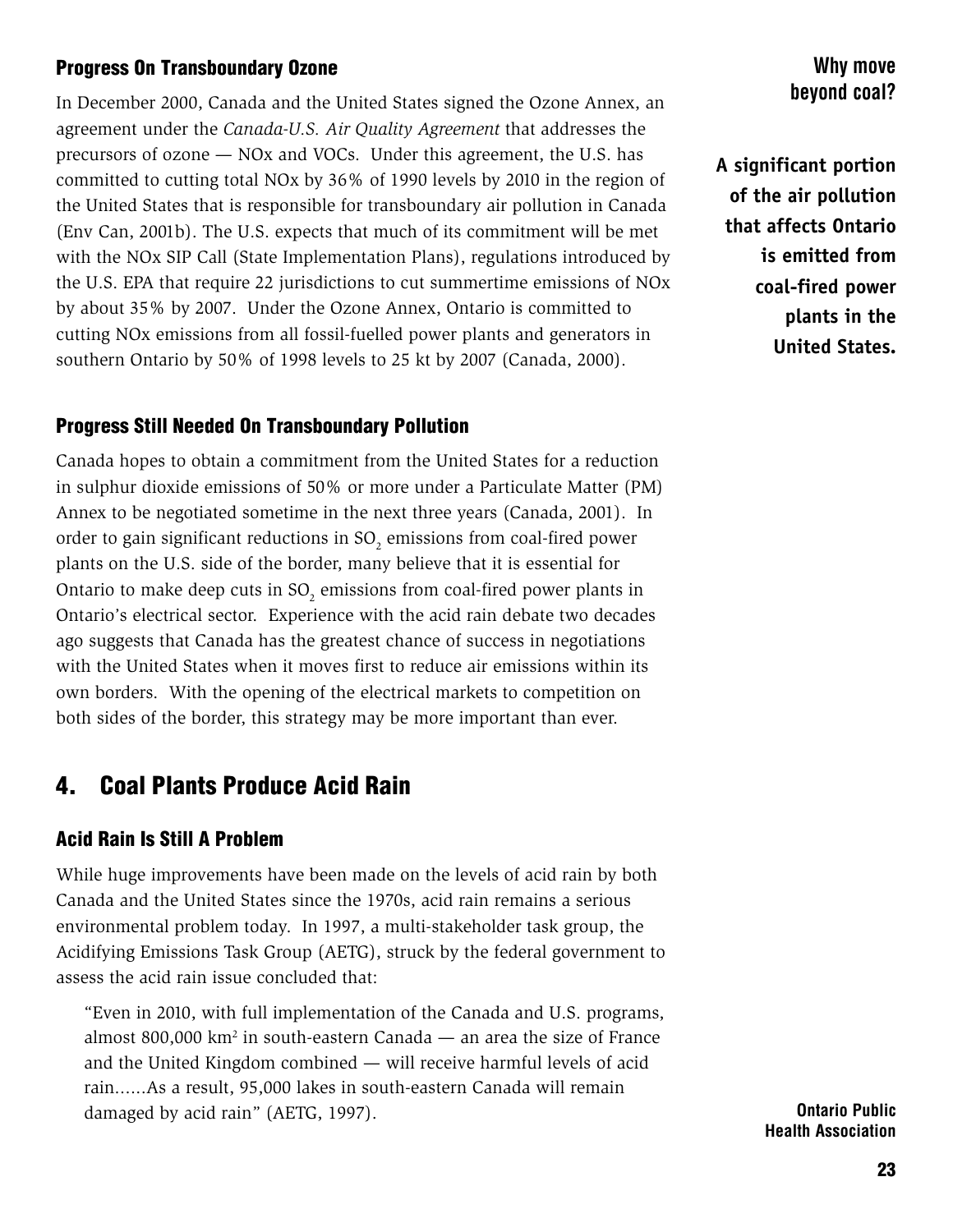# Why move beyond coal?

Acid rain occurs when acids or acid aerosols that have formed in the air from  $SO_2$  and NOx, fall to earth as rain, snow, fog or dry particulate matter. (These are the same air pollutants that make up a significant percentage of the fine



particulate matter that is known to harm human health when airborne.) Since 1991, when the Canada-U.S. Air Quality Agreement was signed, Canada has reduced total  $\mathrm{SO}_2$  emissions by 40% of 1990 levels, and the U.S. has cut emissions by 30% of 1990 levels. When the U.S. program is fully implemented in 2010, SO $_{\textrm{\tiny{2}}}$  emissions will be cut by 40% of 1990 levels as well (AETG, 1997). With full implementation of both programs, U.S. emissions will still be five times greater than emissions from Canadian sources, and will still be responsible for more than half of the acid rain in eastern Canada (AETG, 1997).

**Acid rain still threatens 95,000 lakes in southeastern Canada.**

# AcId Rain Needs To Be Cut By 75%

The task group indicated that SO<sub>2</sub> caps in Ontario, Quebec, and the midwestern and eastern states, would have to be cut by an additional 75% if most of eastern Canada was to be protected from acid rain. It also identified the need to reduce emissions of NOx that are contributing to acid rain by forming acidic nitrates in the atmosphere (AETG, 1997).

In January 2000, the Ontario government announced its intention to reduce its acid rain cap for SO<sub>2</sub> emissions by 50% — from 885 kt/year to 442.5 kt/year — by 2015 (Canada, 2001). In order to achieve this 442.5 kt cap,  $SO_2$  emissions from all sources in Ontario will have to be cut by 160.5 kt/year beyond current day emissions which are 603 kt (OMOE, 2002a).

Coal-fired power plants in Ontario are responsible for about 23% of Ontario's  $SO_2$  emissions and 14% of the province's NOx emissions, while fossil-fuelled power power plants in the U.S. are responsible for approximately 70% of that country's  $SO_2$  emissions and 25% of its NOx emissions (CEC, 2002).

# 5. Coal Is A Major Source Of Mercury

# Mercury Is Toxic And Persistent

Mercury is a highly toxic element that is capable of accumulating in the aquatic food chain. While mercury is naturally present in the air, water, soil and living organisms, releases from human activities have increased substantially with industrialization and may now be responsible for one-half or more of total emissions to the air each year (CEC, 1997). Coal-fired power plants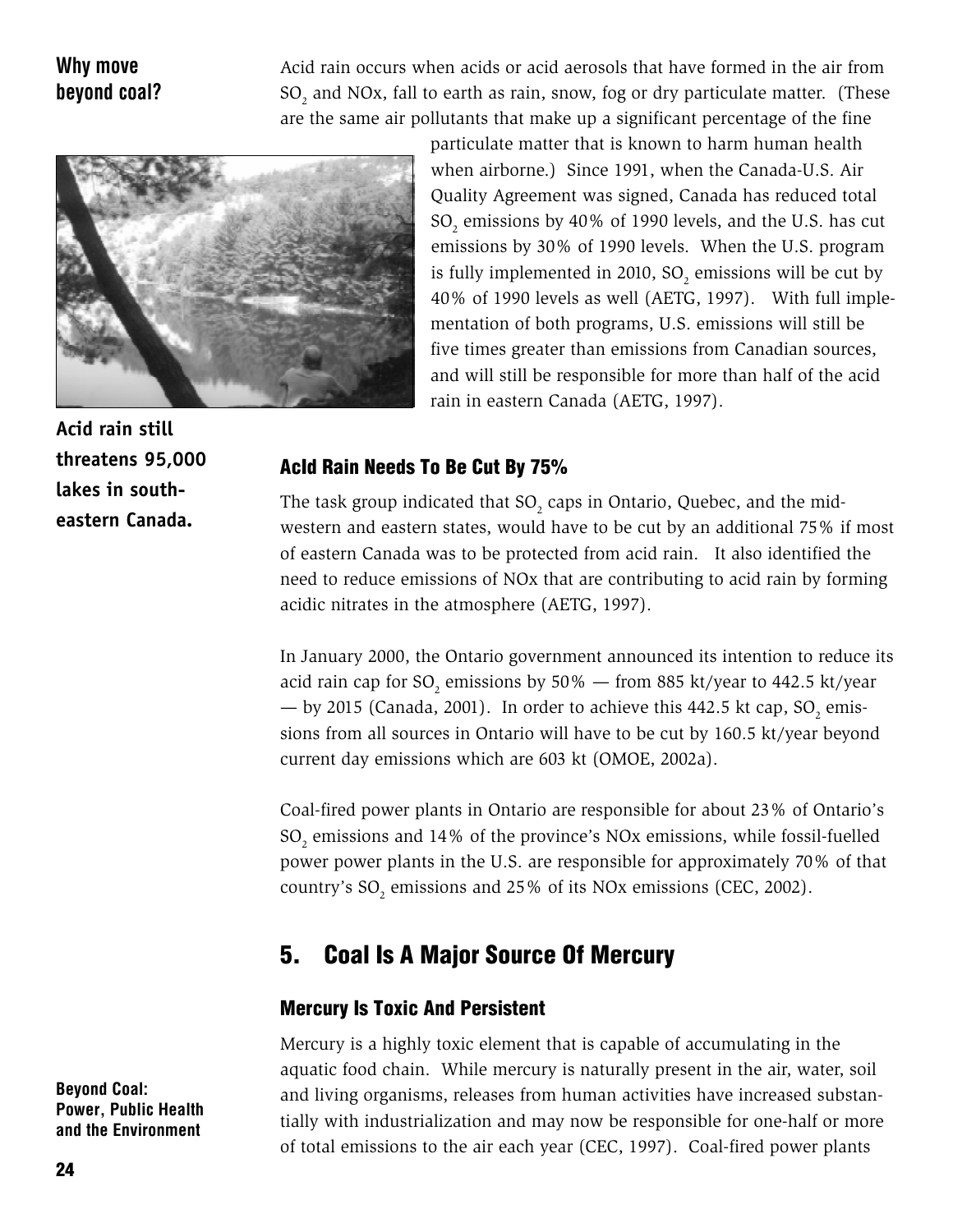are one of the leading sources of mercury emissions in North America (CEC, 1997; IJC, 1998).

In high doses, mercury can kill, produce sensory and motor impairments in adults, and produce serious developmental defects such as mental retardation and blindness in children who are exposed prenatally (NAS, 2000; EPA, 1997). Mercury has been clearly associated with population poisonings in Japan and Iraq where hundreds died and thousands became seriously ill as a result of the exposure (NAS, 2000). Mercury poisoning has resulted from high-level occupational exposures as well.

# Mercury Presents Developmental Risks To Children

In recent years, negative health impacts have been documented in a number of populations exposed to low-levels of mercury from environmental sources. In several studies, subtle neuro-developmental effects such as deficits in attention, verbal memory, finemotor skills, and language development, have been seen among children whose mothers ate fish during pregnancy (NAS, 2000)(EPA, 1997). The National Academy of Science (NAS) has estimated that over 60,000 children per year in the United States are born at risk from adverse neuro-developmental effects due to prenatal exposure to mercury (NAS, 2000). The Centre for Disease Control puts the number closer to 300,000 children per year (NAS, 2000).

# Fish Consumption Restricted Because Of Mercury

In Ontario, mercury is responsible for almost one quarter of the consumption restrictions placed on fish caught in Lake Ontario and for 99% of the consumption restrictions placed on fish from inland lakes (OMNR, 1998). The U.S. Food and Drug Administration (U.S. FDA) has issued an advisory, warning pregnant women and women of childbearing age who may become pregnant, to avoid eating fish species that typically have higher levels of mercury such as shark, swordfish, king mackerel and tilefish (U.S. FDA, 2001). The Food Advisory Panel to the U.S. FDA has recommended that the FDA extend its advisory to include tuna. The Panel is suggesting that pregnant women eat no more than two six-ounce servings of tuna each week (Sullivan, 2002).

**Between 60,000 and 300,000 children per year in the United States are born at risk from adverse neurodevelopmental effects due to prenatal exposure to mercury (NAS, 2000).**

# Why move beyond coal?

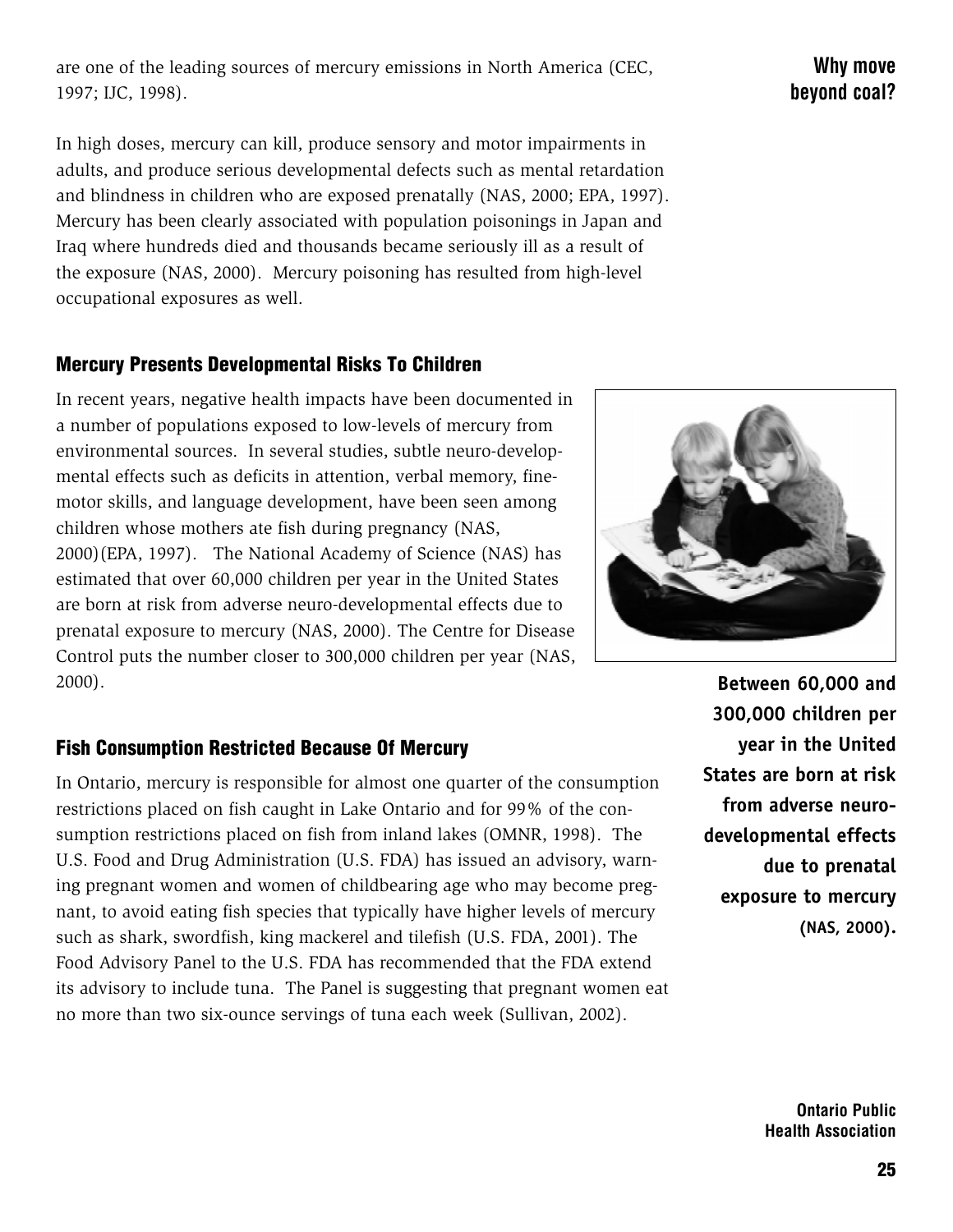

Health Canada has issued an advisory, encouraging Canadians to limit their intake of shark, swordfish and fresh and frozen tuna, to one meal per week because of the mercury levels in these fish. Pregnant women, women of childbearing age, and young children are encouraged to limit their consumption of these fish to one meal per month. Health Canada's advisory does not apply to canned tuna that is supposed to have lower levels of mercury because of the age of the fish used for canning (Health Canada, 2002).

#### Progress Needed On Mercury

Mercury has been the subject of several international agreements in North America. In 1994, under the *Canada-Ontario Agreement Respecting the Great Lakes Basin Ecosystem*, mercury was targeted for a 90% reduction by the year 2000. While other sectors in Ontario have made significant progress towards this goal, Ontario's electrical sector has actually moved further away from it. In 2000, mercury emissions from other sectors in Ontario had been reduced by 82% of 1988 levels, while mercury emissions from Ontario's electrical sector had increased by 18% from 500 kg/year to 590 kg/year (OCAA, 2000).

A mercury standard for coal-fired power plants is being developed under the Canada-Wide Standards (CWS) process, and is on the agenda of the fall 2002 meeting of the Canadian Council of Ministers of the Environment (CCME) (Env Can, 2002).

The U.S. EPA has also been involved in a standard-setting process for mercury emissions from coal-fired power plants. The EPA has been directed by the U.S. Congress to develop a mercury rule that is based on Maximum Achievable Control Technology (MACT) (Env Can, 2002). This limit is supposed to be proposed in 2003, finalized in 2004, and implemented in 2007 (OMOE, 2001a).

However, the standard-setting process in the United States is complicated by the fact that a number of Bills have been proposed by various politicians with greatly varying requirements for mercury emissions. For example, Senator Jeffords has proposed a 4-pollutant Bill called the *Clean Power Act* that would require coal plants to cut mercury emissions by 90% by 2008, while President Bush has proposed the *Clear Skies Act* that, while setting a cap for mercury emissions, would eliminate the mercury MACT Rule (Lazaroff 2002; Env Can 2002).

Beyond Coal: Power, Public Health and the Environment

**Mercury is responsible for 99% of consumption restrictions placed on fish from inland lakes.**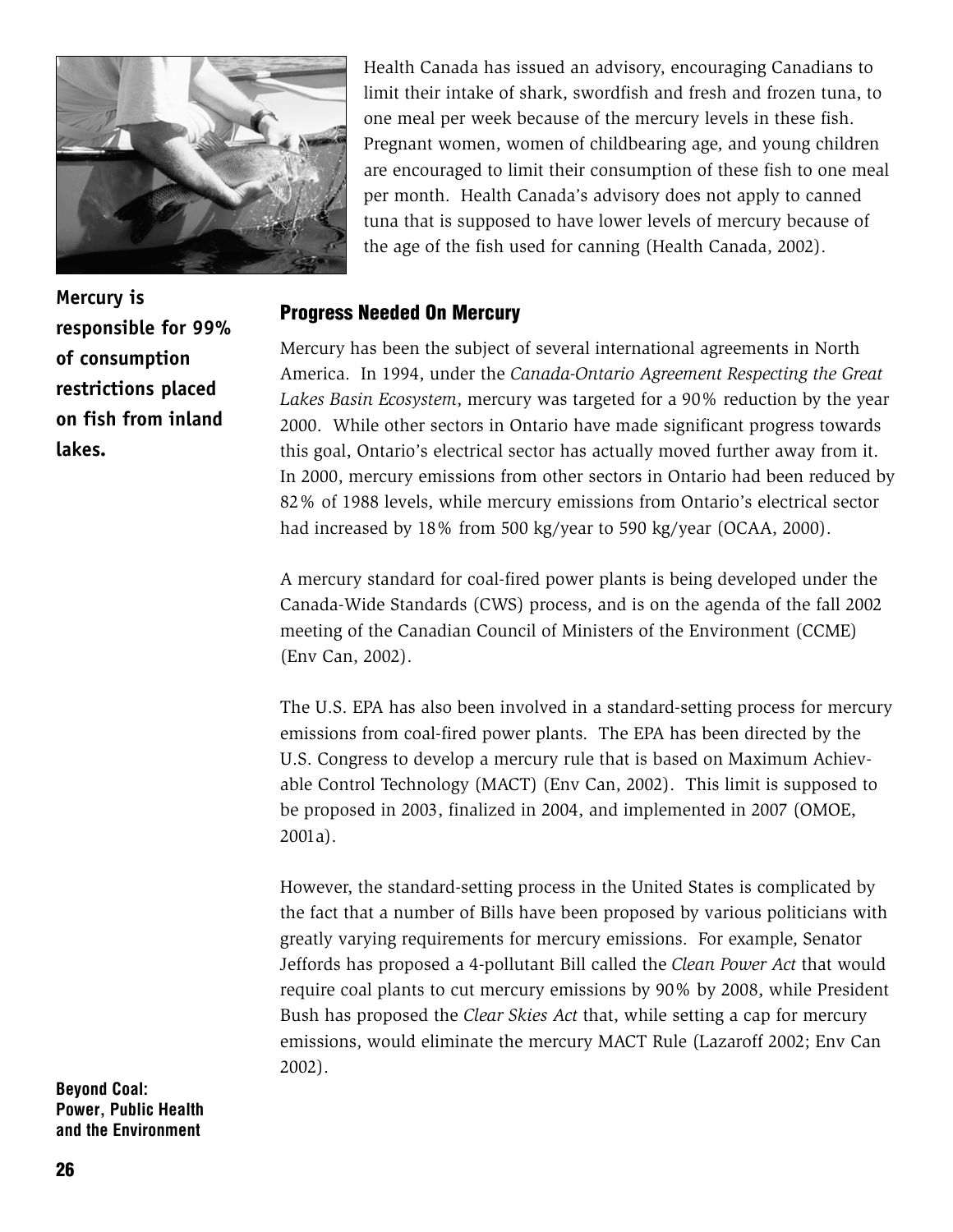# III What Needs To Be Done?

# 1. A Three-Pronged Approach Required

A report commissioned by Environment Canada on policy options and tools that could be employed to reduce air emissions from the electricity sector, concludes that any strategy directed at emissions reductions from the electricity sector must aim for three goals simultaneously:

- 1) Reduce overall demand for electricity by increasing energy efficiency;
- 2) Encourage generators directly, and indirectly through consumers, to switch to cleaner fuels and emission-free technologies; and
- 3) Establish or maintain standards to protect public health and the environment from specific air pollutants emitted from coal-fired power plants in both the local and regional air sheds (Stratos, 2001).

The Commission for Environmental Cooperation (CEC), an agency established under the North American Free Trade Agreement (NAFTA), agrees with this assessment. In its report, *Environmental Challenges and Opportunities of the Evolving North American Electricity Market,* four of the seven major recommendations are directed at the promotion of energy efficiency and renewable energies, while one is directed at the need to maintain and/or develop regulatory standards to protect human health and the ecosystem in all regions of North American (CEC, 2002).

# 2. Energy Efficiency Has To Be Encouraged

# Huge Potential In Energy Efficiency

Many believe that there is huge potential in energy conservation and energy efficiency measures to decrease demand for electricity. Ontario's Select Committee on Alternative Fuel Sources, a three-party committee established by the provincial legislature, and chaired by Conservative MPP, Doug Galt, has concluded that the reduction of energy demand is more important to Ontario's energy supply than is the creation of new supply (Select Committee, 2002).

In Ontario, electricity demand in the 1990s was reduced by 25,000 GWh annually from the figure expected through increases in energy efficiency (CIELAP, 2002). Energy experts, Torrie Smith Associates, have estimated that electricity demand in Ontario could be reduced by another 35,000 GWh annually by 2012 with systematic efforts to realize those reductions (CIELAP, 2002;

**"Conservation measures and related technologies can also positively impact upon employment, technology and manufacturing capacity in Ontario" (Select Committee, 2002).**

> Ontario Public Health Association

What needs to be done?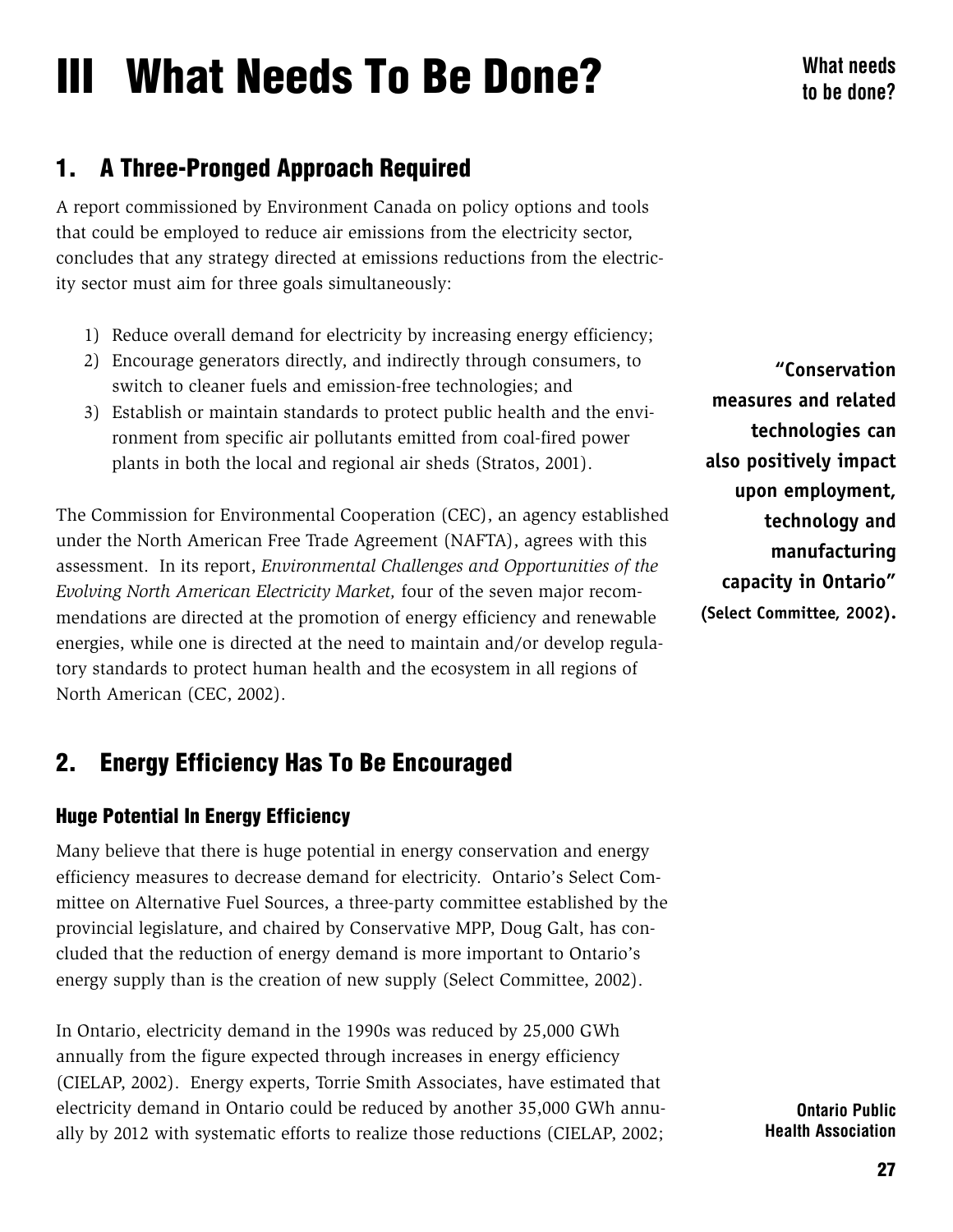**Energy costs** to be done? **associated with the operation of a building over its lifetime can easily exceed the initial capital cost of the structure (Middlesex-London Health Unit, 2001).**

Torrie Smith, 2002). In addition, they have estimated that another 10,000 GWh per year of electricity could be generated by industrial and commercial co-generators<sup>2</sup> (Torrie Smith, 2002). These estimates indicate that energy efficiency and co-generation combined, could displace about 30% of all the electricity generated in Ontario in 2001, which is more electricity than was generated with coal plants in 2001 (i.e. 37,185 GWh).

# Great Potential In Building And Appliance Standards

The CEC has identified changes in residential and commercial building codes as the area with the greatest potential for energy efficiency improvements in both Canada and the United States (CEC, 2002). In 1999, the residential sector in Canada accounted for 17% of secondary energy use and 15.5% of related greenhouse gas emissions while the commercial/institutional sector accounted for 12.5% of secondary energy use and 12% of greenhouse gas emissions (NRC, 2001a).



Energy use in the residential and commercial sectors is greatly affected by the building standards applied to their construction. For example, Figure 6 illustrates the huge variation in heating costs for homes built under different building standards. This speaks both, to the need to improve upon existing building codes, and to encourage retrofits for existing buildings.

Energy use in the residential, commercial and institutional sectors also reflects the energy efficiency of the appliances used in them. In the residential sector, space heaters, air conditioners and water heaters are the appliances responsible for the greatest share of energy use, while in the commercial/institutional

sectors, space heaters, air conditioners, lights, and auxiliary equipment are the most significant appliances (NRC, 2001a).

# Shared Savings Mechanism Promotes Energy Efficiency

With the changes in Ontario's electrical market, the Ontario Energy Board (OEB) has been given the mandate of regulating the municipal electric utilities that have responsibility for the distribution of electricity in the province. It has also been given the mandate to encourage electric utilities to promote energy efficiency. In practice however, the OEB has been discouraging utilities from promoting energy efficiency by linking their profits to their sales (OCAA, 2000).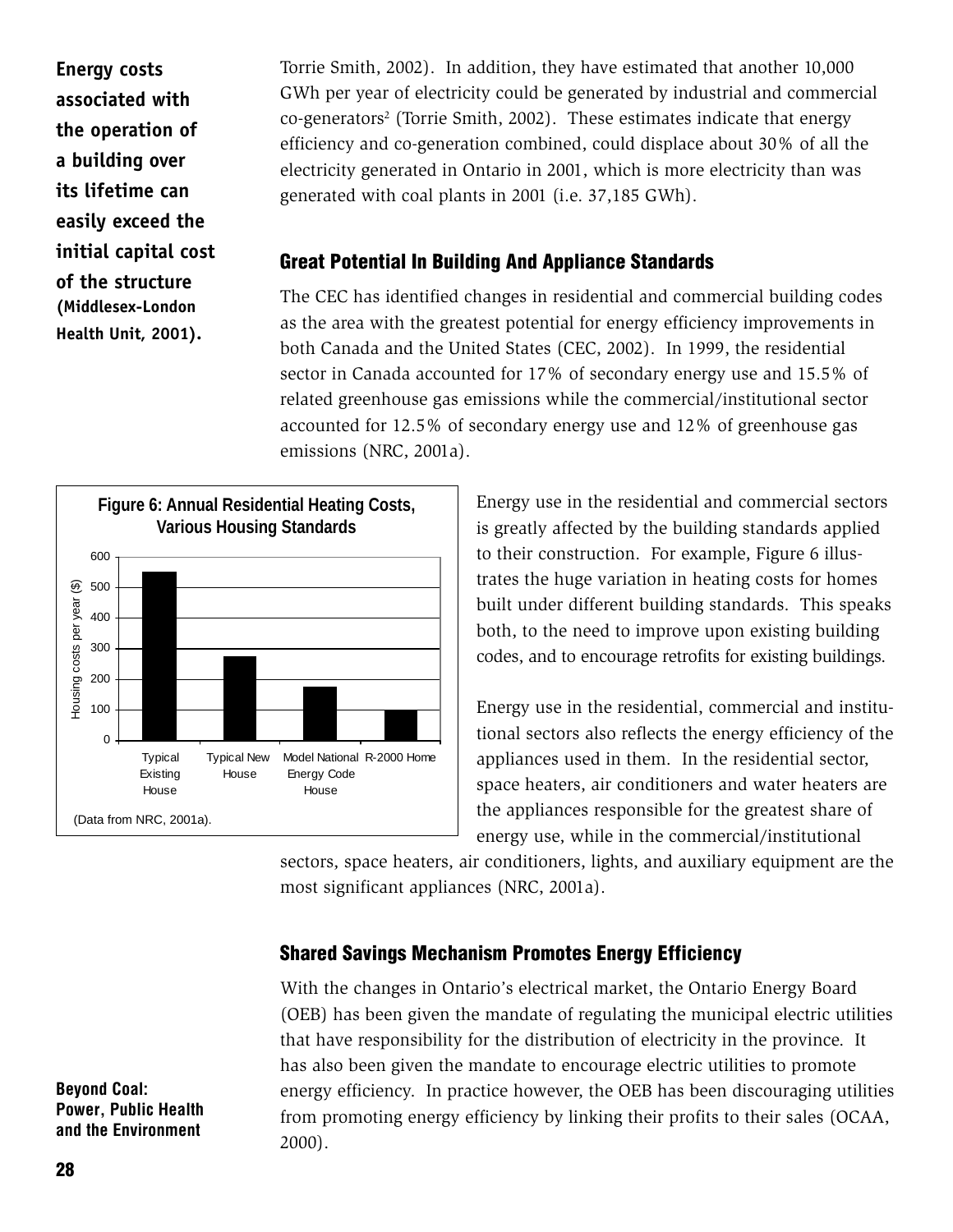The OEB's policy with respect to electric utilities is at odds with the regulatory regime that it applies to natural gas utilities that are privately owned. For example, Enbridge Consumers Gas has been allowed by the OEB to establish a "shared savings mechanism" that rewards both the utility and the customers when energy consumption is reduced through energy efficiency programs. In 1999, Enbridge's energy efficiency programs reduced its customers' bills by \$57.1 million while providing its shareholders with a profit bonus of approximately \$4.8 million (OCAA, 2000). By ensuring that utilities profit from energy savings, shared savings mechanisms encourage them to invest in energy efficiency programs that are both ambitious and effective (CIELAP, 2002; CEEA, 2001).

# **Select Committee's Recommendations**

Ontario's Select Committee on Alternative Fuel Sources has made twelve recommendations on the policy changes needed to encourage energy efficiency measures in Ontario. For example, it recommends that:

- ❖ The OEB require all local distribution utilities to develop energy efficiency programs......and develop a system of incentives and penalties identical to those applied to the natural gas sector to encourage them [i.e. shared savings mechanisms];
- ❖ The OEB require all local distributors to establish "time-of-use" rates to encourage conservation among their costumers;
- ❖ Ontario government review, update and expand the application of the *Ontario Energy Efficiency Act* to a broader range of electrical appliances and equipment within 12 months; and
- ❖ Ontario government revise the *Ontario Building Code* to incorporate the most advanced science with respect to energy generation and energy conservation (Select Committee, 2002).

# 3. Renewable Energies Have To Be Encouraged

#### Renewable Energies Have Huge Potential

The CEC, Ontario's Select Committee on Alternative Fuel Sources, and the Federal Liberal Caucus Working Group on Environmental Technologies have all concluded that renewable energies have huge potential, from both a technological and economic perspective, to provide a significant share of clean and What needs to be done?

**"But unlike conventional energy, renewable energy can increase energy security, foster rural development, improve human health, and decrease our emissions of greenhouse gases" (Federal Liberal Caucus Working Group, 2002).**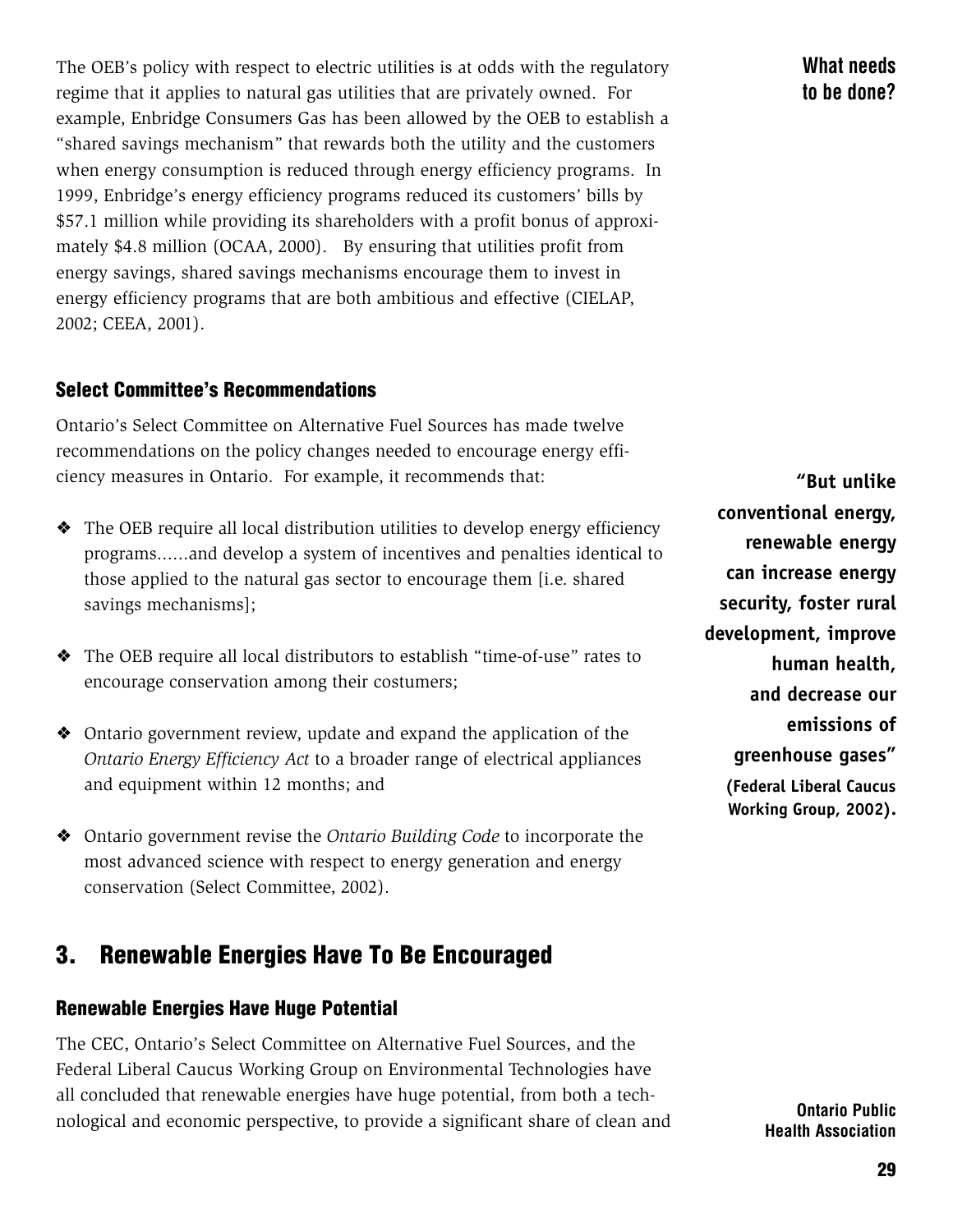secure energy in North America (CEC, 2002a; Select Committee, 2002; Federal Liberal Caucus, 2002).

The CEC has determined that the technology currently exists to generate electricity from wind, geothermal, solar, hydro and biomass on both a smallscale decentralized basis and on a large-scale centralized basis (CEC, 2002a).

Torrie Smith Associated have estimated that the new, renewable technologies, wind, small hydro (i.e. less than 20 MW of electrical capacity), and biogas, have the potential to produce about 19,000 GWh of electricity per year; 5,000 GWh of which could be on line by 2012 (CIELAP, 2002; Torrie Smith, 2002).

# Environmental Costs Not Reflected In Price

At this time, it is estimated that it would cost 9 to 12 cents per kilowatt-hour (kWh) to develop the wind powered capacity described above and 5 to 8 cents per kWh to develop the small hydro electrical capacity described above. This is considerably more than the 3.5 cents per kWh that consumers used to pay for electricity in Ontario (CIELAP, 2002). The low cost of electricity from coalfired power plants in Ontario reflects several realities:



- 1) Ontario's coal-fired plants have had many years (i.e. between 17 and 40 years) to pay off their capital costs;
- 2) The renewable technologies, because they are new, currently have low manufacturing volumes and poor economies of scale; and
- 3) The conventional technologies have benefited from long-term government subsidies that have not been available to renewable technologies.

However, the cost advantage of coal-fired power plants also reflects the reality that their environmental costs have been externalized. With coal-fired power plants, the public health and environmental costs associated with global climate change, smog, acid rain and mercury contamination that result from their emissions, are not borne by the generators, nor reflected in the price charged to customers.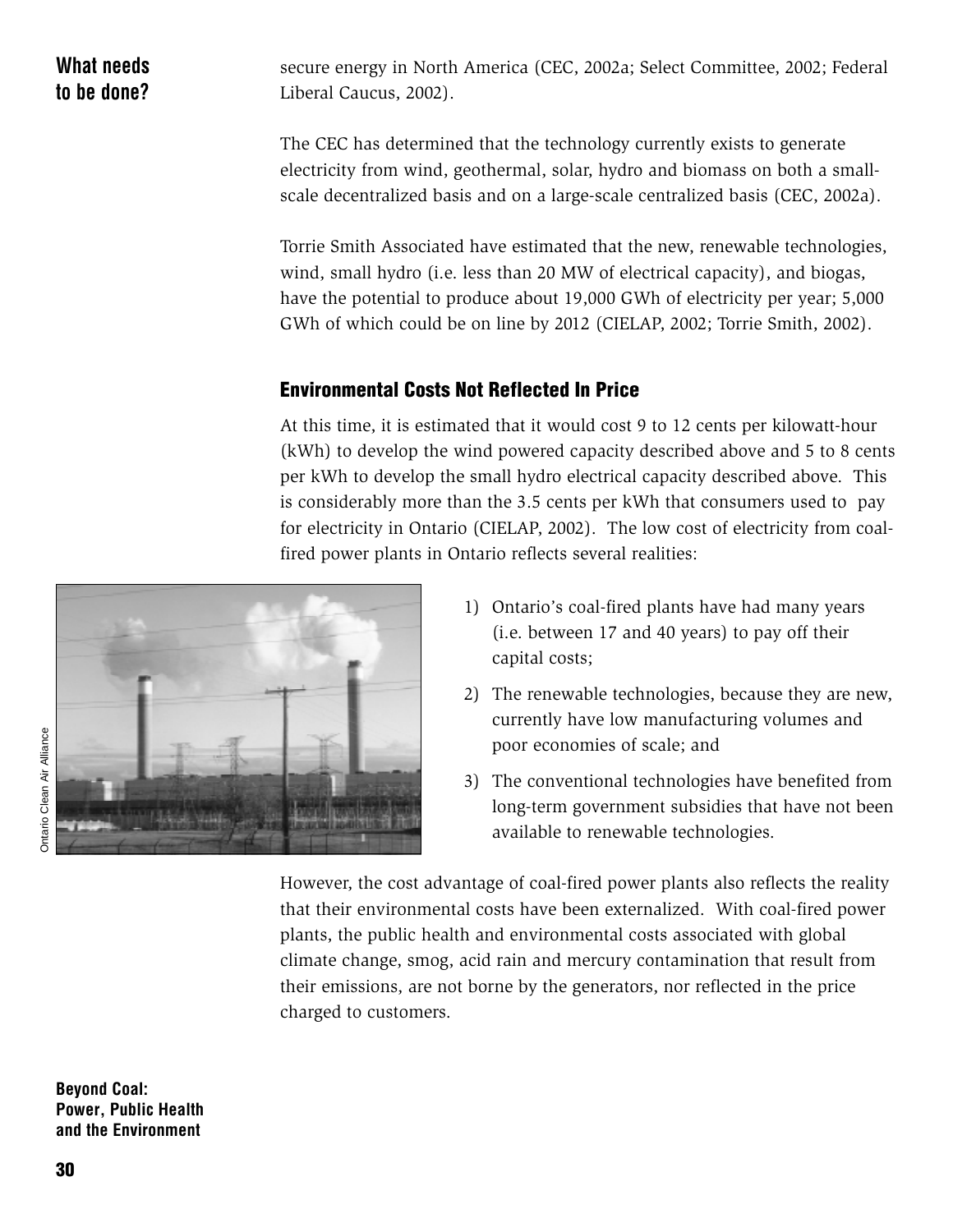These costs are born collectively by all of us  $-$  in terms of poor health, increased health care costs, depleted natural resources, a degraded natural environment, and a disrupted global climate. They are also borne more heavily by those whose health and livelihoods are particularly impacted by acid rain (e.g. loggers and fishers), mercury contamination (e.g. aboriginals and fishers), smog (e.g. the young and the elderly) and climate change (e.g. those in poorer nations and/or tropical climates).

A study published in the journal, Science, in 2001, estimates that the real price of coal generated electricity, when health and environmental costs are built in, is 5.5 to 8.3 U.S. cents per kWh, which is equivalent to 8.25 to 12.5 cents per kWh in Canadian funds (CIELAP, 2002).

# Establish Policies That Support Renewables

Many believe that the introduction of the alternative technologies has been hampered by government policies and regulations that are biased towards existing, conventional technologies (CEC, 2002a). The Federal Liberal Caucus Working Group on Environmental Technologies, chaired by Liberal MP, Julian Reed, has reported that conventional energy sources have benefited from a range of long-standing government subsidies that have not been made available to renewable or new low-impact energy sources.

In countries that have revamped their public policies to support the development of renewable energies, the results have been impressive. For example, Germany, which began to invest in wind power in 1990, has developed 8,000 MW of wind-generated electrical capacity, and is on track to meet its target of 22,000 MW of wind-powered electrical capacity by 2010 (CEC, 2002a).

The Federal Liberal Caucus Working Group on Environmental Technologies has recommended that:

❖ Given the tremendous benefits of renewable energy, the federal government must level the playing field and provide the same support and leadership we have traditionally provided for the conventional energy sector.

# Establish Renewable Energy Portfolio Standards (RPS)

A number of countries around the world have used a Renewable Energy Portfolio Standard (RPS) as a regulatory tool to encourage the development of renewable energy capacity. An RPS requires energy producers to supply a certain percentage of their energy from renewable sources. In the U.S., four-

What needs to be done?

**Between 1970 and 1999, direct federal spending on fossil fuel based energy was \$40.4 billion, while federal support for Canada's nuclear industry has exceeded \$16.6 billion over the last five decades (Federal Liberal Caucus Working Group, 2002).**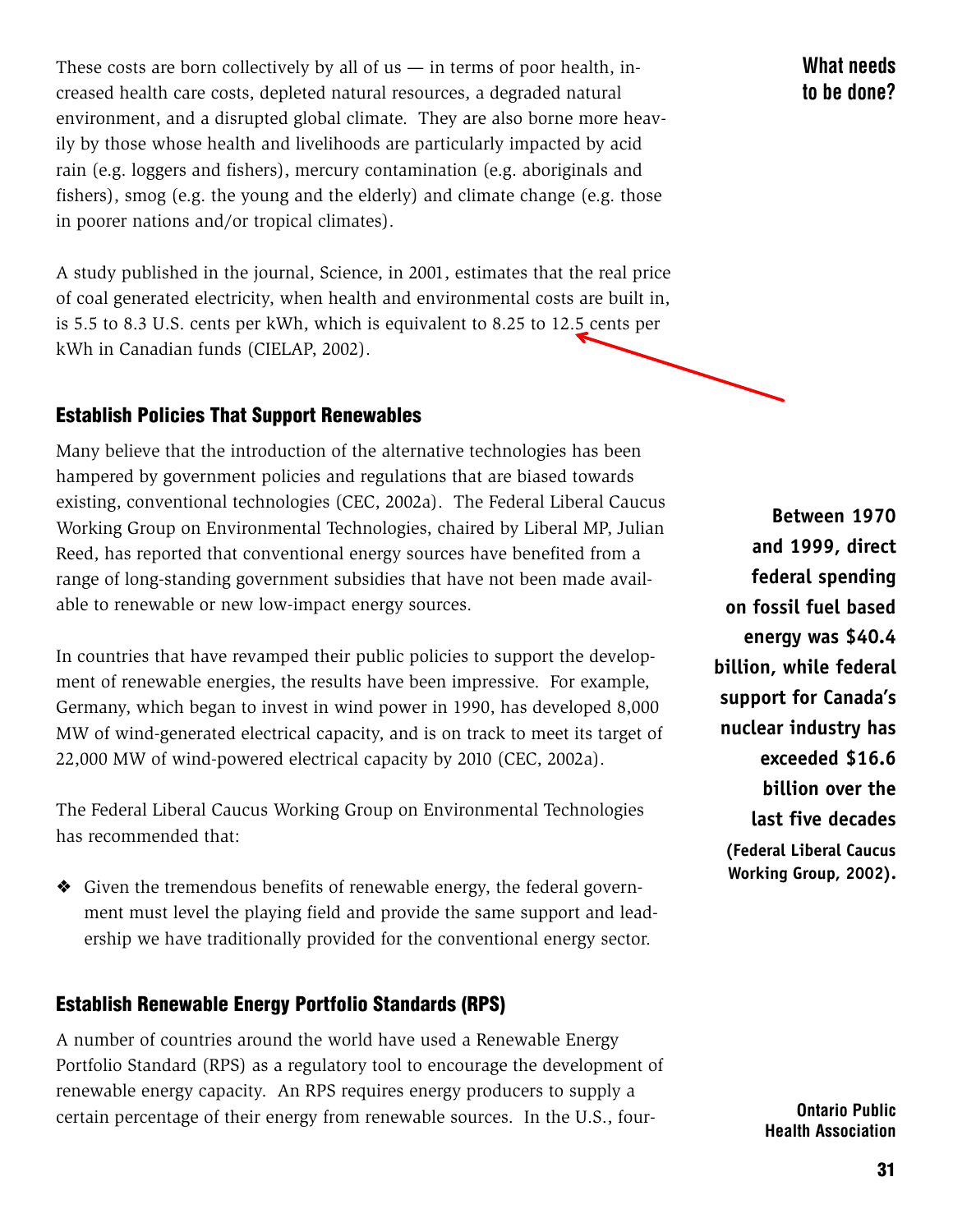# What needs to be done?

teen States have established RPS that dictate the percentage of electricity that must be generated with renewable technologies by specified target dates.

Massachusetts has one of the most ambitious standards; it is requiring that 7% of total electricity sales come from new renewables by 2012 (STRATOS,

| Table 3: Texas, Schedule for Increase in<br><b>Renewable Generating Capacity per Year</b> |                |  |  |
|-------------------------------------------------------------------------------------------|----------------|--|--|
| Year                                                                                      | Megawatts/Year |  |  |
| 2002/2003                                                                                 | 400            |  |  |
| 2004/2005                                                                                 | 850            |  |  |
| 2005/2005                                                                                 | 1.400          |  |  |
| 2006 - 2019                                                                               | 2,000          |  |  |
| Cumulative Increase                                                                       | 33,300         |  |  |
| (STRATOS, 2001)                                                                           |                |  |  |

2001). Texas also has an aggressive program to promote renewables. It indicates that generation capacity from renewables must be increased by between 400 and 2000 MW each year between 2002 and 2019 (see Table 3). In the Texas rule, renewable energy technologies include those derived from the sun, wind, geothermal, hydroelectric, waves or tides, or biomass-based waste products, including landfill gas (STRATOS, 2001). California has recently signed a Bill that will require utilities to ensure that 20% of their electricity is generated with renewable sources by 2017 (Associated Press, 2002).

Ontario's Select Committee on Alternative Fuel Sources has recommended that:

❖ Ontario establish a Renewable Portfolio Standard that is "among the most aggressive in North America" and which includes provisions to "eliminate carbon-based electricity generation in Ontario by 2015" (Select Committee, 2002).



Beyond Coal: Power, Public Health and the Environment

# Establish Tax Policies That Support Renewables

Ontario's Select Committee on Alternative Fuel Sources has also recommended that the Ontario government adopt tax policies to encourage the development of renewable energies. For example, in December 2001, the Federal government announced that it will be establishing a Wind Power Production Incentive of up to 1.2 cents per kWh to support the installation of 1,000 MW of new wind energy in Canada over a five-year period. Ontario's Select Committee has recommended, among other things, that the Ontario Government:

- ❖ Match the Federal Wind Power Production Incentive and consider expanding this program to include renewable technologies such as solar, biomass and small hydraulic projects within Ontario;
- ❖ Grant tax holidays to wind farms similar to the 10-year tax holiday offered for new, rebuilt or expanded hydro-electric stations (Select Committee, 2002); and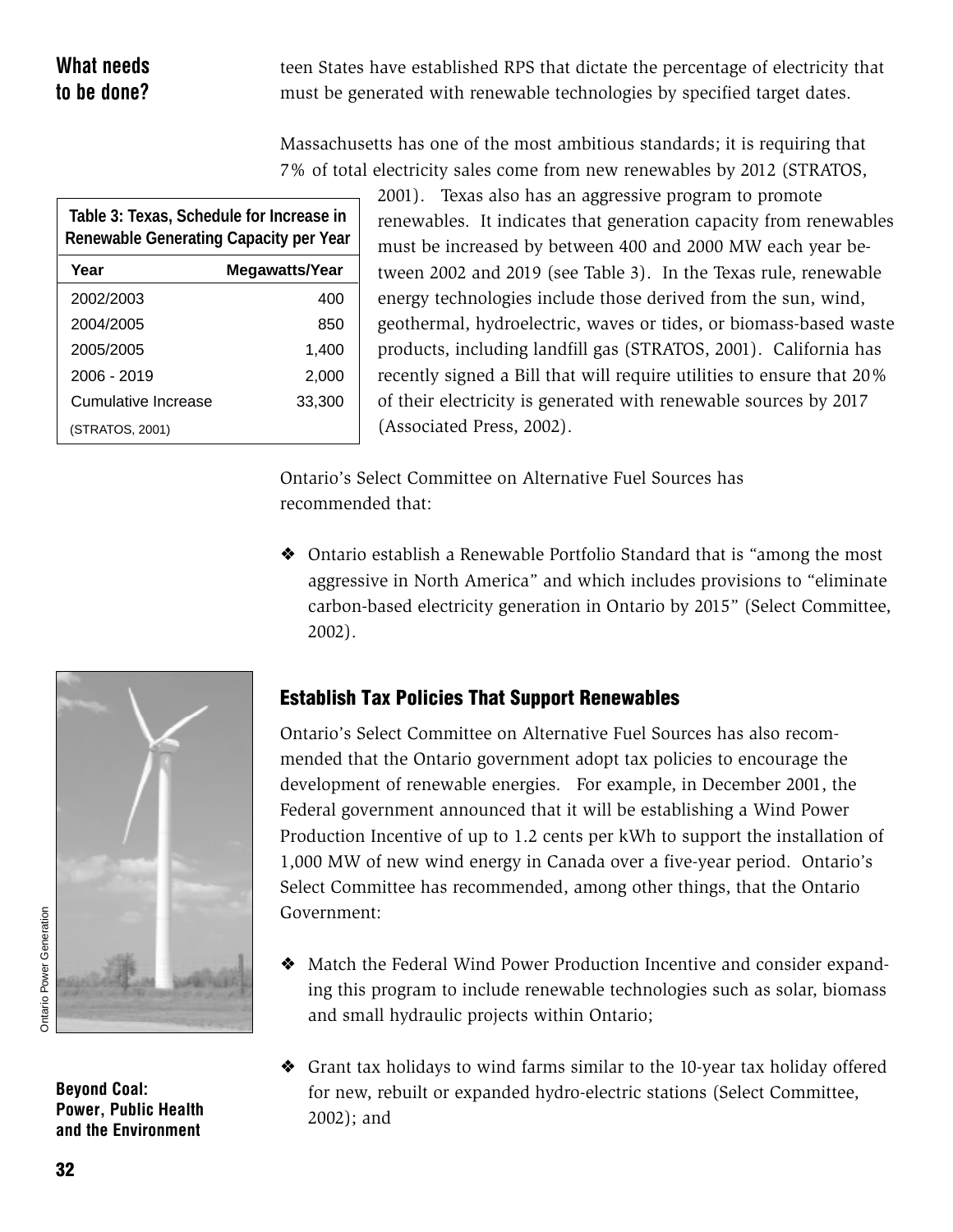❖ Instruct the Ontario Energy Board to establish a Systems Benefit Charge of 0.1 cents per kilowatt-hour (kWh) on electricity bills to fund a renewable energy trust fund to support the development of renewable energy programs (Select Committee, 2002).

# 4. Coal-Fired Power Plants Should Be Phased Out

# No Emission Controls For CO<sub>2</sub>

Ontario's Select Committee on Alternative Fuel Sources has recommended the phase-out of all coal- and oil-fired power plants in Ontario by 2015 and the closure of the Atikokan and Thunder Bay Generating Stations by 2005. It has also recommended that the Ontario Government establish stringent emissions limits for the operation of all current coal- and oil-fired power plants that are equal to, or less than, the emissions limits for natural gas fired generators (Select Committee, 2002).

A large number of organizations have called for the phase-out of Ontario's coal-fired power plants because: a) they are huge contributors of greenhouse gases; and b) there is currently no commercially available technology that can be used to reduce their  $\mathrm{CO}_2$  emissions. There are a few emission control technologies that can be used to remove a significant portion of the other air pollutants (i.e.  $SO_2$ , NOx and mercury) from the stacks of coal-fired power plants, but none of these technologies reduce  $\mathrm{CO}_2$  emissions. In fact, some of these technologies actually increase  $CO$ , emissions because they require energy to operate (OMOE, 2001a).

As can be seen in Table 4 below, even when highly efficient emission control devices are installed on coal-fired power plants, their emissions are still much greater than those that can be achieved with other available options. This is particularly true for  $CO_2$  emissions.

> **Table 4: Emission Reductions Comparison Between Coal-Plants with Emission Control Devices and Other Options**

Pollutant **Existing OPG Plants Combined** Wind Energy **Efficiency Measures (% Red'n) Wind Turbines (% Red'n) Combined Cycle Natural Gas Turbines (% Red'n)\*\* & Emission Controls (% Red'n)\* Existing OPG Coal Plants (kg/MWh)\*** Nitrogen Oxide Sulphur Dioxide **Mercury** 1.2 4.6 63-80 (l) 84 (ll) 70 (lll) 90 99+ 99+ 100 100 100 100 100 100 Carbon Dioxide 890 Slight increase with I&II 60 100 100 0.017 (g/MWh)

(I) Selective Catalytic Reduction (SCR) & Low-NOx Burners

(II) Flue Gas De-Sulphurization (FGD) with high-sulphur coal

(III) Expected capability of technologies under development

(\* data from OMOE, 2001a; \*\* data from TPH, 2000)

What needs to be done?

**There is no commercially available technology that can be used** to capture CO<sub>2</sub> **emissions from coal plants.**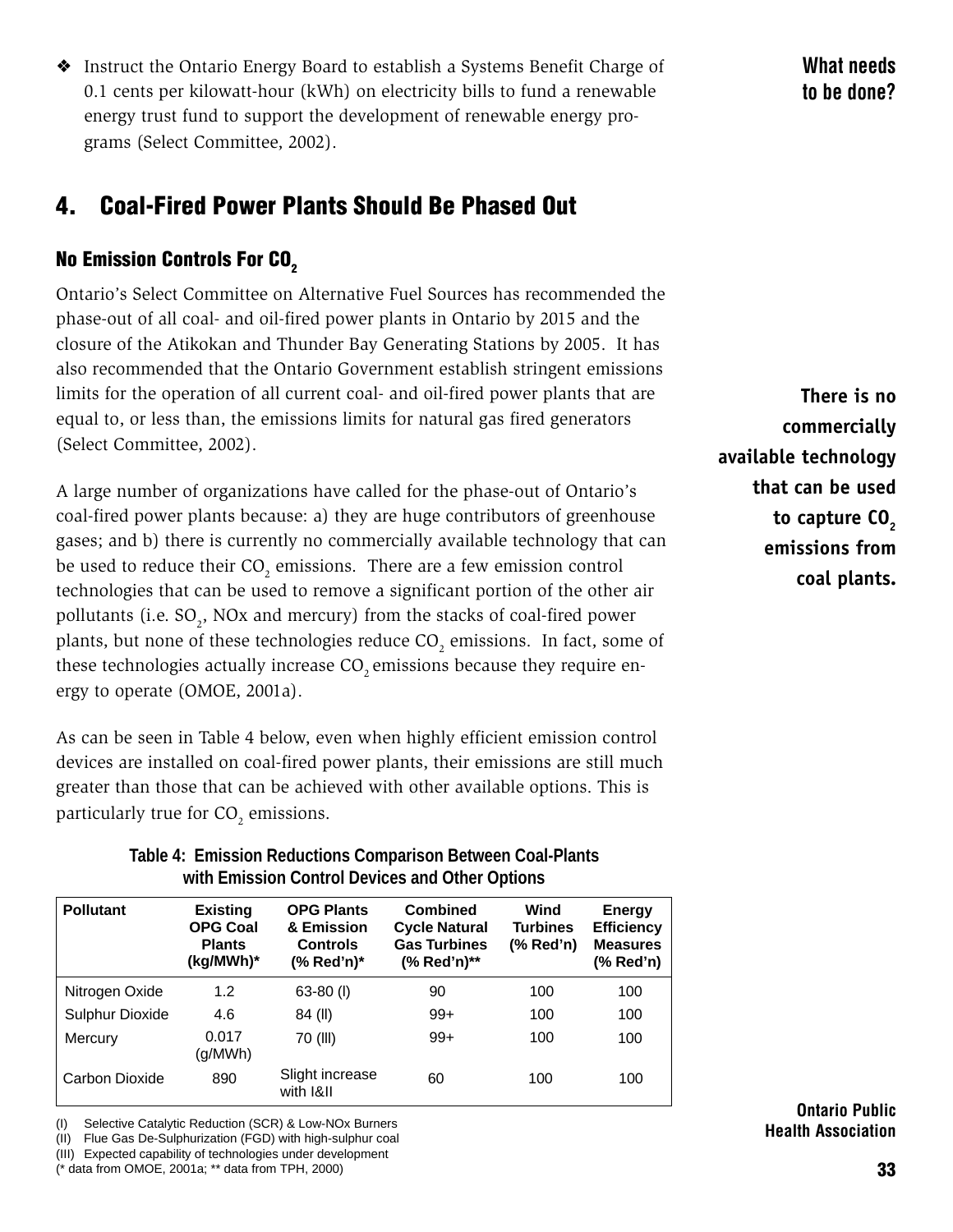What needs to be done?

#### Multiple Benefits From Phasing Out Coal

While CO<sub>2</sub> may be the air pollutant that drives the phase out of coal-fired power plants, there will be many other public health and environmental benefits besides those associated with climate change. If coal based electrical capacity were displaced with renewable technologies and energy efficiency measures, total emissions of  $SO<sub>2</sub>$  NOx, and mercury in this province could be cut by up to 23%, 14% and 23% respectively, while  $\mathrm{CO}_2$  emissions could be cut by up to 20%. If coal based electrical capacity were displaced with a low emissions alternative such as high efficiency natural gas generators, total emissions of  $SO<sub>2</sub>$  NOx, and mercury in the province could be reduced by up to 23%, 12% and 23% respectively, while total  $CO<sub>2</sub>$  emissions could be reduced by up to 12%.

#### Minor Increases In Cost To Phase-Out Coal

An economic analysis conducted for the Ontario Clean Air Alliance (OCAA), a non-governmental organization, indicates that, if a significant portion (i.e. 83%) of Ontario's coal-generating capacity were converted to high efficiency natural gas generation by 2014, electricity prices for the typical residential customer would increase by only \$1.86 per month (OCAA, 1998). An economic analysis conducted for Ontario Power Generation (OPG) suggests that it should be possible to offer electricity from new, high efficiency natural gas turbines in 2012 without raising electricity prices above the rate expected for that year (OCAA, 2001). These economic analyses indicate that coal-fired power plants could be phased out of use in this province within a fairly tight time frame with a relatively small increase in the cost of electricity for consumers with some use of cost competitive low emission technologies such as high efficiency natural gas generation.<sup>3</sup>

#### Transitional Technologies

While high efficiency natural gas generators represent a huge improvement over coal-fired power plants, the fact that they do emit large quantities of CO<sub>2</sub>, combined with the fact that natural gas is a non-renewable resource, suggests that these generators should be viewed as a transitional technology that must eventually be replaced with renewable technologies.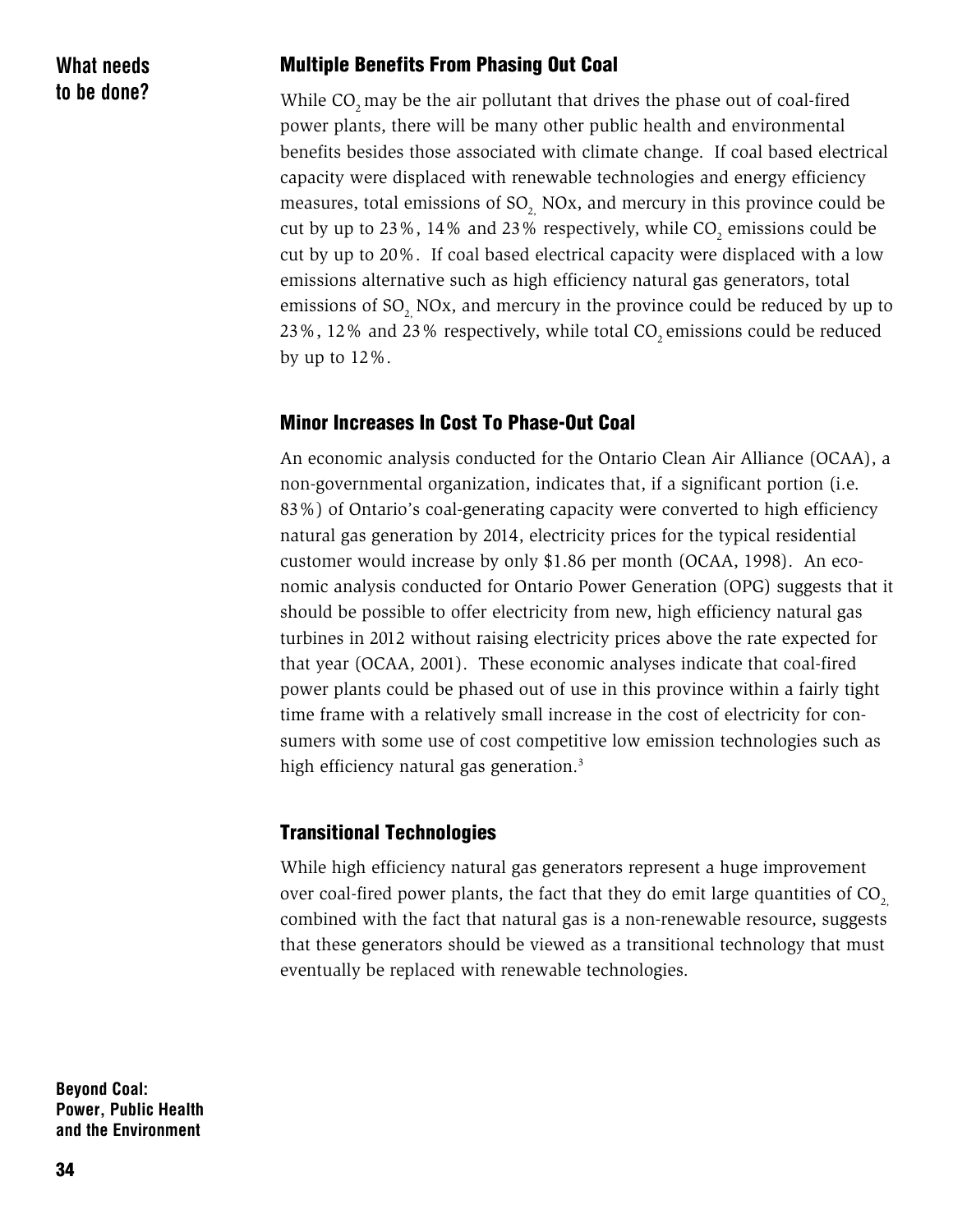In the State of Oregon, they have established a mandatory  $\mathrm{CO}_2^{}$  standard that encourages the development of energy efficiency, co-generation and renewable energies while allowing the establishment of new gas-fired power plants. Under this standard, all new power plants must achieve a net emission rate for  $CO_2$  that is 17% below the rate achieved by the most efficient gas-fired plants currently operating in the United States (Oregon, 2002). This standard can be achieved by:

- ❖ Increasing the efficiency of the proposed plant;
- ❖ Implementing co-generation so that waste heat is used for some productive purpose;
- ❖ Implementing projects off-site such as renewable energy or energy efficiency projects that "offset" excess  $\mathrm{CO}_2$  emissions; or
- $\bullet$  Contributing funds to The Climate Trust that will in turn buy  $\mathrm{CO}_2$  "offsets" elsewhere.

The rules define "offsets" as any action that will avoid, sequester, or displace  $CO<sub>2</sub>$  emissions (Oregon, 2002).

This approach could be adopted in Ontario to allow the development of cost competitive low emissions alternatives as transitional technologies while actively encouraging the development of energy efficiency measures and renewable energies that would ultimately replace them.

# Nuclear Energy Is A Transitional Technology

While nuclear energy is recognized by some as an alternative to coal because it does not present the air pollution and climate change concerns that coal does, neither the Select Committee on Alternative Fuel Sources, nor the CEC have recommended it as an alternative to coal-fired power plants. This can be attributed to a number of factors.

First of all, while nuclear energy does not contribute to smog or climate change, it does present other health, safety and security issues for workers, the public and the environment (CEC, 2002a). These concerns are particularly acute at the front end of the process, during the mining and processing of uranium oxide, and at the back end of the process, during the transportation and storage of highly hazardous radioactive wastes that can take thousands of years to decay (McKay, 1983).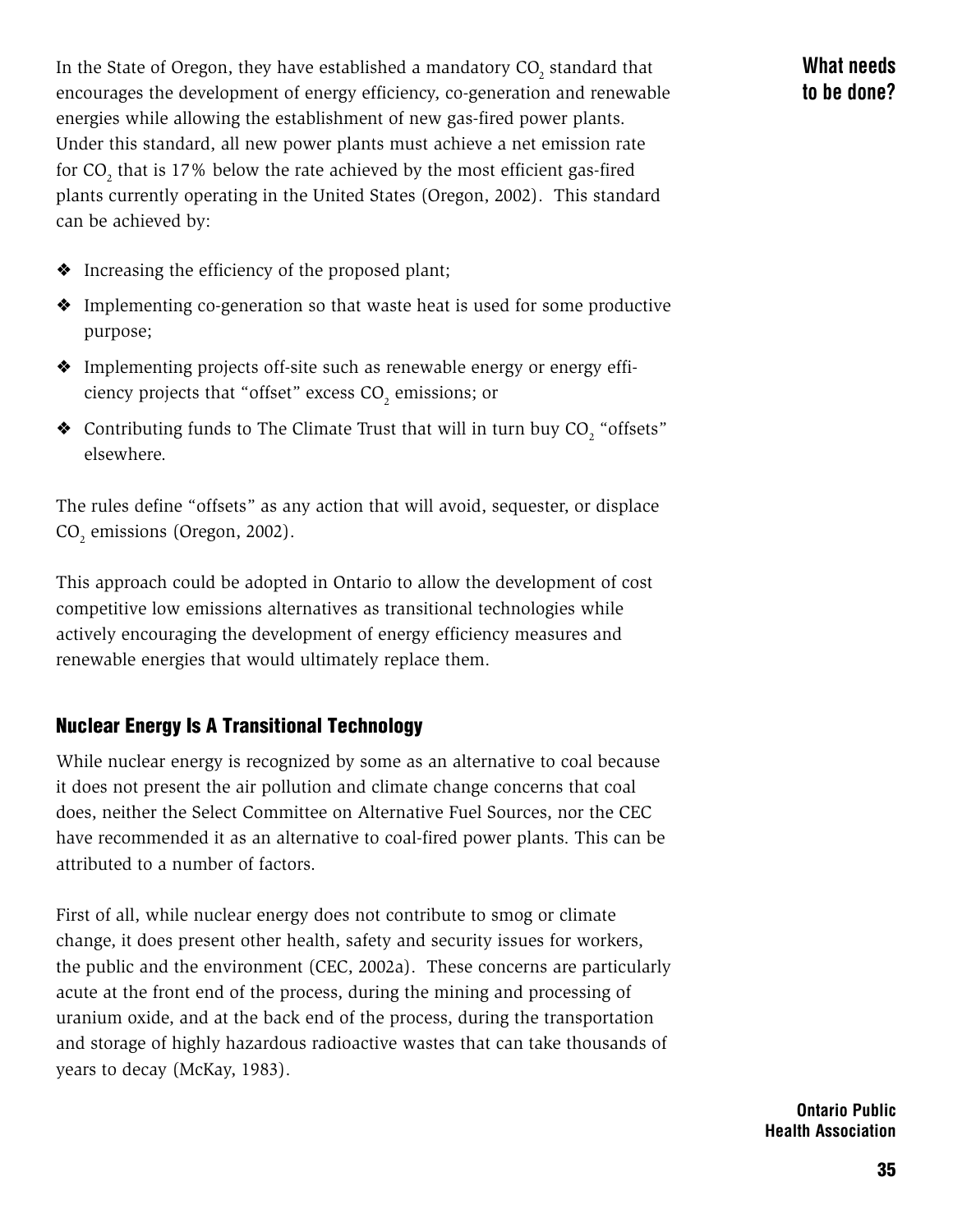What needs to be done? Secondly, nuclear energy is expensive. Ontario Hydro accumulated \$38 billion in debt in the 1980s and 1990s, when much of its activity was directed at the building and repairing of nuclear generating stations. This debt, and the high electricity prices that accompanied it, are the main reasons that the Ontario Government decided to introduce competition to Ontario's electrical sector (OMOE, 2002). In fact, in order to ensure that Ontario Hydro's successor company, Ontario Power Generation, would be viable, the Ontario government "stranded" approximately \$22 billion of Ontario Hydro's debt. This stranded debt will have to be paid off by Ontario consumers as a surcharge paid on all electricity that enters the distribution system for years to come (OMOF, 1998).

While the OPHA recognizes that nuclear energy will serve an important role as a transitional technology in Ontario during the years in which renewable energy capacity and energy efficiency are being developed, it does not believe that nuclear energy should divert resources or regulatory support away from that needed to develop renewable energy capacity and energy efficiency standards in Ontario in the coming years.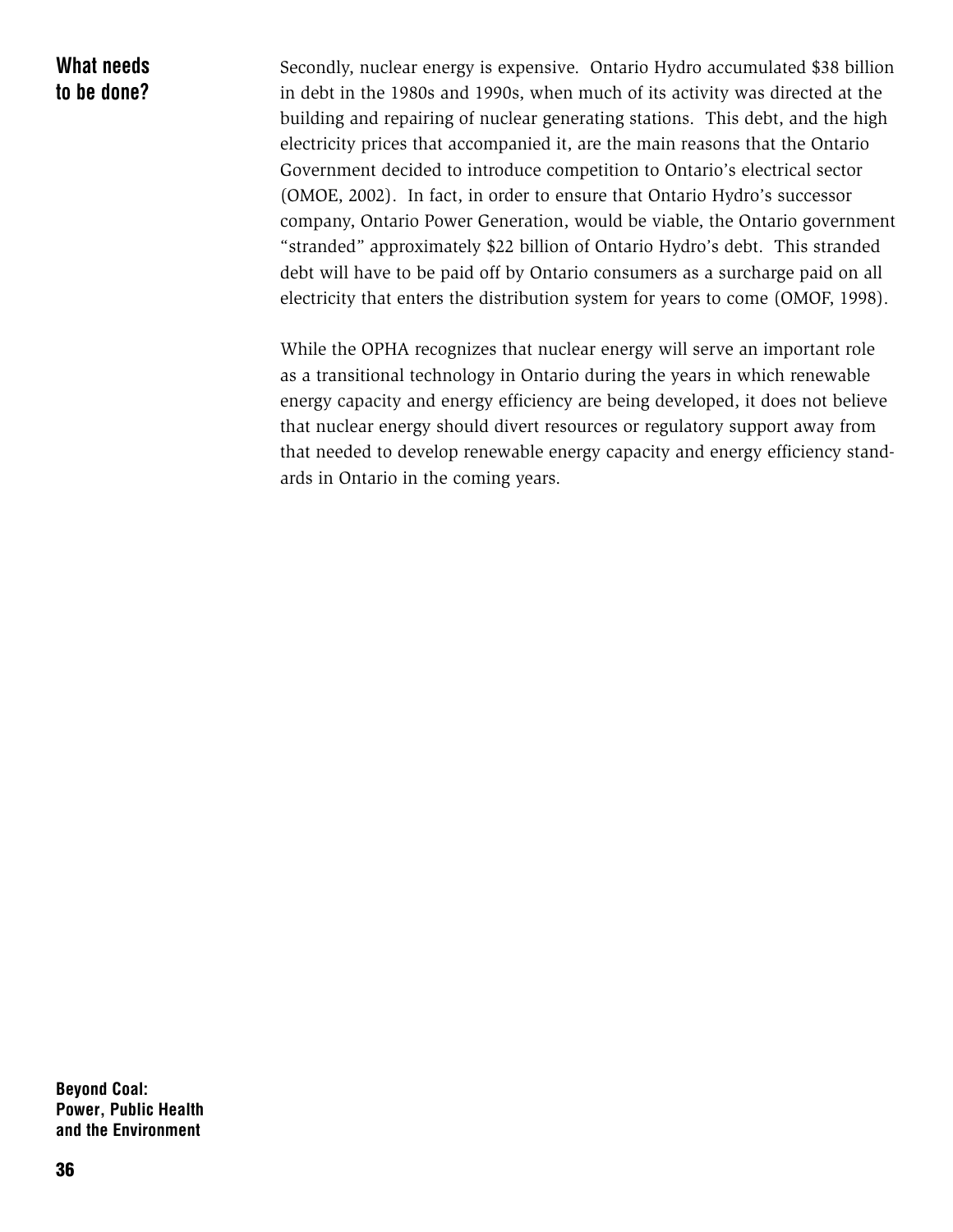# IV How Do We Get There?

# 1. Action Needed From The Federal Government

The Federal government has responsibility for air pollution that crosses provincial or international borders. As such, it has responsibility for some aspect of all four environmental problems presented by coal-fired power plants. Ontario's coal-fired power plants contribute to acid rain in Quebec and smog from Ontario to Maine. They contribute to global climate change that is affecting the entire planet and mercury that contaminates food supplies from the Great Lakes to Canada's far north.

The Federal government must keep bi-national and multi-national commitments on acid rain, mercury and smog. It has also been actively involved in the multi-national negotiations related to climate change with the Kyoto Protocol. In addition, it will have responsibility for negotiating a PM Annex with the United States in the next few years to address U.S. sources of  $\mathrm{SO}_2^{}$  that threaten the health of Ontario residents and the environment of all of eastern Canada.

By encouraging a phase-out of coal-fired power plants in Canada, the federal government could make progress on a number of environmental issues simultaneously. It would be making significant progress on climate change, mercury pollution, smog and acid rain directly, while setting the stage for the next round of negotiations with the United States on  ${SO_2}$ . If the federal government can also tie these emission reductions to investments in renewable energies, energy efficiency programs and co-generation, it would also be encouraging the energy shift required to address climate change in the long-term.

# Newly Revised Guidelines For Coal-Fired Power Plants

In November 2001, the federal government released revisions to the National Guidelines on Thermal Power Generation Stations for consultation. Unfortunately the proposal is lacking in a number of significant ways. First of all, the revisions are directed at new fossil-fuelled power plants; they are not directed at existing plants. Consequently, they will have little impact on the near-term situation in Ontario because there are no current proposals for new plants or for major modifications to existing plants. Secondly, the proposal involves revisions to National Guidelines that have no force in law. Neither the electrical utilities, nor the provinces have to abide by the provisions contained in

**By phasing out coal plants, the federal government could make progress on climate change, smog, acid rain, and mercury while setting the stage for the next round of negotiations with the United States.**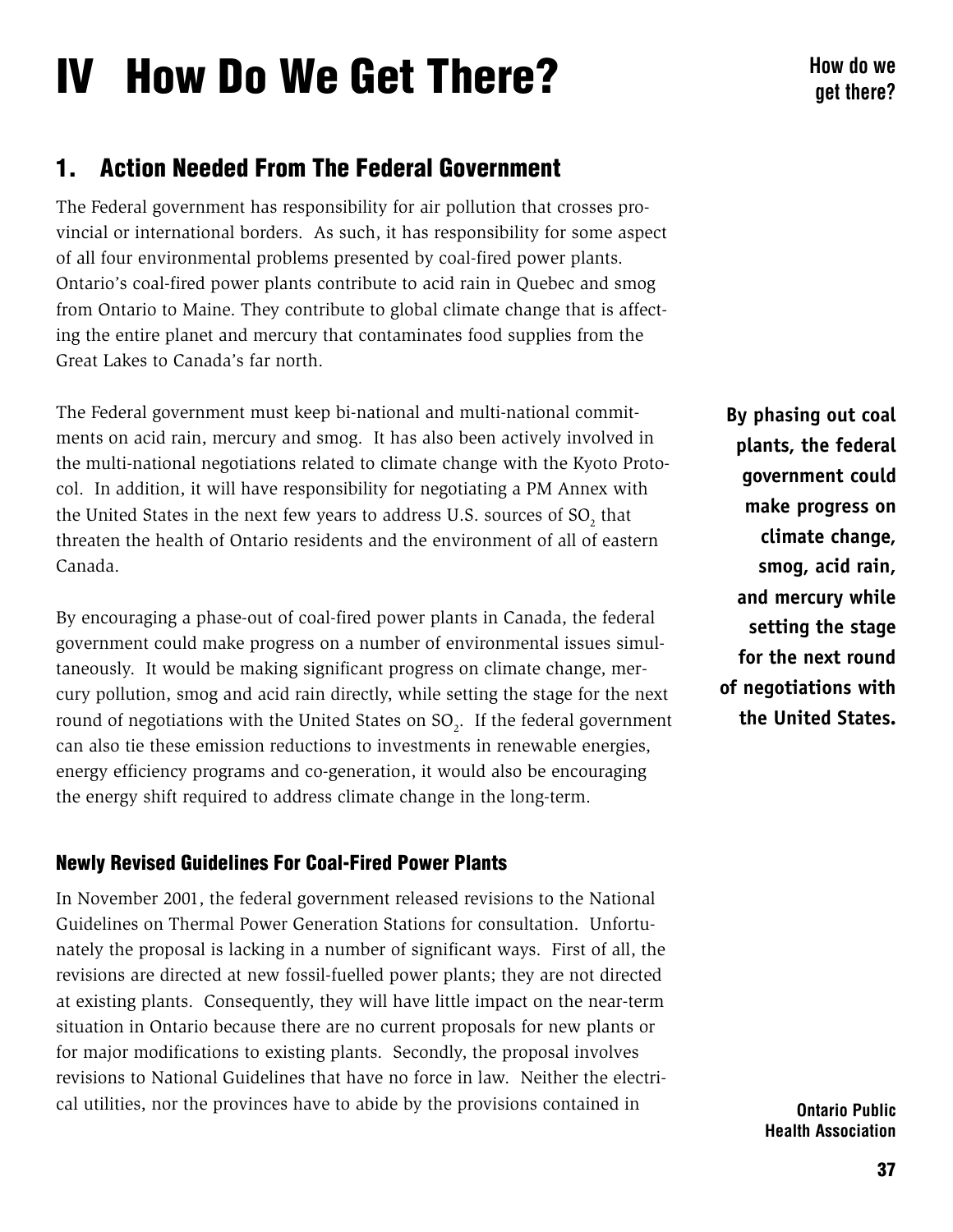# How do we get there?

these Guidelines. Thirdly, the reductions proposed for SO<sub>2</sub> (at least a 70%) reduction) and NOx (60% reduction), while significant, will do little to discourage the on-going use of coal. Finally, no emission performance rates have been proposed for mercury or for  $CO<sub>2</sub>$ .

# Recommendations To The Federal Government

It is recommended that the Federal government:

- ✦ Ratify and implement the Kyoto Protocol as currently written, recognizing that it is only the first step towards the 60 to 80% reduction in greenhouse gases that will be required to retard global climate change;
- ✦ Provide municipalities with stable, long-term funding, that is not dependent upon participation by the province, with which to promote energy efficiency projects within their communities;
- ✦ Establish a schedule of ambitious and increasing renewable energy targets to guide the development of energy policies, environmental regulations, and budgetary commitments at the federal level for the coming years;
- ✦ Provide financial support to renewable technologies that it equal to that traditionally provided to conventional energy sources; and
- ✦ Establish regulations under the Canadian Environmental Protection Act (CEPA) that encourage the phase out of coal-fired power plants in Canada by 2010.

# 2. Action Needed From The Province

The province, as the jurisdiction with primary responsibility for public health, education, environment and natural resources, clearly has an interest in the public health and environmental impacts presented by coal-fired power plants. The Ontario government is also very aware of the continued contribution of U.S. sources to air pollution and acid rain in this province. By moving to phase out coal-fired power plants in Ontario, the Ontario government strengthens it position on the electrical sector for the next round of Canada-U.S. negotiations on transboundary air pollution.

**The province has a multitude of avenues by which it can encourage a shift away from coal towards energy efficiency and renewables.**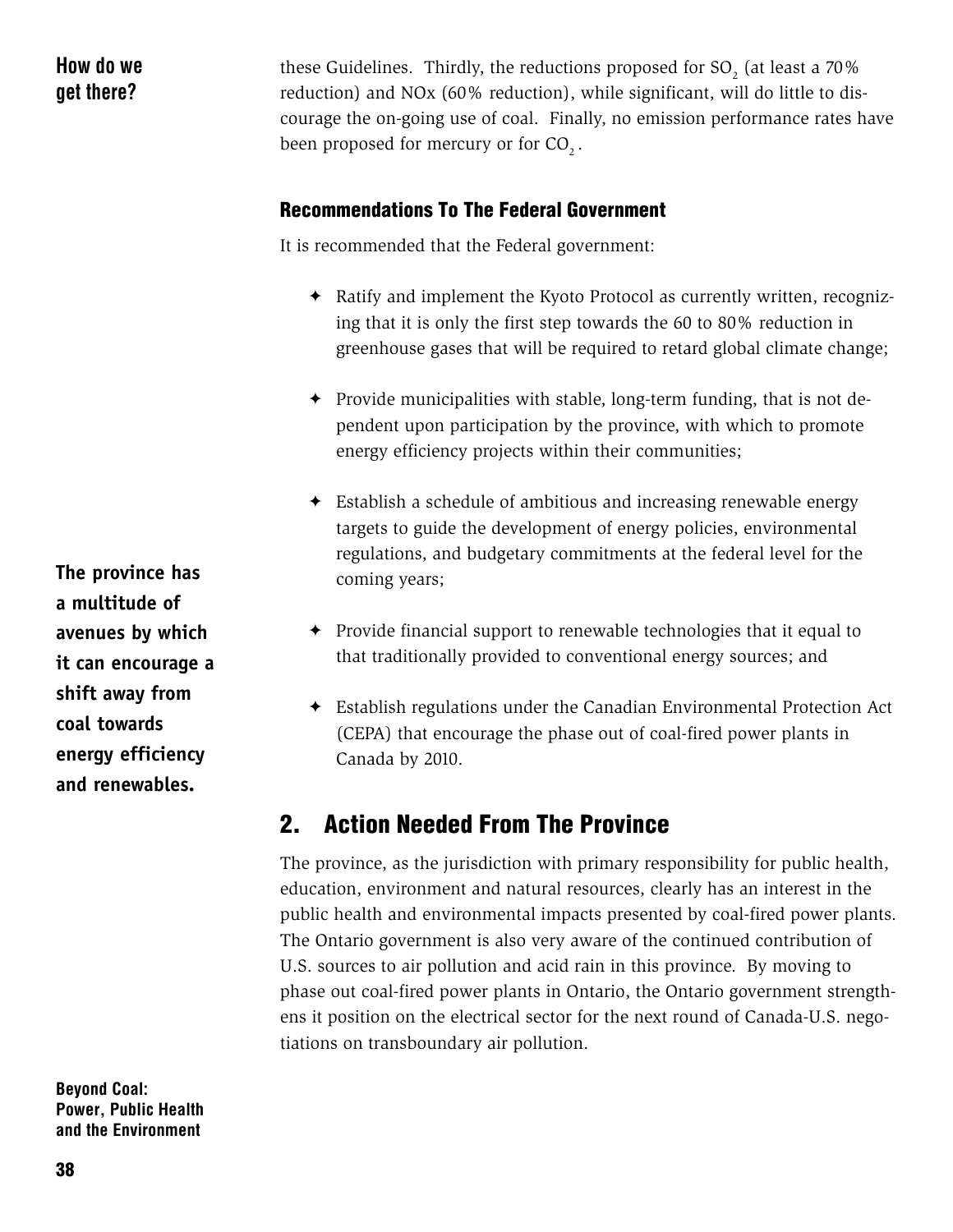The province is also the jurisdiction with primary responsibility for energy issues within its jurisdiction, building standards, planning acts and municipal legislation. This means that the province has a multitude of opportunities and avenues by which it can encourage a shift away from coal-fired power plants towards energy efficiency, renewable energies, and other practices that protect human health and the environment.

Ontario's Select Committee and the CEC have both concluded that, in addition to environmental benefits, investments in renewable energies and energy efficiency present many economic benefits for society.

# Emissions Trading As A Regulatory Framework

The Ontario government has introduced an emissions trading scheme as the framework within which to reduce air emissions from Ontario's electrical sector, and eventually from all industrial sectors in Ontario. When properly designed, emissions trading schemes can effectively reduce emissions to an air shed, while giving the regulated organizations some flexibility in their response. In the United States, where emissions trading was used to reduce SO<sub>2</sub> emissions under the acid rain program, emissions trading was found to be a cost-effective regulatory tool.

Because emissions trading schemes provide the regulated organizations with greater flexibility, there is often less resistance to them than to the more traditional regulatory approaches. If, however, an emissions trading scheme is not properly designed, it can fail to produce the emission reductions desired, or even worse, increase air pollution on a region-wide basis.

Emissions trading schemes also have the potential to create environmental justice inequities; areas that already have air pollution problems can become burdened with more. These "air pollution havens" are more likely to occur in areas that are socio-economically disadvantaged.

# Cap And Trade Versus Emissions Reduction Trading

There are two basic forms of emissions trading:

- ❖ A closed-market trading system called "cap-and-trade"; and
- ❖ An open-market trading system called "emission reduction trading".

With a cap-and-trade system, the regulator establishes a cap on the total volume of an air pollutant that can be emitted by all the regulated sources in a common air shed, and divides that cap into emission allowances that can

How do we get there?

**If an emissions trading scheme is not properly designed, it can fail to produce the emission reductions desired, or worse, increase air pollution on a region-wide basis.**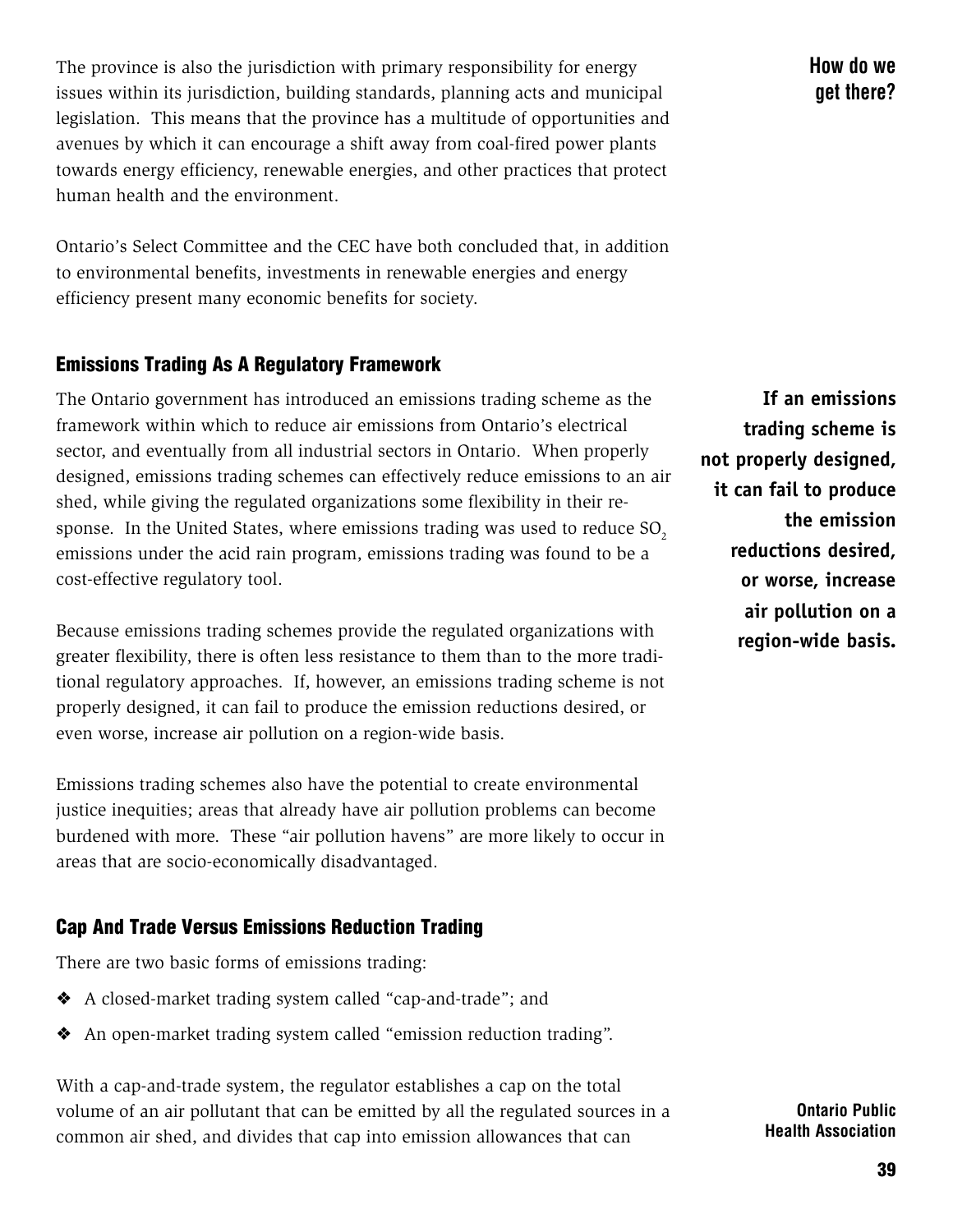How do we get there?

either be auctioned to the emitters or assigned to the regulated sources on the basis of historic or permitted emissions. Companies must keep their air emissions within the volume allowed them, or purchase allowances from other companies. The emissions trading system used successfully by the U.S. government to reduce acid rain was a cap-and-trade scheme (STRATOS & GCSI, 2001).

Emission reduction trading programs establish a reference level of emissions for each air pollutant for every source in a common air shed. The reference level may be the volume of emissions for a selected year. When one of the sources in that air shed reduces its emissions below that reference level, it creates emission reduction credits that can be "banked" for future years or sold to other sources in the air shed. The effectiveness of this system depends upon the reference levels established and the reliability of the emission estimates (STRATOS & GCSI, 2001).

#### **Flaws In Ontario's Emissions Trading Scheme**

The emissions trading program introduced by the Ontario Government combines features of the closed and open market trading systems. It caps Ontario's electrical sector for SO<sub>2</sub> and NOx while allowing the electrical sector to buy emission reduction credits from uncapped sources, when the uncapped sources emit less pollution than they are allowed to emit, based on other regulations that currently exist or that are subsequently introduced (STRATOS & GCSI, 2001).

A number of organizations have expressed serious concerns with Ontario's scheme including Environment Canada and the U.S. Environmental Protection Agency. Of particular concern to many is the fact that Ontario is allowing the electrical sector, to which emission caps apply, to buy emission reduction credits from sectors for which there are no emission caps. Organizations are concerned that this practice could make the program ineffective, or worse, lead to an increase in emissions to the overall air shed (U.S. EPA, 2001; Env Canada, 2001).

#### Caps For NOx Too Modest

In addition to a properly designed emissions trading scheme, aggressive and declining air emission caps are needed to drive the desired outcome. The caps established by the provincial government are far from aggressive. In fact, they appear to encourage a continued reliance on coal-fired power plants.

**Environment Canada and the U.S. EPA have both expressed serious concerns with Ontario's emissions trading scheme.**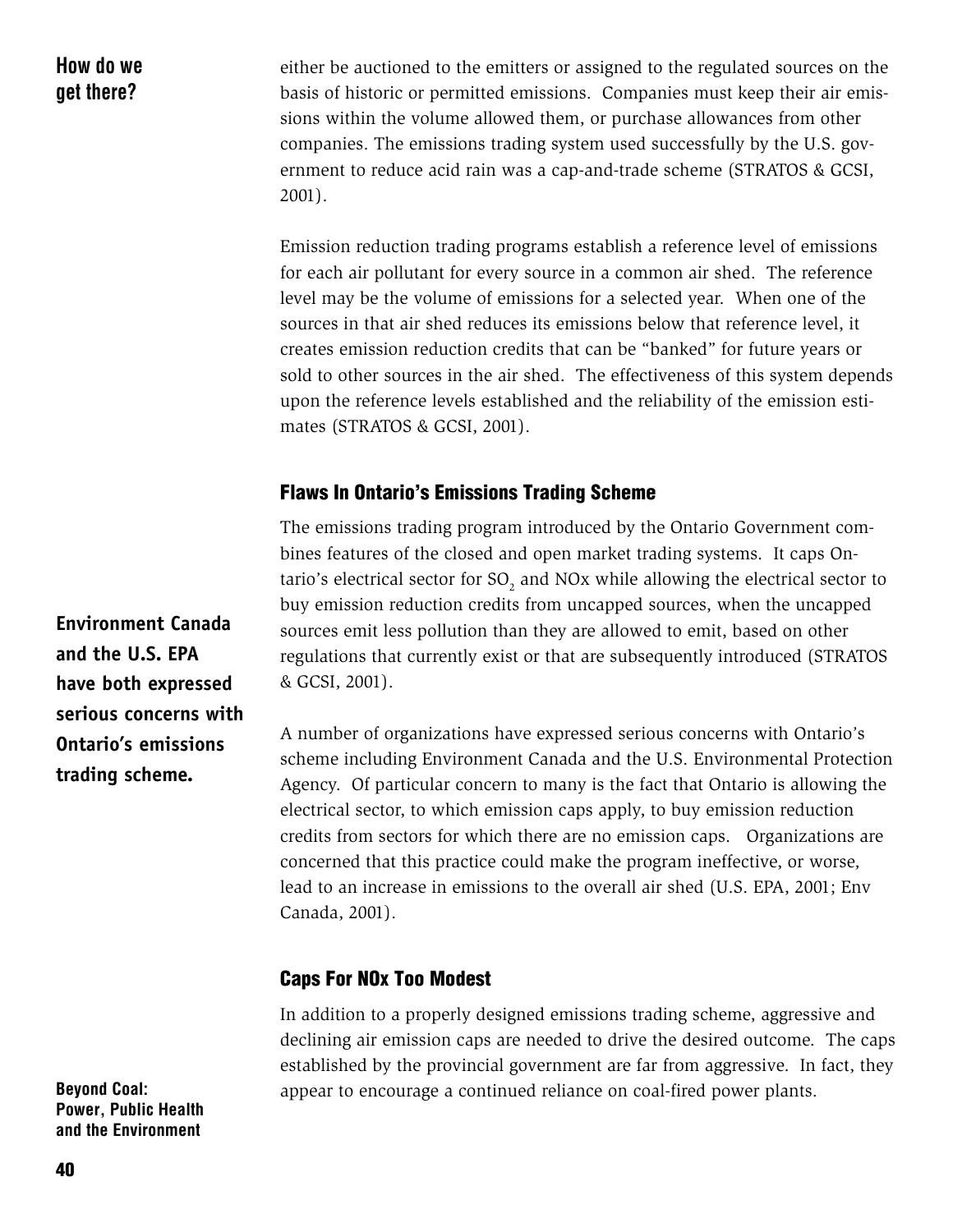The NOx cap established for the electrical sector is far too modest. The Ontario government has established a cap of 28 kilotonnes (kt) for NOx from all electrical generators by the year 2007. However, the Ontario Government will also allow each organization to exceed its cap by 33% provided that it has purchased emission reduction credits from other organizations. When the allowances are added to the caps, it becomes apparent that emissions from this sector can remain as high as 37.24 kt until 2010 (see Figure 7).

While a 33% reduction in emissions sounds substantial, it must be put in perspective. When fully implemented, Ontario's regulatory program will allow higher emissions of NOx from Ontario's electrical sector in 2010 than actual emissions from Ontario Hydro's five coal-fired power plants in 1996 (35.4 kt). Given the health concerns associated with ozone levels in the province, these caps are far from satisfactory.

# Caps Do Not Ensure Ozone Annex Commitment

With the NOx cap established, it is not clear how the government will meet its commitment under the Ozone Annex to cut NOx emissions from all fossilfuelled generators in central and southern Ontario to 25 kilotonnes by 2007 (Government, 2000). Table 5 illustrates how the provincial government envisions NOx emissions being allocated over time under its Emissions Trading Regulation. With the 33% allowance added to the caps for each region of Ontario, it appears that NOx emissions from generators in southern and central Ontario could exceed the 25 kt cap set under the Ozone Annex by nearly 8 kt.

| Overall<br>Cap (kt) | OPG's<br>Cap (kt)                             | OPG Cap<br>& 33%<br>Allowance (kt)                                   | Cap for Other<br><b>Generators</b><br>(kt) | <b>Cap for Others</b><br>& 33%<br>Allowance (kt)             |
|---------------------|-----------------------------------------------|----------------------------------------------------------------------|--------------------------------------------|--------------------------------------------------------------|
| 36                  | 35                                            | 46.6                                                                 | no cap                                     |                                                              |
| 36                  | 25                                            | 33.3                                                                 | 10                                         | 13.3                                                         |
| 36                  | 22.4                                          | 29.8                                                                 | 12.6                                       | 16.8                                                         |
| 36                  | 21.1                                          | 28.1                                                                 | 13.9                                       | 18.5                                                         |
| Overall<br>Cap (kt) | Cap for S.<br>& Central<br>Ontario<br>(kt)*** | Cap & 33%<br><b>Allowance for</b><br>S. & Central<br>Ontario (kt)*** | <b>Cap for Rest</b><br>of Ontario (kt)     | Cap & 33%<br><b>Allowance</b><br>for Rest of<br>Ontario (kt) |
| 28                  | $*15.5$ /**9.1                                | 32.7                                                                 | $*1.5$ /**0.9                              | 3.2                                                          |
| 28                  | 24.6                                          | 32.7                                                                 | 2.4                                        | 3.2                                                          |
|                     |                                               |                                                                      |                                            |                                                              |

#### **Table 5: NOx Emissions Allocation Timetable Under Ontario's Emissions Trading Regulation**

(Data derived from OMOEE, 2001c) \*OPG generators

\*\*Other generators

\*\*\* Identifies generators affected by Ozone Annex.



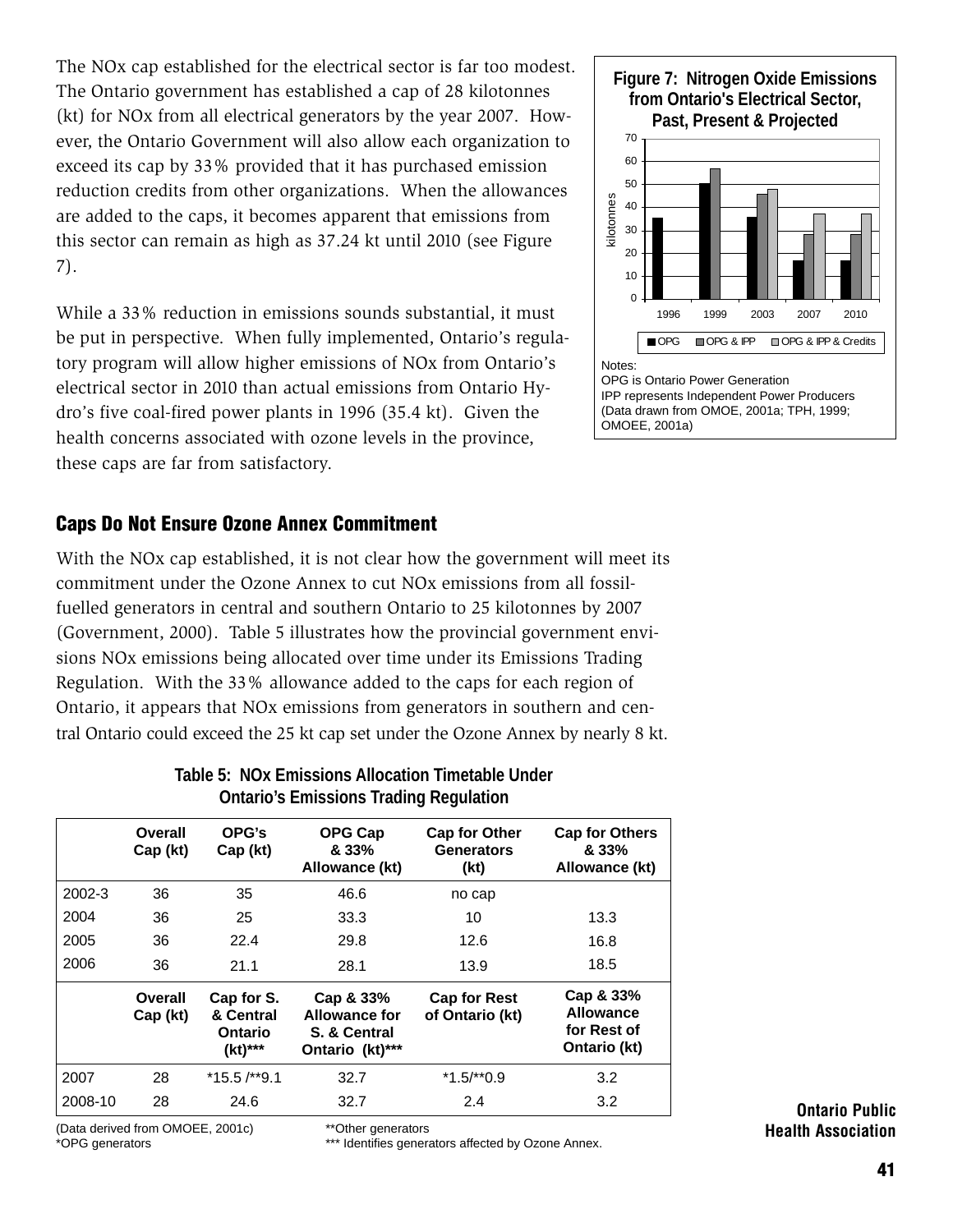# How do we get there?

# Caps For SO $_{\textrm{\tiny{2}}}$  Allow Increased Emissions

The SO<sub>2</sub> caps established for the electrical sector will actually allow SO<sub>2</sub> emissions from this sector to increase. The provincial government has established a cap of 157.5 kt for SO<sub>2</sub> that will apply until 2006. It will allow companies in the electrical sector to exceed this cap by 10% by purchasing emission reduction credits from other organizations. This means that the actual cap will be 173.5 kt until 2006. This cap is 32.8 kt greater than actual emissions in 1999 and 88.6 kt greater than actual emissions in 1996 (see Figure 8).



After 2007, the cap for  $SO_2$  is reduced to 131 kt. With the 10% allowance added to it, this translates to an actual cap of 144.1 kt. This cap represents a 59.2 kt increase over actual emissions by this sector in 1996. This cap is most distressing for two reasons:

- ❖ It appears to ignore the advice of the Acidifying Emissions Task Group that recommended a 75% cut in SO $_{2}$  emissions; and
- ❖ It disregards the numerous health impacts associated with air levels of fine particulate matter in this province.

It also demonstrates that, far from discouraging the use of coal-fired power plants in this province by establishing aggressive air emission caps, the provincial government appears intent upon encouraging on-going reliance on coal-fired power plants.

# No Caps Provided For Mercury Or CO<sub>2</sub>

The province's Emissions Trading Regulation provides no caps for emissions of mercury or  $CO_2$ . Given the significant contribution of coal-fired plants to emissions of both mercury (23%) and greenhouse gases (20%) in this province, this is a very disturbing omission. Furthermore, without caps for mercury and  $CO_{_2}$ , it may be possible for generators to achieve the air emission caps established for this sector by installing emission control devices that will do little if anything to reduce emissions of mercury and other air toxics, while possibly increasing emissions of  $CO<sub>2</sub>$ .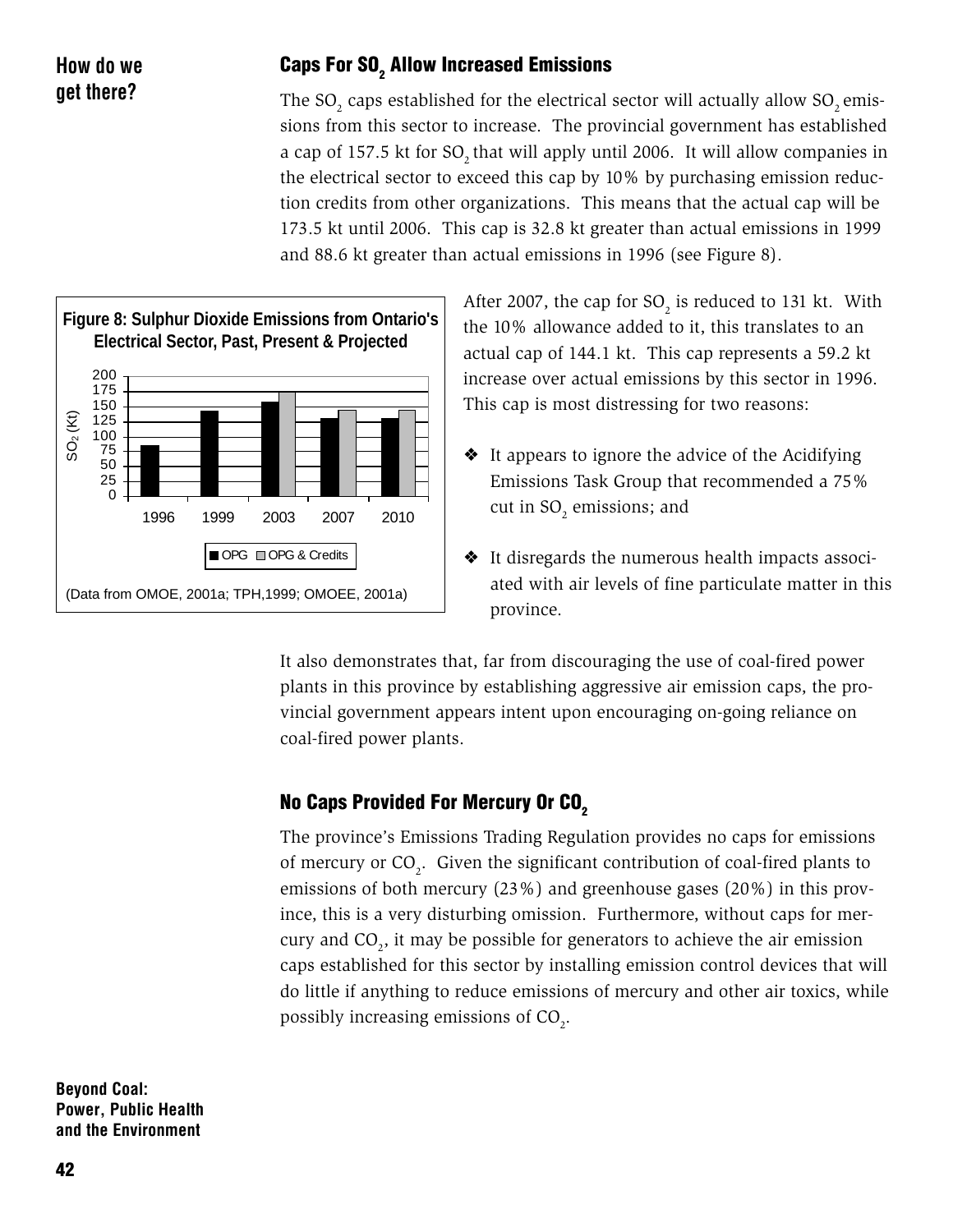# Recommendations To The Province

The OPHA believes that the Ontario government should move quickly on the recommendations of Ontario's Select Committee for Alternative Fuel Sources, and recommends that the Ontario government:

- ✦ Instruct the OEB to establish a shared savings mechanism that rewards utilities for investing in energy efficiency programs that effectively reduce electricity consumption and their customers' bills;
- ✦ Move immediately to revise the Ontario Building Code to incorporate the most advanced science with respect to renewable energies, cogeneration and energy efficiency;
- ✦ Establish a schedule of increasing Renewable Portfolio Standards (RPS) that meets or exceeds the most ambitious program established in North America;
- ✦ Ensure that the emission trading scheme developed for this province:
	- $\diamond$  Is a cap and trade model consistent with that proven in the United States; and
	- $\diamond$  Significantly improves air quality and protects public health across the regional air shed on both sides of the border;
	- $\diamond$  Is supported by air emission caps for the electrical sector that will result in the phase-out of coal-fired power plants by 2010;
	- $\diamond$  Includes a hard NOx cap of 25 kt for fossil-fuelled power plants in southern and central Ontario to be achieved by 2007; and
	- $\Diamond$  Limits imports and exports of electricity to generators that achieve emission performance rates for mercury, NOx,  $SO_2$  and  $CO_2$  that are as good as, or better than, those achieved by high efficiency natural gas generators.

# 3. Action Needed From Municipalities

There are 447 municipalities in Ontario providing services to citizens across the province. Municipalities are well positioned to encourage a shift in energy use both as consumers and as service providers.

**Since 1996, Toronto's Better Buildings Partnership has** reduced CO<sub>2</sub> emissions **by 72,000 tonnes/ year and created about 3,000 contract jobs within the city.**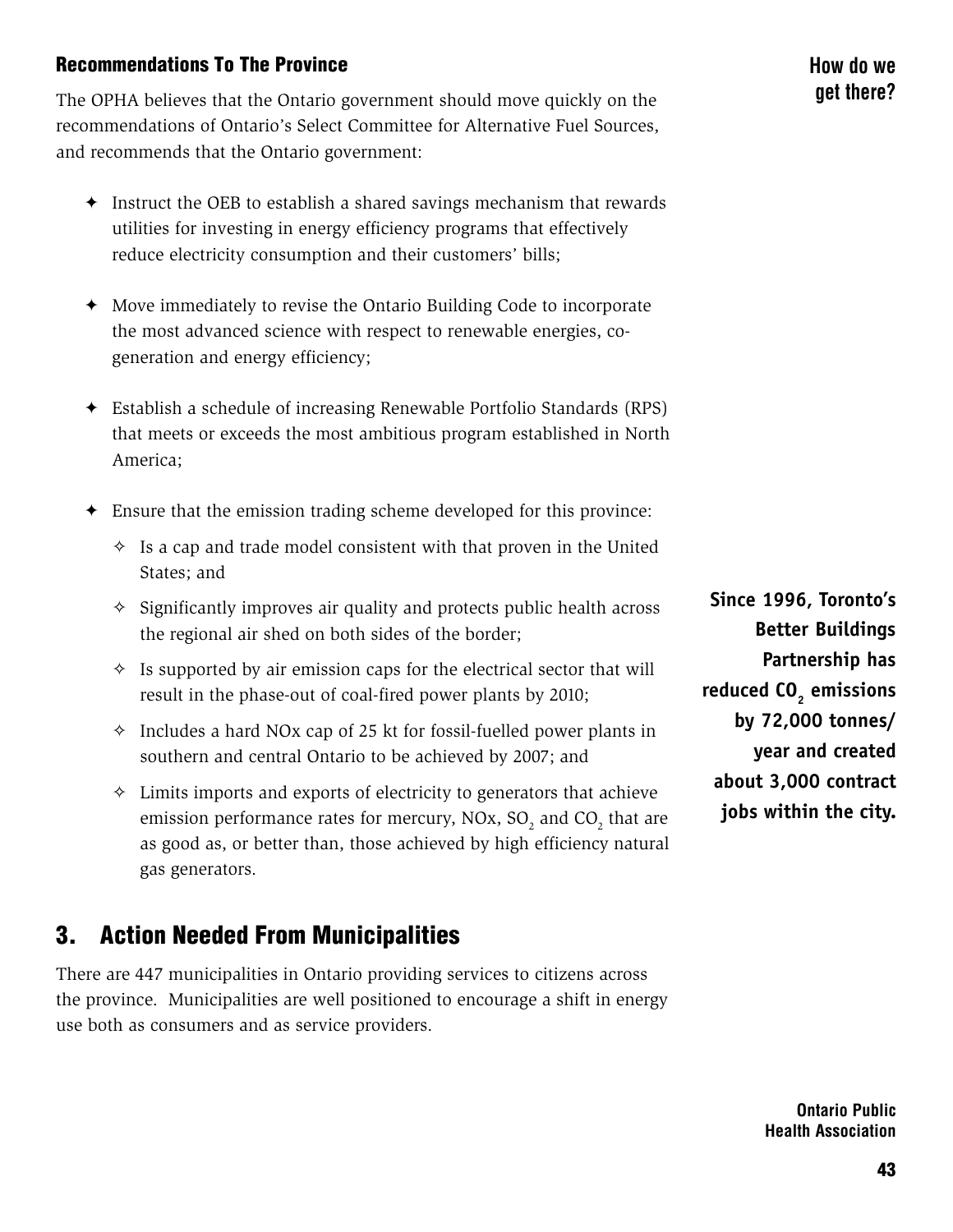# How do we get there?

#### Municipalities Can Promote Energy Efficiency

A number of municipalities in Ontario have established energy efficiency programs within their corporate operations both to reduce greenhouse gas emissions and to produce energy savings. These programs have proven quite effective. For example, in the former City of Toronto, \$15 million was invested to retrofit street lighting from incandescent lamps to metal halide lamps. This investment has reduced CO<sub>2</sub> emissions from the City's operations by 20,000 tonnes/year while producing energy cost savings of \$1.9 million/year (EEO, 2002).

In the City of Greater Sudbury, a \$7 million retrofit of 30 public works buildings, including the water and sewage treatment plants, has cut energy use by 30%, and produced energy savings of approximately \$1 million a year. Sudbury is also preparing a second "Strategic Energy Plan" that will target other building stock including pools, arenas, transit garages, libraries, and fire halls. This second plan is expected to produce further energy savings worth \$800,000 per year (Sudbury, 2002).

A few municipalities have also established programs to encourage energy efficiency within their communities. In the City of Toronto, for example, the City's Energy Efficiency Office encourages retrofits for all publicly and privately owned buildings in the City through a program called the Better Buildings Partnership (BBP). Since the program's inception in 1996, over \$100 million of private and public funds have been invested in the retrofitting of 155 buildings. This investment has reduced  $CO_2$  emissions in the City by 72,000 tonnes/year and reduced the operating costs of the participants collectively by \$6 million/year. The project has also created about 3,000 contract jobs within the city (BBP Program, 2002).

Municipalities can also encourage energy conservation efforts among individuals in their communities by working with the Green Communities Association. This Association represents community-based local organizations that promote energy conservation by delivering residential energy efficiency ssessments and providing links to contractors that can complete the retrofits recommended. The Green Communities Association reports that homeowners who follow the advice of its member organizations reduce their energy use by, on average, 25%(Green Communities Association, 2002).

Beyond Coal: Power, Public Health and the Environment

**The City of Greater Sudbury has cut energy use by 30% and produced energy savings of \$1 million per year.**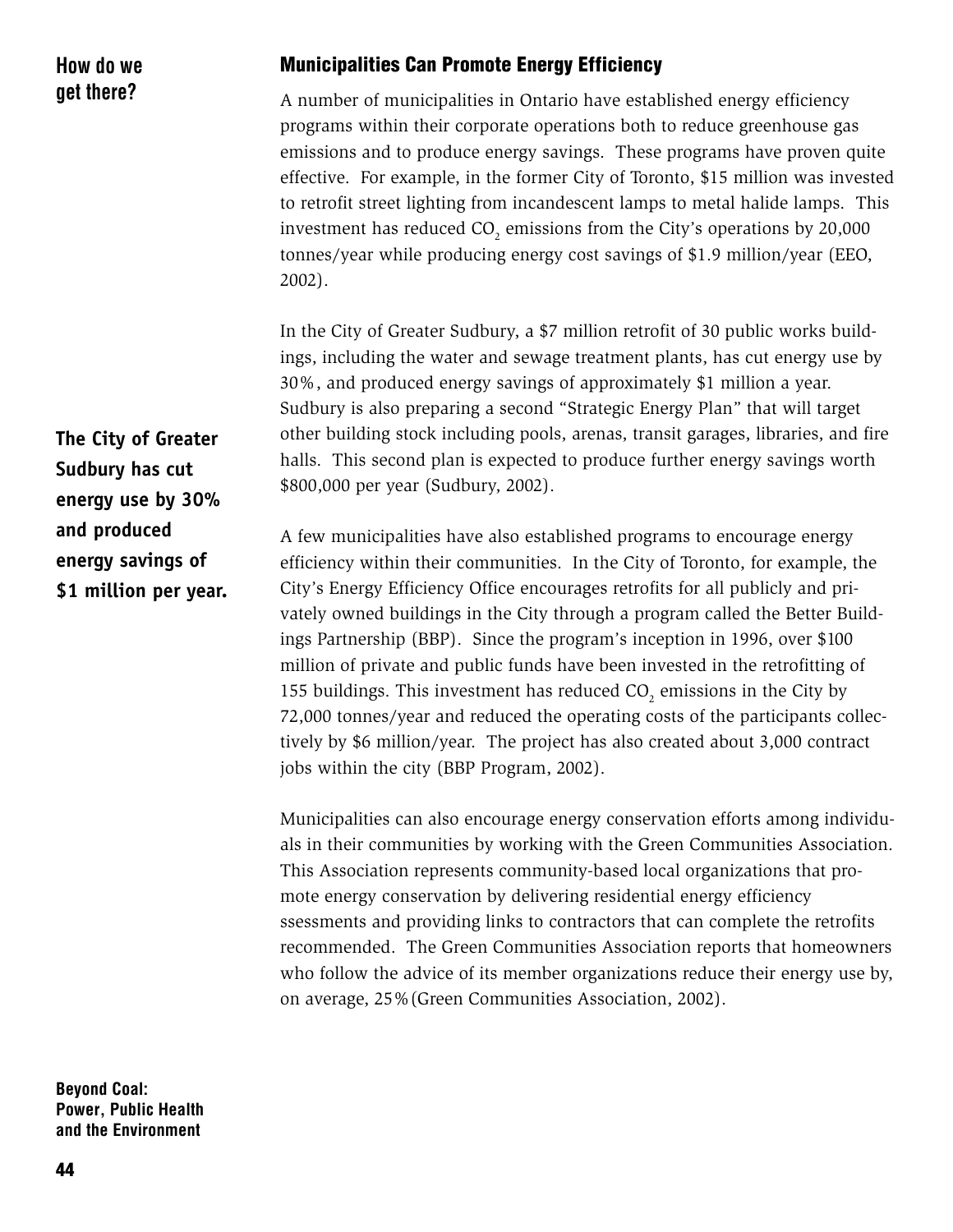# Municipalities Can Promote Renewable Energies

Municipalities can also use their clout as consumers to promote the development of renewable energies and low emission generators of electricity. For example, Chicago and 48 city government agencies, have signed a contract with a local utility, ComEd, to purchase 10% of their electricity from renewable sources. This figure will increase to 20% in five years (Fischlowitz-Roberts, 2002).

Within Ontario, sixteen municipalities have directed their staff to examine the possibility of phasing-out the purchase of electricity generated in coal-fired power plants. The Friends of the Earth (FOE), with funding provided by Environment Canada, has produced a report called the *Green Electricity Buyer's Guide,* to assist corporations, municipalities and institutions to develop and implement purchasing policies that favour renewable energies (FOE, 2002). The Ontario Clean Air Alliance has posted the names of coal-free electricity providers on its website at www.electricitychoices.org/coalfree.

# Recommendations To Municipalities

The OPHA recommends that municipalities:

- ✦ Establish ambitious energy efficiency programs that include specific targets and timelines for their corporate operations and ensure that financial savings are re-invested in energy efficiency projects and/or used to support purchasing policies that favour renewable energies and low emission generators of electricity;
- ✦ Develop and implement corporate purchasing policies that favour renewable energies and low-emission generators of electricity; and
- ✦ Establish programs to encourage large organizations within their communities to establish ambitious energy efficiency programs;
- ✦ Encourage large organizations within their communities to adopt purchasing policies that favour renewable energies and low emission generators of electricity; and
- ✦ Establish social marketing programs to encourage energy conservation efforts among individuals in their communities.

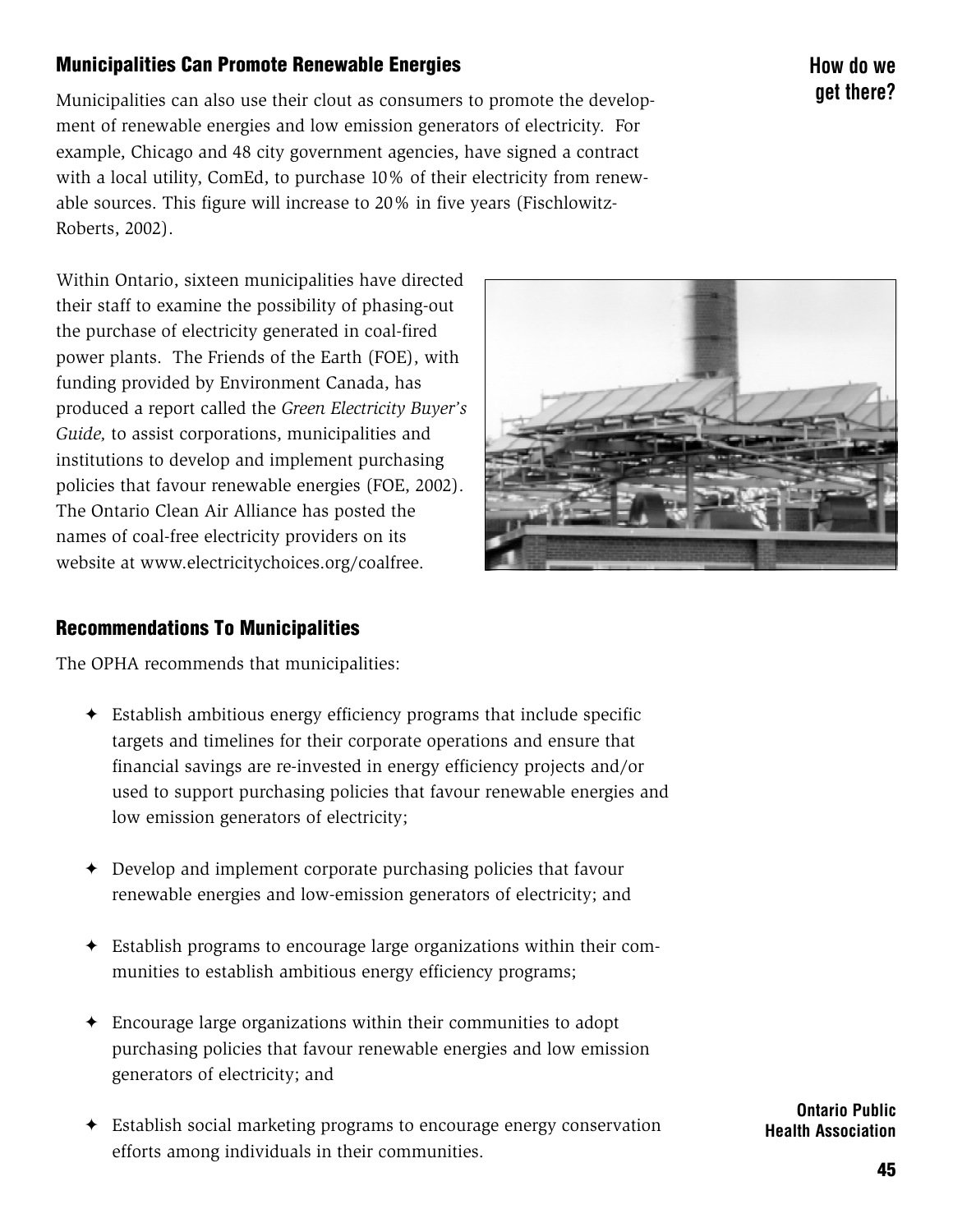# Endnotes

1 Nitrogen oxides (NOx) can be expressed as nitric oxide (NO) or nitrogen dioxide (NO<sub>2</sub>) which can affect the volumes. NO<sub>2</sub> can be converted to NO by multiplying by 30 and dividing by 46. In this report, nitrogen oxides will be reported as NO unless indicated otherwise.

2 Co-generation occurs when waste heat from the generation of electricity is used as process steam, for space heating, or for water heating in nearby buildings or structures. Co-generation can increase the fuel efficiency of a generator from 35 or 52% to 80%, which means that 80% of the fuel energy is being converted into electricity.

3 A significant amount of work is currently being directed towards the development and establishment of technologies such as plasma gasification that could be used to generate electricity from coal without releasing large quantities of carbon dioxide and other air pollutants. If these technologies should become commercially available and can meet or exceed the emission performance rates of high efficiency natural gas generators, they should be viewed as acceptable transitional technologies as well.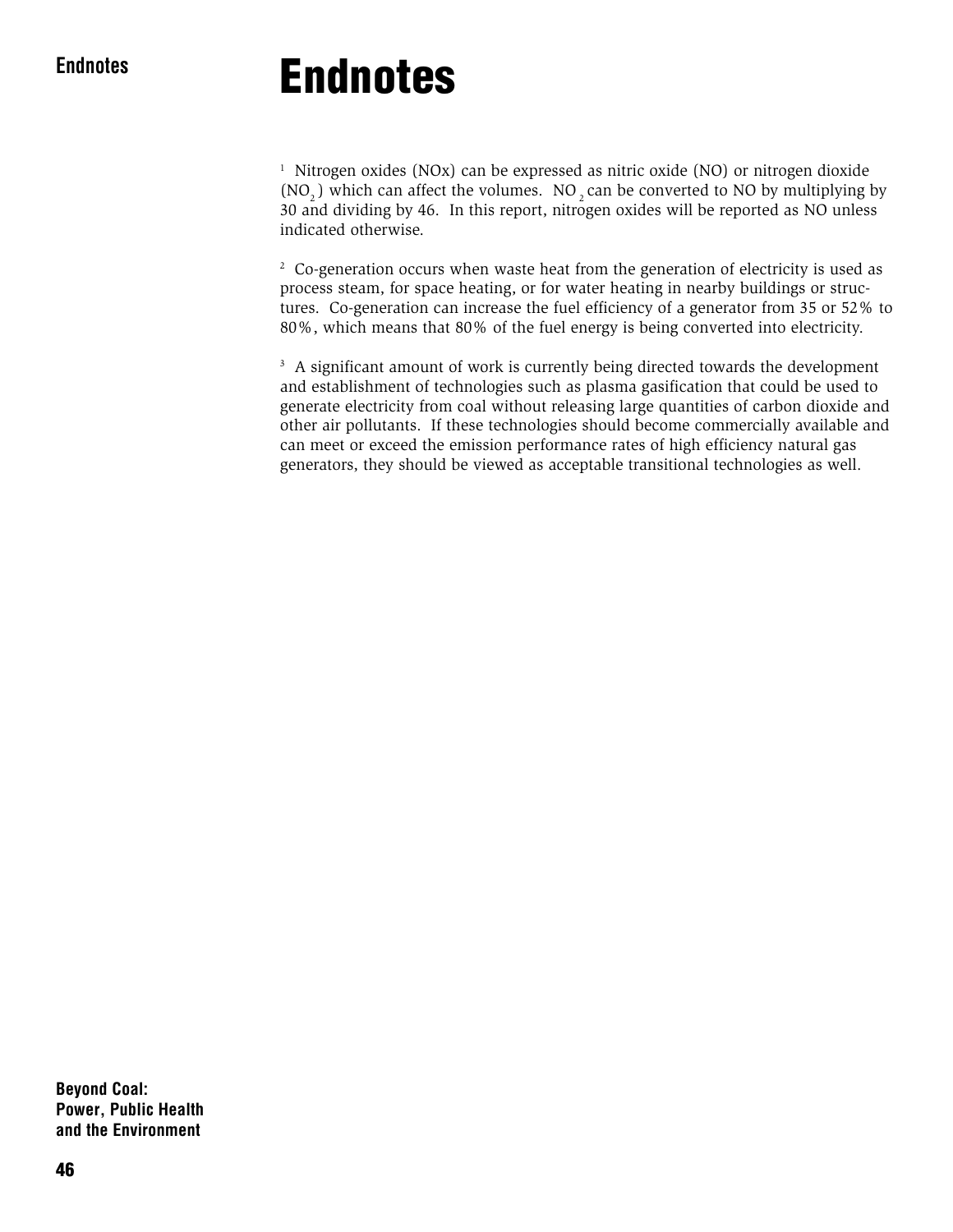# Glossary of Terms and **Abbreviations**

*Note: Many of the definitions below have been derived from the 2002 report of the Select Committee on Alternative Fuel Sources*

**AETG** stands for Acidifying Emissions Task Group.

**Alternative Energy** is the phrase used for non-conventional energy sources and includes renewable energies and low emissions electrical generators.

**Capacity** is the maximum power output that a generating station can supply, and is commonly measured in kilowatts (kW) and megawatts (MW).

**Biogas** is natural gas produced from biological processes (e.g. methane released from landfill or sewage systems).

**Co-generation** involves the simultaneous production of electricity and thermal energy for heating air or water.

**CCME** stands for Canadian Council of Ministers of the Environment.

**CEC** stands for the Commission for Environmental Cooperation.

**CEPA** stands for the Canadian Environmental Protection Act.

**CIELAP** stands for Canadian Institute for Environmental Law and Policy.

**CO** stands for carbon monoxide.

**CO**, stands for carbon dioxide.

**Coal-Fired Power Plant** is an electrical generating station that burns coal to to produce steam that is fed into a turbine and generator to produce electricity.

**CWS** stands for Canada-Wide Standards.

**Fossil-Fuelled Power Plant or Thermal Generating Station** is an electrical generating station that burns coal, oil or natural gas to produce steam that is fed into a turbine and generator to produce electricity.

**Gigawatt (GW)** is one thousand megawatts or one million kilowatts of electrical energy.

**Gigawatt-hours (GWh)** is the unit used to express the amount of electrical energy consumed or generated (see KWh).

**High Efficiency Natural Gas Generators** is the phrase used for combined cycle natural gas turbines that are used to generate electricity.

**IPCC** stands for the Intergovernmental Panel on Climate Change.

**Kilowatt (kW)** is one thousand watts of electrical energy.

**Kilowatt-hour (kWh)** is the unit used to express the amount of electrical energy consumed or generated. For example, 100 kWh means that that electrical energy used or generated was equivalent to100 kilowatts of electrical energy used or generated for one hour.

**Kilotonnes or kt** is 1000 tonnes.

**Megawatt (MW)** is one thousand kilowatts of electrical energy.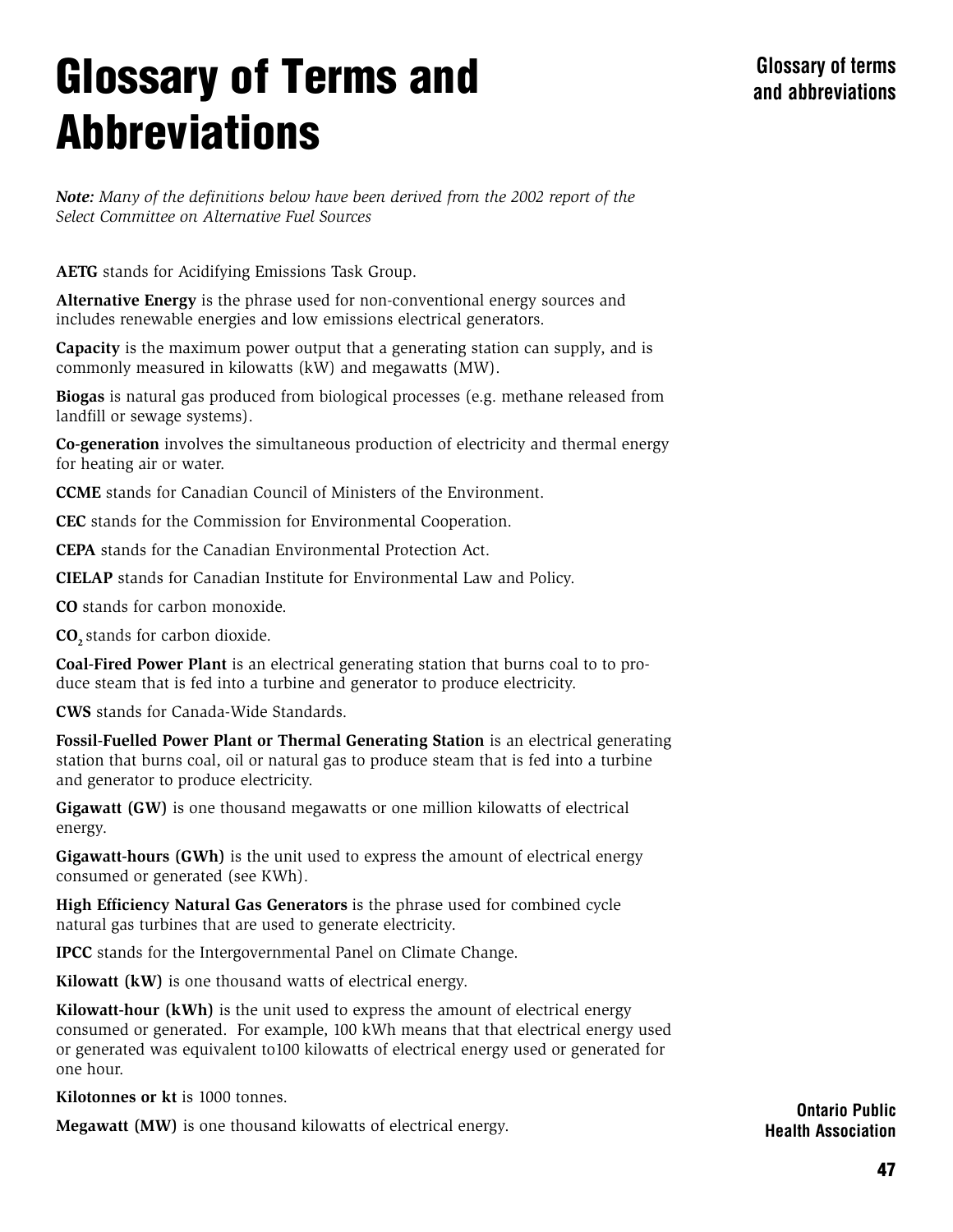# Glossary of terms and abbreviations

**Megawatt-hour (MWh**) is the unit used to express the amount of electrical energy consumed or generated (see kWh).

**NAS** stands for National Academy of Science.

**Natural Gas** is a mixture of hydrocarbon gases and vapour consisting primarily of methane.

**Net Metering** is the practice of using a bi-directional meter to measure consumption and generating of electricity by a small generation facility. The net energy produced or consumed is purchased from, or sold to, the generator.

**NRC** stands for Natural Resources Canada.

**NRC U.S.** stands for National Research Council, United States.

**Nuclear Power** plants use uranium oxide to produce a controlled atomic chain reaction that produces heat. This heat is used to make steam that is used to turn a turbine that generates electricity.

NO<sub>2</sub> stands for nitrogen dioxide, a gas.

**NOx** stands for nitrogen oxides, a number of nitrogen-based compounds.

**OEB** stands for the Ontario Energy Board.

**OMA** stands for the Ontario Medical Association.

**OMNR** stands for Ontario Ministry of Natural Resources.

**OMOE** stands for Ontario Ministry of the Environment.

**OMOEE** stands for Ontario Ministry of the Environment and Energy.

**OMOF** stands for Ontario Ministry of Finance.

**OPG** stands for Ontario Power Generation, one of the successor companies to Ontario Hydro.

**OPHA** stands for the Ontario Public Health Association.

**PM<sub>2</sub>**, stands for respirable fine particulate matter; particles in the air that are 2.5 microns or less in diameter.

PM<sub>10</sub> stand for inhalable fine particulate matter; particles in the air that are 10 microns or less in diameter.

**Renewable Energy** is derived from sources that cannot be depleted and are selfreplenishing. They will always be available, can be sustained indefinitely, and are essentially non-polluting.

**RPS** stands for Renewable Portfolio Standard.

**Solar Energy** includes: 1) passive solar designs that optimize the amount of energy that can be derived from the sun without mechanical means; 2) solar thermal technologies that use the sun to heat liquids which can provide heat energy for the heating of air and water; and 3) solar photovoltaic technologies that convert sunlight directly into electricity through the use of semi-conductors built into solar panels or roofing materials.

**SO**, stands for sulphur dioxide.

**Small Hydro** are water powered generators with 20 MW or less electrical capacity.

**Wind Turbines** are systems that use air foils or blades to capture the kinetic energy of the wind. The foils or blades are attached to a drive shaft that moves a generator to produce electricity.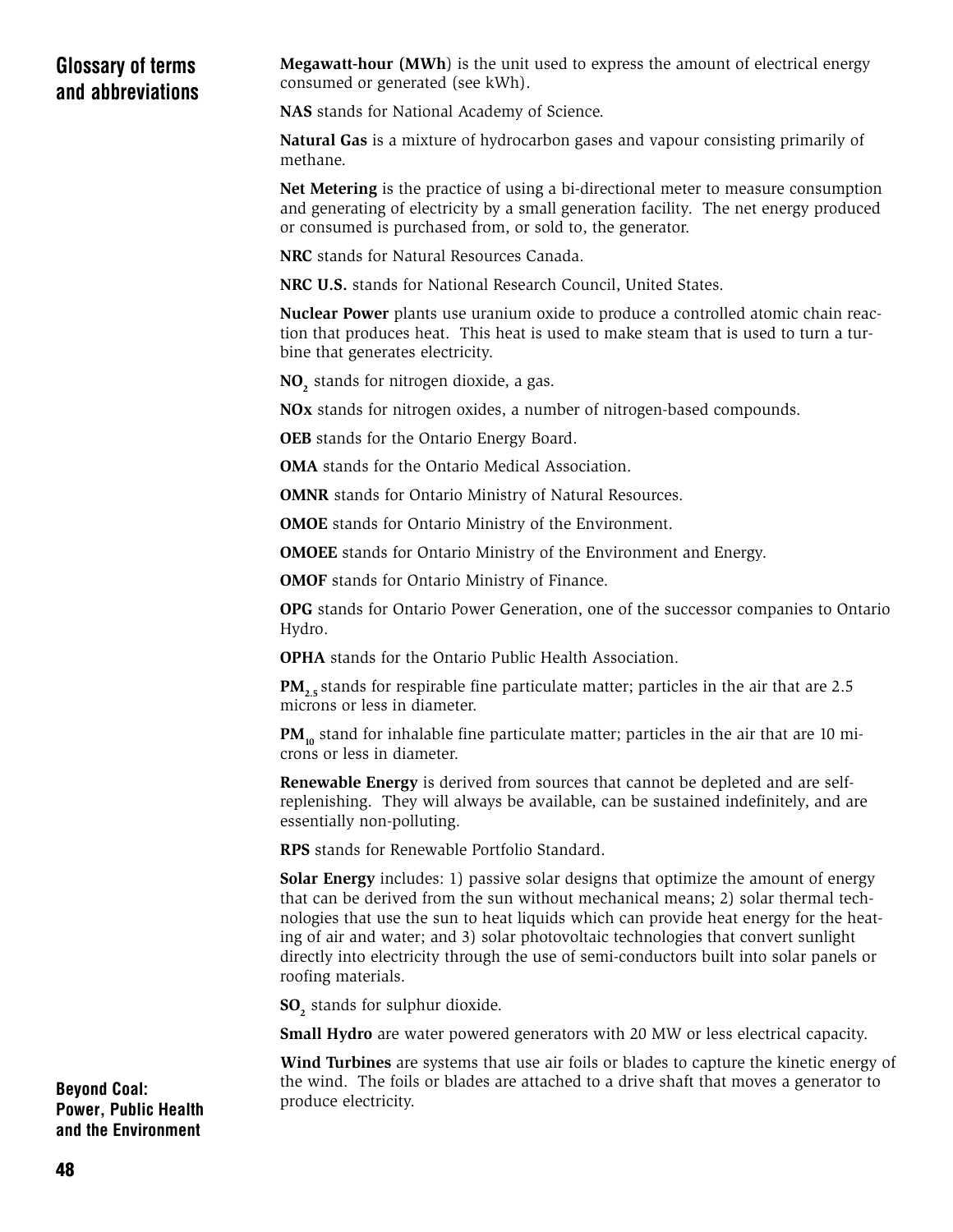# References

The Acidifying Emissions Task Group (AETG), (1997). Towards a National Acid Rain Strategy*.* Submitted to the National Air Issues Coordinating Committee. October 1997.

Associated Press, (2002). *California Governor Signs Bill Requiring Utilities to Use More Renewable Energy.* September 13, 2002.

Bernard, Susan et al., (2001). *The Potential Impacts of Climate Variability and Change on Air Pollution-Related Health Effects in the United States,* Environmental Health Perspectives*.* Vol. 109, Supp. 2, May 2001.

Better Buildings Partnership (BBP), (2002). *The Opportunity.* Website for the City ofToronto's Better Building Partnership. www.city.toronto.on.ca.techservices/bbp/programs

Burnett R., Cakmak and Brook (1998). *The Effect of the Urban Ambient Air Pollution Mix on Daily Mortality Rates in 11 Canadian Cities*, Canadian Journal of Public Health. May-June, 1998.

Burnett, Richard (1999*). Effects of Particulate and Gaseous Air Pollution on Cardiorespiratory Hospitalization*. Archives of Environmental Health*.* March 1999.

Burnett, Richard et al., (2001). *Association between Ozone and Hospitalization for Acute Respiratory Disease in Children Less than 2 Years of Age*. American Journal of Epidemiology. Vol 153. No.5.

California Air Resources Board (CARB) (January 2001). Epidemiological Investigation to Identify Chronic Health Effects of Ambient Air Pollutants in Southern California*.* Prepared by Dr. John Peters of the University of Southern California. www.arb.ca.gov/research/chs/over.htm

Canada, (1999). *Brief of Amicus Curiae Government of Canada in support of Respondent and Affirmance of Rule – State of Michigan, et al., Petitioners v. U.S.* Environmental *Protection Agency, Respondent*. No.98-1497 (NOx SIP Call).

Canada, (2001). 2000 Annual Progress Report on The Canada-Wide Acid Rain Strategy for Post-2000*.* Government of Canada, May 2001.

Canada, (2002). A Discussion Paper on Canada's Contribution to Addressing Climate Change. Government of Canada: 2002.

Canadian Energy Efficiency Alliance (CAEE), (2001). Facilitating Energy Efficiency in Ontario's Electricity Marketplace. July 2001.

Canadian Institute for Environmental Law and Policy (CIELAP), (1996).  $\underline{A CO}$ , Strategy for Ontario: A Discussion Paper.

Canadian Institute for Environmental Law and Policy (CIELAP), (2002). Green Power Opportunities For Ontario. Prepared for the Ontario Legislature Alternative Fuels Committee, the Toronto Renewable Energy Cooperative and the David Suzuki Foundation.

Chiotti, Quentin, Ian Morton, Ken Ogilvie, Abdel Maarouf, (2002). Towards an Adaptation Action Plan: Climate Change and Health in the Toronto-Niagara Region. Prepared by Pollution Probe Foundation in partnership with Environment Canada and Health Canada.

Commission for Environmental Cooperation (CEC), (June 2002). Environmental Challenges and Opportunities of the Evolving North American Electricity Market*.* Secretariat Report to Council Under Article 13 of the North American Agreement on Environmental Cooperation.

Commission for Environmental Cooperation (CEC), (June 2002a). Assessing Barriers and Opportunities for Renewable Energy in North America.Background paper prepared by Professor William Moomaw, Tufts University.

Commission for Environmental Cooperation (CEC), (1997). *Continental Pollutant Pathways.* Prepared by the Secretariat of the CEC.

Dauncy, Guy, (2001). Stormy Weather: 101 Solution to Global Climate Change . New Society Publishers, Gabriola Island, B.C.: 2001.

David Suzuki Foundation, (1998). Taking Our Breath Away: The Health Effects of Air Pollution and Climate Change. Prepared by Dr. John Last, Dr. Konia Trouton, and Dr. David Pengelly.

David Suzuki Foundation & World Wildlife Foundation (2002). The Bottom Line on Kyoto: Economic Benefits of Canadian Action. Prepared by the U.S.-based Tellus Institute.

Energy Efficiency Office (EEO), (2002). Personal communication with Heinrich Feistner, EEO, City of Toronto. August 9, 2002.

Environment Canada, (1997). The Canada Country Study: Responding to Climate Change in the Prairies*.* A regional report of The Canada Country Study: Climate Impacts and Adaptation.

Environment Canada, (1998). *Frequently Asked Questions* about the Science of Climate Change, <u>CO<sub>2</sub>/Climate Report</u>.

Environment Canada, (2001). *Comment to the Ontario Government on Reduced Emission Limits for the Electrical Sector and an Emissions Reduction Trading System for Ontario.* EBR Registry No. RA01E0009

Environment Canada, (2001a). *Revision of Thermal Power Generation Emissions Guidelines,* Backgrounder. www.ec.gc.ca/press/2001

Environment Canada, (2001b). *Canada-United States Ozone Annex.* Factsheet, February 2001. www.ec.gc.ca

Anderson Comments on Ontario's Proposed Emissions Reduction Limits for the Electricity Sector. Statement. June 22, 2001. Environment Canada, (2001c). *Environment Minister David*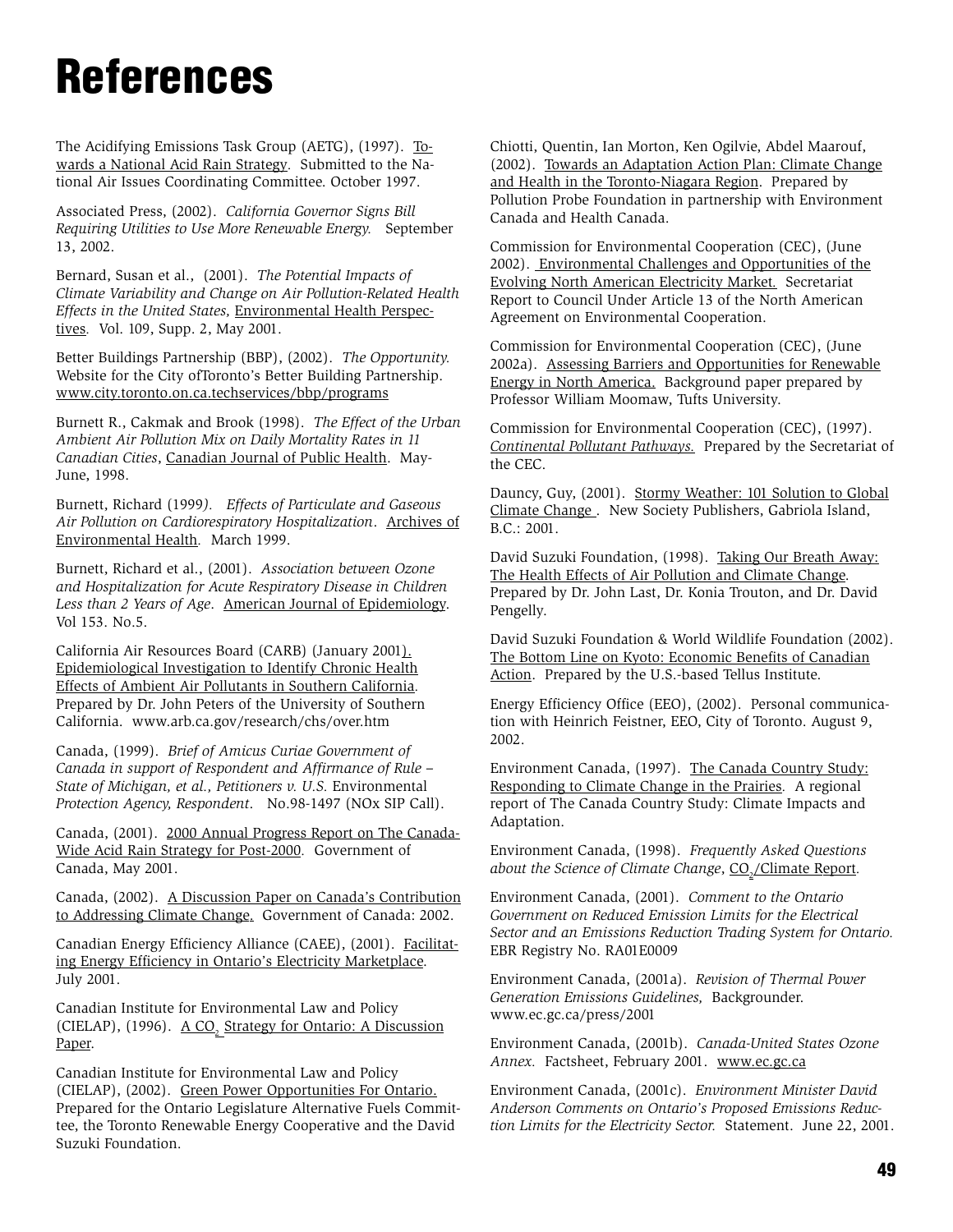Environment Canada, (2001d). Climate Change Overview. www.ec.gc.ca/climate

Environment Canada, (2002). Personal Communication with Peggy Hallward, Air Pollution Prevention, Environment Canada. September 6, 2002.

Environment Canada, (2002a). *Costs of Kyoto – What we Know.* Speech by Minister of Environment, David Anderson. March 4, 2002. www.ec.gc.ca/minister/speeches/2002

Federal Liberal Caucus Working Group on Environmental Technologies (Caucus), (2002). Unlimited Potential: Capitalizing on Canada's Untapped Renewable Energy Resources. Chaired by Julian Reed, MP for Halton, March 2002.

Fischlowitz-Roberts, Bernie, (2002). *Green Power Purchases Growing By Leap and Bounds.* Earth Policy Updates. www.earth-policy.org

Friends of the Earth (FOE), (2002). Green Electricity Buyers' Guide. www.foecanada.org/greenenergy

Governments of Canada and the United States (Governments), (2000). Protocol Between the Government of Canada and the Government of the United States of America*.* Amending the Agreement Between the Government of Canada and the Government of the United States of America on Air Quality. December 2000.

Green Communities Association. Personal communication with Laurie Westaway. October 10, 2002. www.gca.ca

Greenough, Gregg, et al., (2001*). The Potential Impacts of Climate Variability and Change on Health Impacts of Extreme Weather Events in the United States*, Environmental Health Perspectives*.* Vol.109, Sup.2, May 2001.

Gubler, Duane, et al., (2001). *Climate Variability and Change in the United States: Potential Impacts on Vector- and Rodent-Borne Diseases*, Environmental Health Perspectives*.* Vol.109, Sup.2, May 2001.

Health Canada, (2002). *Information on Mercury Levels in Fish*. Advisory. May 29, 2002.

Institute for Environmental Studies (IES), University of Toronto, and Pollution Probe, (1998a). Emissions from Coal-Fired Electric Stations: Environmental Health Effects and Reduction Options. January 1998.

Institute for Environmental Studies (IES), University of Toronto, and Pollution Probe, (1998b). Environmental Protection in a Competitive Electricity Market in Ontario: Analysis of Environmental Policy Options. August 1998.

International Joint Commission (IJC), (1998). Special Report on Transboundary Air Quality Issues.Prepared by the International Air Quality Board.

David Dokken, Kasey White. Contribution of Working Group II to the Third Assessment Report of the Intergovernmental Panel on Climate Change. Intergovernment Panel on Climate Change (IPCC), (2001*).* Climate Change 2001: Impacts, Adaptation, and Vulnerability. Edited by James McCarthy, Osvaldo Canziani, Neil Leary,

Intergovernment Panel on Climate Change (IPCC), (2001a*).* Climate Change 2001: Synthesis Report - Summary for Policy Makers. An Assessment of the Intergovernmental Panel on Climate Change.

Intergovernmental Panel on Climate Change (IPCC), (2001b). Summary for Policy Makers. A report of Working Group 1 of the Intergovernmental Panel on Climate Change.

Intergovernment Panel on Climate Change (IPCC), (2001c*).* Climate Change 2001: Impacts, Adaptation, and Vulnerability – Technical Summary. A report of Working Group II of the Intergovernmental Panel on Climate Change.

Intergovernmental Panel on Climate Change (IPCC), (2001d). Climate Change 2001: Mitigation - Summary for Policy Makers. A report of Working Group III of the Intergovernmental Panel on Climate Change.

Kalkstein, Laurence and Karen Smoyer, (1993). The Impact of Climate on Canadian Mortality: Present Relationships and Future Scenarios. Report prepared for the Canadian Climate Program.

Lazarofff, Cat, (2002). *Senate Committee Backs Power Emissions Bill.* Environmental News Service. July 3, 2002.

Lourie, Bruce, (2002). *Presentation to the Select Committee on Alternative Fuels.* Director of the Canadian Energy Efficiency Alliance, Principal, LourieLove Inc. January 28, 2002.

McGeehin, Michael and Maria Mirabelli, (2001). *The Potential Impacts of Climate Variability and Change on Temperature-Related Morbidity and Mortality in the United States,* Environmental Health Perspectives*.* Vol. 109, Supp 2.

McKay, Paul. (1983). Electric Empire: The Inside Story of Ontario Hydro*.* Between the Lines, Toronto: 1983.

McMichael, A., Haines, A., Sloof, R., Kovats, S., (1996). Climate Change and Human Health.Task Group of the World Health Organization (WHO), the World Meteorological Organizations and the United Nations Environment Programme. WHO, Geneva.

Middlesex-London Health Unit, (2001). The Air Quality Plan*.* Prepared by James Moore, Air Quality Energy Manager.

Mills, Brian and Lorraine Craig (Eds) (1999). Atmospheric Change in the Toronto-Niagara Region. Proceedings of a workshop held in May 1998. Co-organized by the Environmental Adaptation Research Group of Environment Canada, the Ontario Ministry of the Environment, and the Institute of Environmental Studies at the University of Toronto. February 1999.

Mortsch, L., and Mills, B., (1996). Great Lakes-St. Lawrence Basin Project on Adapting to the Impacts of Climate Change and Variability. Progress Report #1. Prepared by the Environmental Adaptation Research Group (EARG), Climate and Atmospheric Research Directorate, Atmospheric Environmental Service, Environment Canada.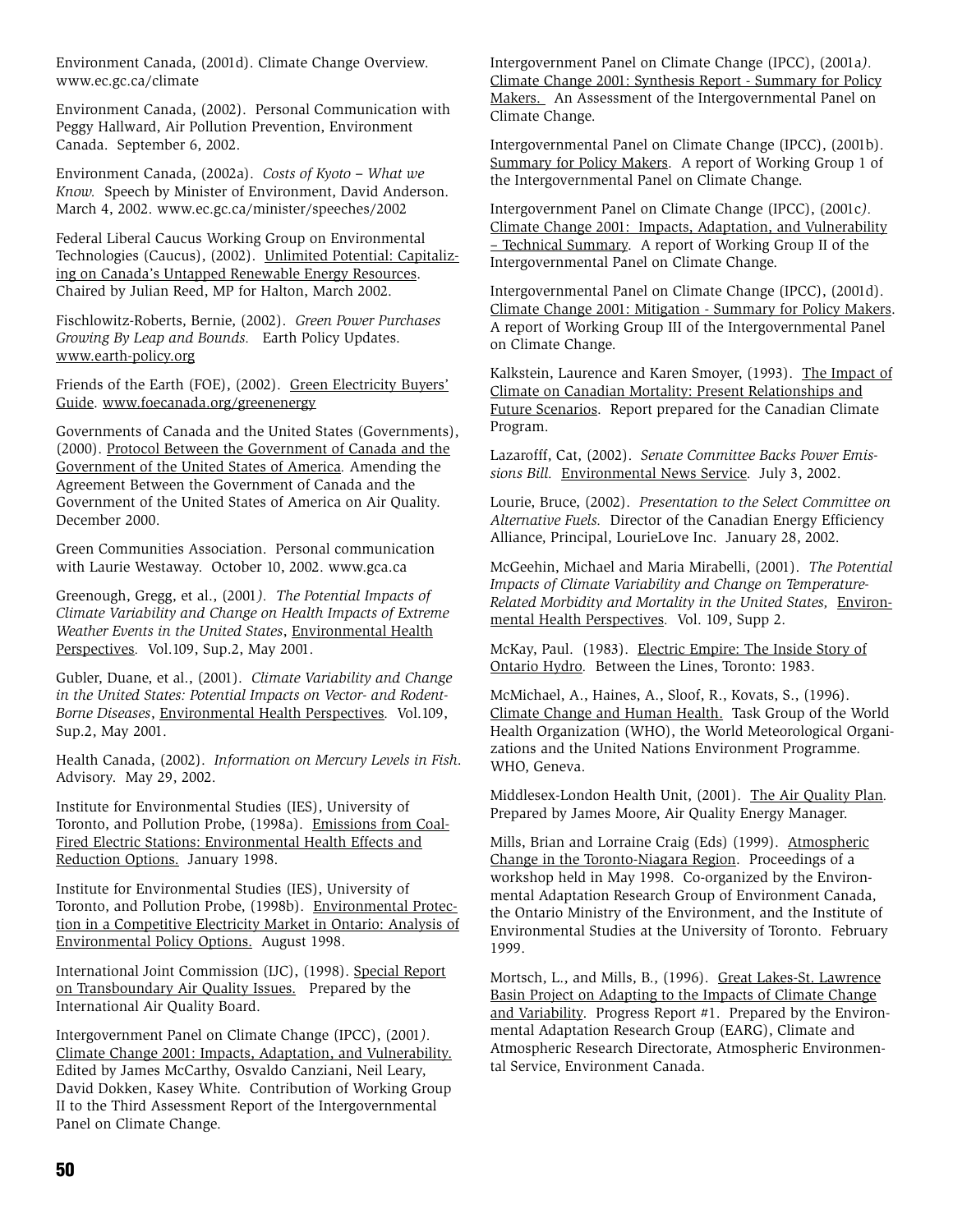National Academy of Science (NAS), 2000. Toxicological Effects of Methylmercury. Prepared by the Committee on Toxicological Effects of Methylmercury, Board on Environmental Studies and Toxicology, Commission on Life Sciences, National Research Council. National Academy Press, Washington, DC: 2000.

National Ambient Air Quality Objectives for Ground Level Ozone (NAAQO), (1999a)*.* Science Assessment Document. Report by the Federal Provincial Working Group on Air Quality Objectives and Guidelines. Environment Canada: July 1999.

National Ambient Air Quality Objectives for Particulate Matter (NAAQO), (1999b)*.* Addendum to the Science Assessment Document. Report by the Federal Provincial Working Group on Air Quality Objectives and Guidelines. Environment Canada: October 1997; Revised April 1999.

National Research Council (NRC U.S.), (2001). Climate Change Science: An Analysis of Some Key Questions.Prepared by the Committee of Climate Change, Division on Earth and Life Sciences, National Research Council. National Academy Press, Washington D.C.: 2001.

Natural Resources Canada (NRC). (2001a). The State of Energy Efficiency in Canada. Office of Energy Efficiency Report 2001.

Natural Resources Defence Council (NRDC), (1998). Benchmarking Air Emissions of Electric Utility Generators. June 1998.

Oregon, (2002). *Oregon Carbon Dioxide Emissions Standards for New Energy Facilities*. www.energy.state.or.us/siting/ co2std.htm

Ontario Clean Air Alliance (OCAA), (1998). Emissions Reduction Study. Prepared by Diener Consulting Inc. in association with Acres International Limited, Toronto: November 1998.

Ontario Clean Air Alliance (OCAA), (2000). *Ontario Power Generation Increases its Mercury Pollution while Rest of Ontario Economy Clean Up. Press Release. December 13, 2000.*

Ontario Clean Air Alliance (OCAA), (2001). Countdown Coal. Prepared by Jack Gibbons. www.cleanairalliance.org.

Ontario Clean Air Alliance (OCAA), (2001a). Phasing Out Coal: How Ontario Can Reduce Fossil Fuel Use by Eliminating Coal Fired Power Production. Prepared by Jack Gibbons. Submission to the Ontario Legislature's Select Committee on Alternative Fuel Sources. August 2001.

Ontario Clean Air Alliance (OCAA), (2001b). Weak Emission Limits: An Assessment of Ontario's 2001 Proposal for Air Pollution Control in the Electricity Sector. Prepared by Jack Gibbons. May 2001.

Ontario Medical Association (OMA), (1998). Health Effects of Ground-Level Ozone, Acid Aerosols & Particulate Matter. May 1998.

Ontario Medical Association (OMA), (2000). The Illness Costs of Air Pollution in Ontario.

Ontario Ministry of the Environment (OMOE), (1996). Towards a Smog Plan for Ontario: A Discussion Paper. June 1996.

Ontario Ministry of the Environment (OMOE), (2001a). Coal-Fired Electricity Generation in Ontario.

Ontario Ministry of the Environment (OMOE), (2001b). *Lakeview Thermal Generating Station Emissions Limits.* Notice of Decision for Regulation. EBR Registry Number: RA01E0014

Ontario Ministry of the Environment (OMOE), (2002). *Fine Particulates.* Fact Sheet. www.airqualityontario.com/science/ pollutants/particulates.cfm.

Ontario Ministry of the Environment (OMOE), (2002a). Personal communication with Walter Chan, Air Policy and Climate Change Branch, September 11, 2002.

Ontario Ministry of the Environment and Energy (OMOEE), (2001). Air Quality in Ontario in 2000. Prepared by the Environmental Monitoring and Reporting Branch.

Ontario Ministry of the Environment and Energy (OMOEE), (2001a). *Innovative Clean Air Initiatives and Hard Emission Caps.* Media Backgrounder. www.ene.gov.on.ca/envision/ news/

Ontario Ministry of the Environment and Energy (OMOEE), (2001b) *Ontario's Clean-Air Plan for Industry.* Fact Sheet. www.ene.gov.on.ca/envision/news/

Ontario Ministry of the Environment and Energy (OMOEE), (2001c). *Emissions Trading and NOx and SO2 Emissions Limits for Ontario's Electrical Sector.* Technical Description of the Regulation. www.ene.gov.on.ca/envision/news

Ontario Ministry of the Environment and Energy (OMOEE), (2002). *FAQs: Electricity Restructuring – Who, What, Why – the Background of Electricity Restructuring*. www.est.gov.on.ca/electricity/

Ontario Ministry of Finance (OMOF), (1998). *Financial Restructuring & Preliminary Stranded Debt.* Background document, October, 1998.

Ontario Ministry of Natural Resources (OMNR), (1998). *Guide to Eating Ontario Sports Fish.* Government of Ontario, Toronto: 1998.

Ontario Power Generation (OPG), (2002). Towards Sustainable Development: 2001 Progress Report.

Ontario Power Generation (OPG), (2002a). OPG website. www.opg.com/envComm/E\_emissions\_gas.asp.

Pengelly D., A. Szakolcai, B. Birmingham, P. Muller, D. Cole, S. Bailey, R. Bell and A. Socha, (1997). Human Health Risk Assessment for Priority Air pollutants. Hamilton-Wentworth Air Quality Initiative (HAQI). December 1997.

Pengelly D., M. Campbell, S. Ennis, F. Ursitti, A. Li-Muller. Air Pollution Burden of Illness in Toronto. Toronto Public Health; May 2000.

PEW Center on Global Climate Change, (2002). Designing a climate-friendly energy policy: Options for the Near Term.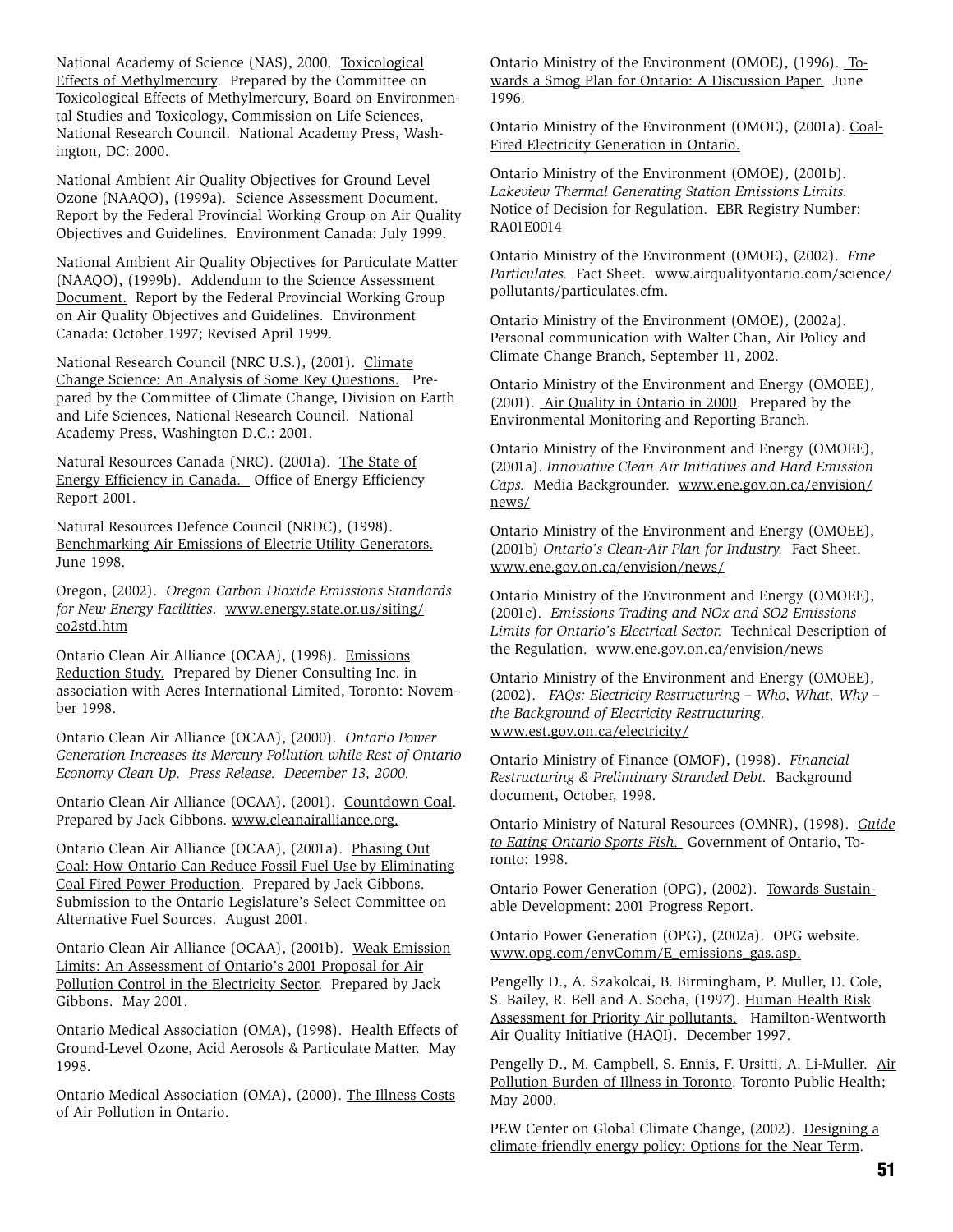Pope, A., R. Burnett, M. Thun, E. Calle, D. Krewski, K.Ito, G. Thurston. *Lung Cancer, Cardiopulmonary Mortality, and Long-Term Exposure to Fine Particulate Air Pollution.* Journal of the American Medical Association. Vol. 287, No.9, March 2002.

Select Committee on Alternative Fuel Sources, (2002). Final Report of the Select Committee on Alternative Fuel Sources. Prepared by an all-party Committee of the Ontario Legislature. June 2002.

Smoyer, Karen, (1999). *Integrated Analysis of Weather-Related Mortality in Southern Ontario.* Atmospheric Change in the Toronto-Niagara Region. Conference Proceedings. February, 1999.

STRATOS and GCSI Inc., (October 2001). EPG MERS Policy Instruments Review. Prepared for Environment Canada.

Stratus Consulting Inc., (July, 2000), *Source-Receptor Relationships for Ozone Formation in the Great Lakes Region of Canada and the United States: An Application of the Regional Economic Model for Air Quality (REMAQ) to Transboundary Air Pollution.* Prepared for Environment Canada.

Sudbury, (2002). Personal communication with Paul Graham in Public Works in the City of Greater Sudbury. August 28, 2002.

Sullivan, Andy, (2002). *Pregnant Women should Limit Tuna Intake Panel Says,* Reuters. July 26, 2002.

Toronto Hydro Energy Services, (2001). *Presentation to Legislative Committee on Alternative Fuels.* Presented by Joyce McLean, Manager, Green Energy, *August 29, 2001.*

Toronto Public Health (TPH), (1997). Global Climate Change. Board of Health report prepared by Kim Perrotta, Health Promotion and Environmental Protection Office.

Toronto Public Health (TPH), (1999). Ontario's Changing Electrical Sector: Implications for Air Quality & Human Health*.* Prepared by Kim Perrotta and Fe de Leon, Health Promotion and Environmental Protection Office.

Toronto Public Health (TPH), (2000). Lakeview Generating Station – Health and Environmental Impacts*.* Board of Health Report summarizing background report entitled, Air Quality Modelling of Emissions from the Lakeview Generating Station prepared by SENES Consultants Limited.

Toronto Public Health (TPH), (2000a). Air Pollution Burden of Illness in Toronto – Summary Report*.* Board of Health report prepared by Kim Perrotta and Monica Campbell, Health Promotion and Environmental Protection Office.

Toronto Public Health (TPH), (2000b). Toronto's Air: Let's Make it Healthy. Prepared by Ronald Macfarlane, Health Promotion and Environmental Protection Office. Toronto, Ontario.

Toronto Public Health (TPH), (2001). West Nile Virus.Board of Health report prepared by Ronald Macfarlane, Health Promotion and Environmental Protection Office.

Toronto Public Health (TPH), (2001a). *Air Emission Caps for Ontario's Electrical Sector and Emissions Trading Framework – March 2001.* Letter to Ministry of the Environment from Dr. Sheela Basrur, MOH. June 28, 2001.

Toronto Public Health (TPH), (2002). Ten Key Carcinogens in Toronto Workplaces and Environment: Assessing the Potential for Exposure. Report prepared by Kim Perrotta and Ronald Macfarlane, Health Promotion and Environmental Protection Office.

Torrie Smith Associates, 2002. Kyoto and Beyond: The Low Emission Path to Innovation and Efficiency, prepared for the David Suzuki Foundation and the Canadian Climate Action Network. www.torriesmith.com.

United States Environmental Protection Agency (U.S. EPA), (1997). Mercury Study Report to Congress.Prepared by the Office of Air Quality Planning and Standards and Office of Research and Development. December 1997.

United States Environmental Protection Agency (U.S. EPA), (2001). *Comments on the Proposed Emissions Reduction Trading System for Ontario.* Letter to Ministry of the Environment from Brian McLean, Director, Clear Air Markets Division, U.S. EPA. June 22, 2001.

United States Food and Drug Administration (U.S. FDA), (2001). *Rationale for Issuance of Revised Advisory on Methylmercury and Fish Consumption.* Prepared by the Centre for Food Safety and Applied Nutrition. February 2001.

United States Geological Society (USGS), (1997). *Radioactive Elements in Coal and Fly Ash: Abundance, Forms, and Environmental Significance.* Fact Sheet FS-163-97.